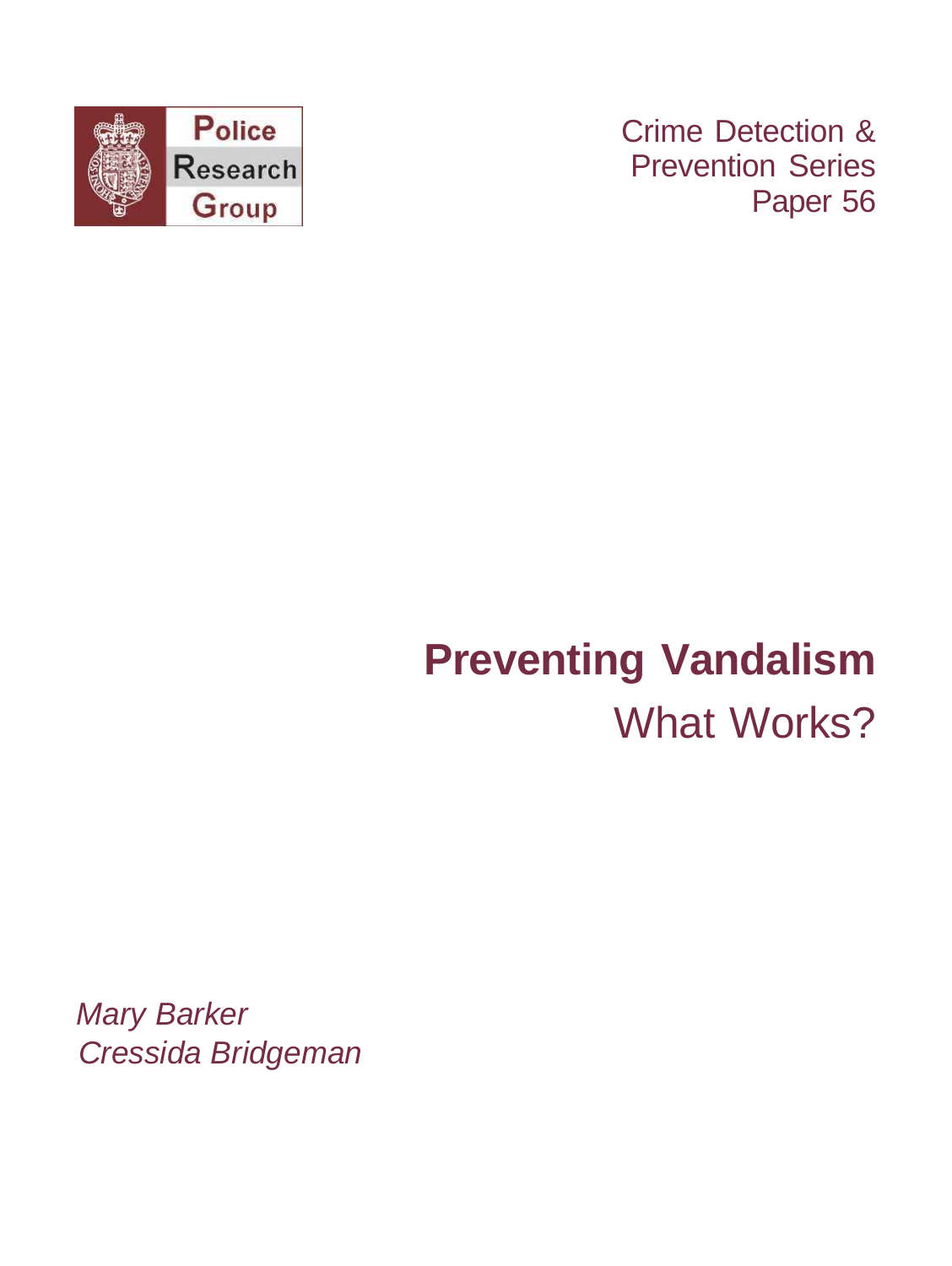### PREVENTING VANDALISM WHAT WORKS?

Mary Barker Cressida Bridgeman

POLICE RESEARCH GROUP CRIME DETECTION AND PREVENTION SERIES: PAPER NO 56 LONDON: HOME OFFICE POLICE DEPARTMENT

> Editor: Gloria Laycock Home Office Police Research Group 50 Queen Anne's Gate LondonSWlH9AT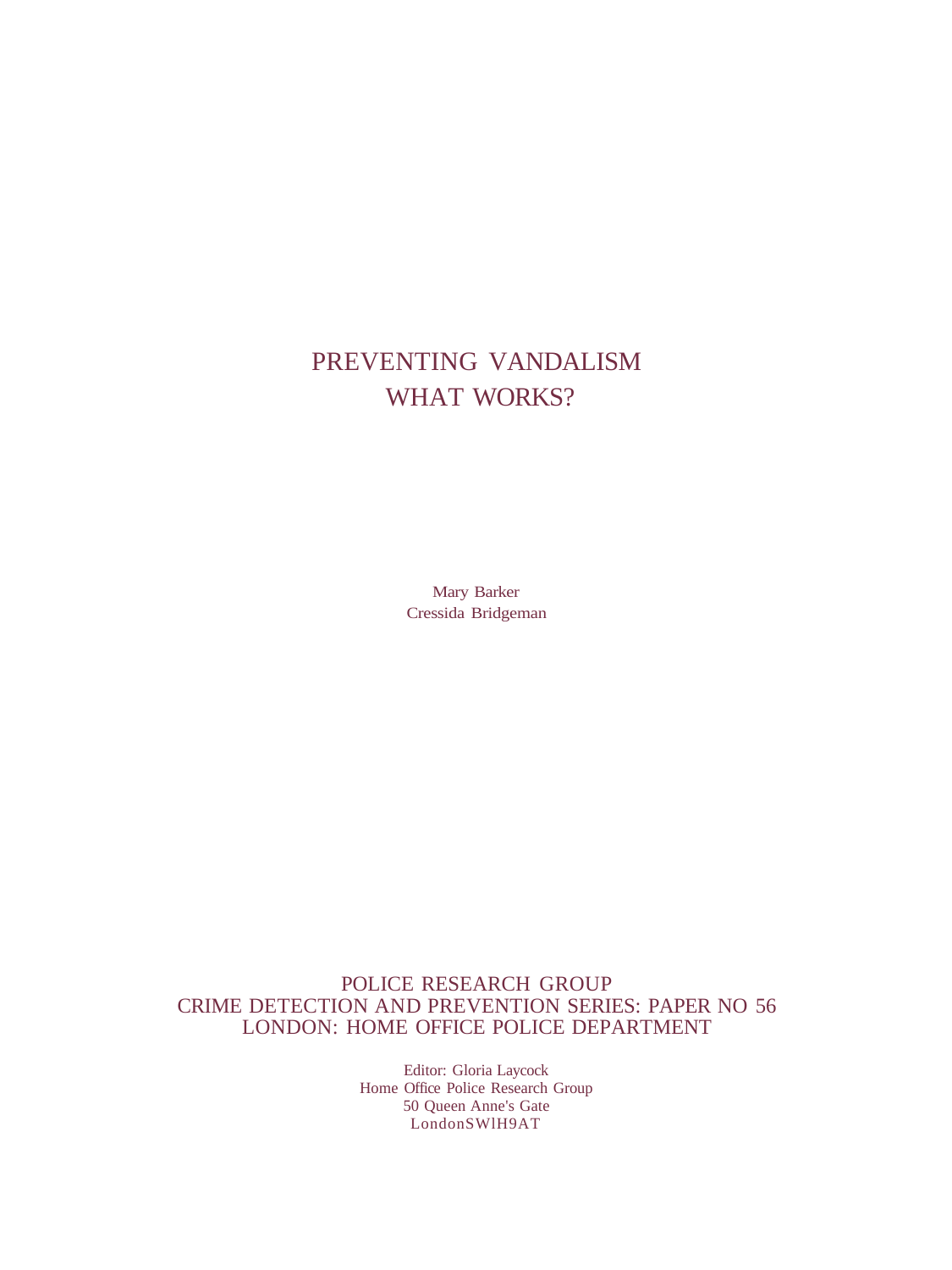#### © Crown Copyright 1994 First Published 1994

#### **Police Research Group: Crime Detection and Prevention Series**

The Home Office Police Research Group (PRG) was formed in 1992 to carry out and manage research relevant to the work of the police service. The terms of reference for the Group include the requirement to identify and disseminate good policing practice.

The Crime Detection and Prevention Series follows on from the Crime Prevention Unit papers, a series which has been published by the Home Office since 1983. The recognition that effective crime strategies will often involve both crime prevention and crime investigation, however, has led to the scope of this series being broadened. This new series will present research material on both crime prevention and crime detection in a way which informs policy and practice throughout the service.

A parallel series of papers on resource management and organisational issues is also published by PRG, as is a periodical on policing research called 'Focus'.

ISBN 1-85893-298-X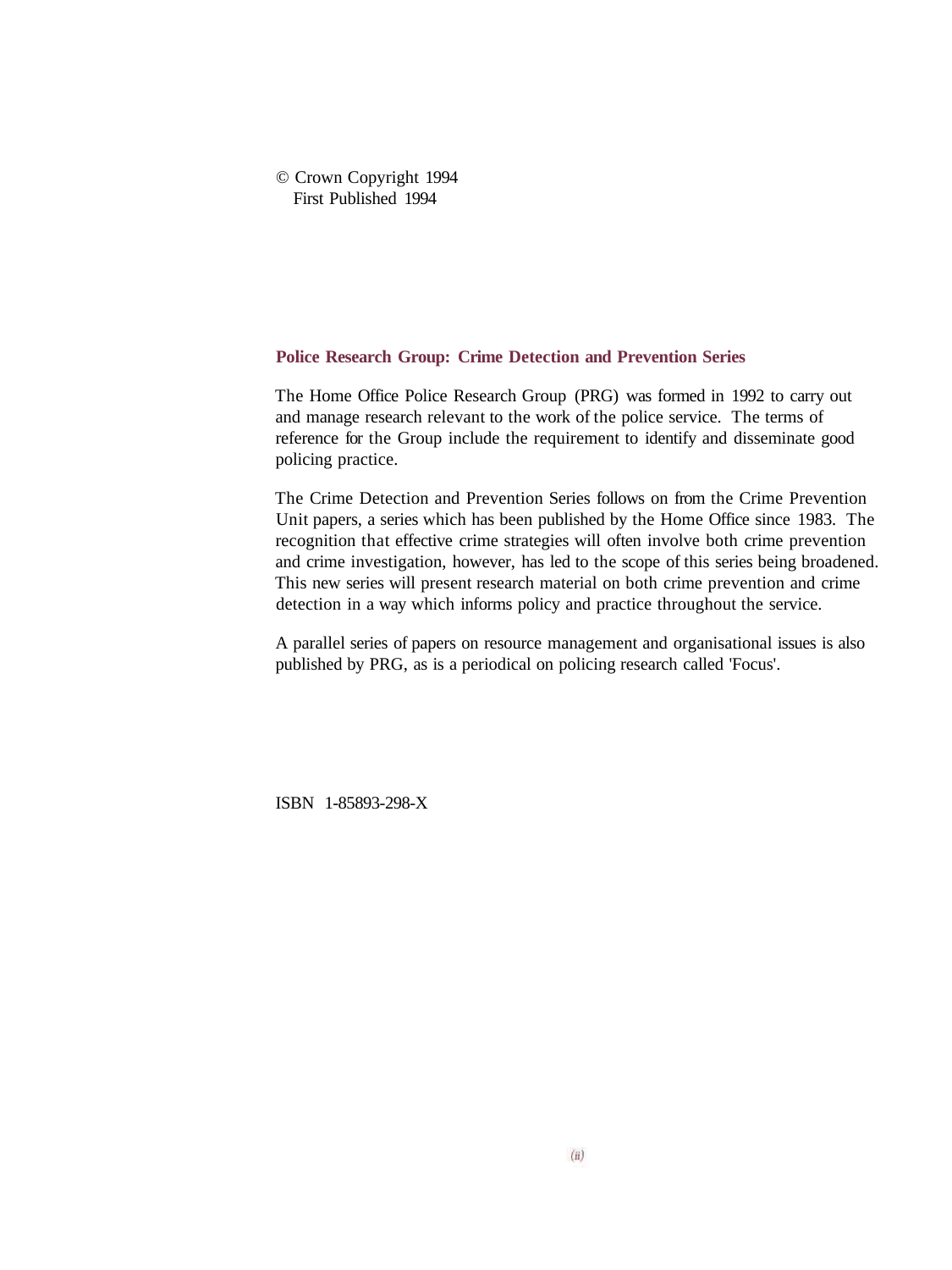### Foreword

Vandalism is a perennial problem and combating it has, over the years, absorbed the time and energy of an enormous number of people. The extent of the problem is difficult to assess but the Home Office Working Group on the Costs of Crime in 1987 received evidence that vandalism against public buildings and services cost £500 million. For the same year, there were an estimated 2,931,000 incidents of vandalism against private property at a cost of £100 million to the victims.

This study set out to provide guidance on good practice. The researchers found that there was not the expected body of well evaluated schemes and initiatives on which to base recommendations, and therefore tackled their remit by exploring the subject matter in two different ways. The first of these was to analyse four different **types of approach** to tackling vandalism; the second was to examine four **case studies,** in which two or more of these approaches had been combined.

It is hoped the paper will be useful for practitioners in offering a base from which preventive programmes can be developed.

**I M BURNS**

Deputy Under Secretary of State *Home Office, Police Department October 1994*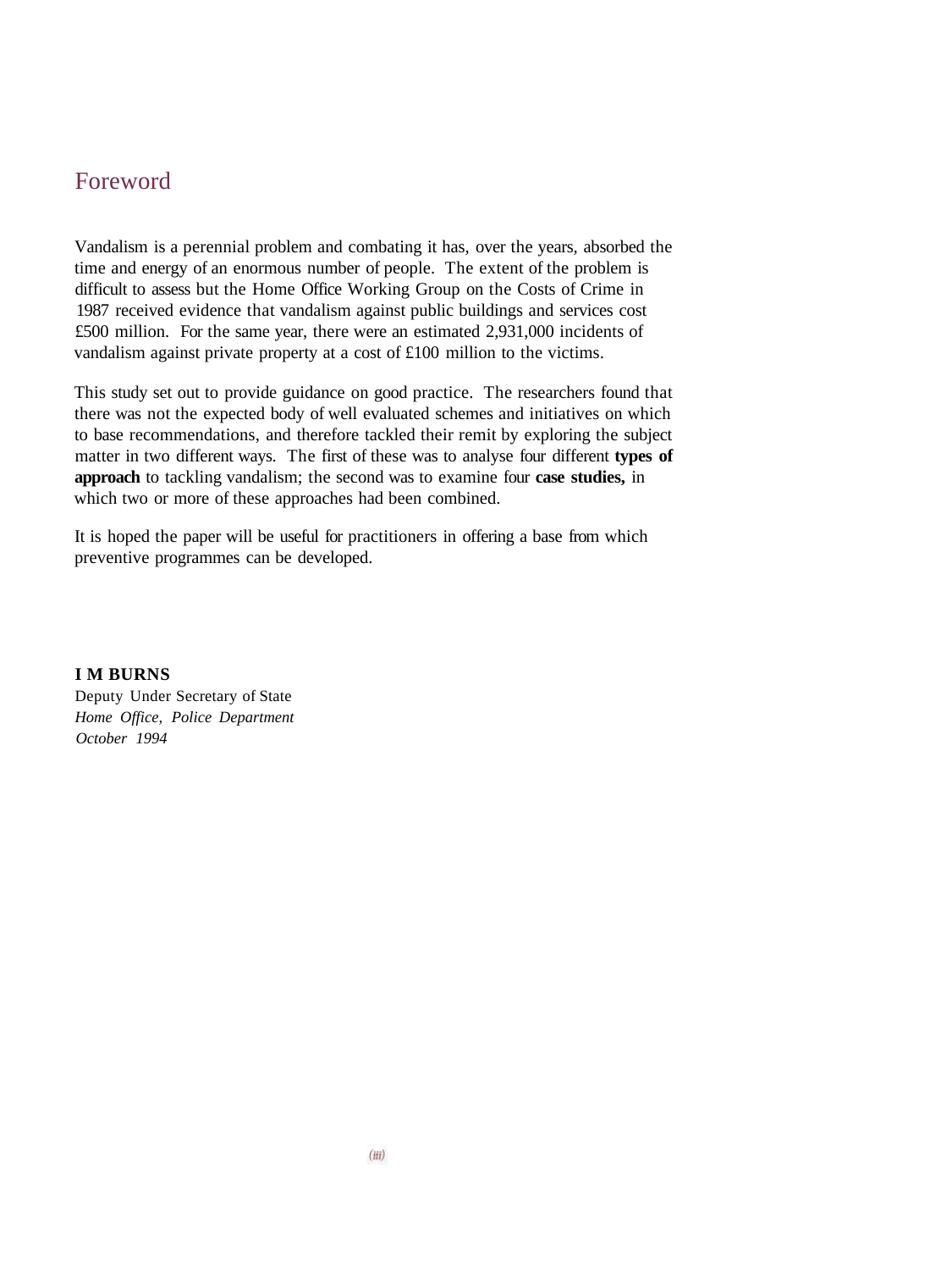### Acknowledgements

We would like to thank a number of individuals whose information and advice formed the basis of a good part of this review. In particular, Mr John Cross of BT Payphones, Inspector Chris Connell of the British Transport Police, Mr Brian Wilson of Liverpool's Merseyrail, Dr Josine Junger-Tas and Dr Hans Willemse of the Ministerie van Justitie, The Netherlands.

We also owe a debt of gratitude to our colleagues in the Home Office: to the British Crime Survey team for their provision of data; and, in the Police Research Group, to Gloria Laycock, for her substantial contribution to the production of an earlier draft and Barry Webb for his advice and support on the final version.

Mary Barker Cressida Bridgeman October 1994

### The Authors

Mary Barker is a former member of the Home Office Crime Prevention Unit and currently works as a research assistant in the Medical Research Council Environmental Epidemiology Unit at Southampton University.

Cressida Bridgeman is a member of the Home Office Police Research Group.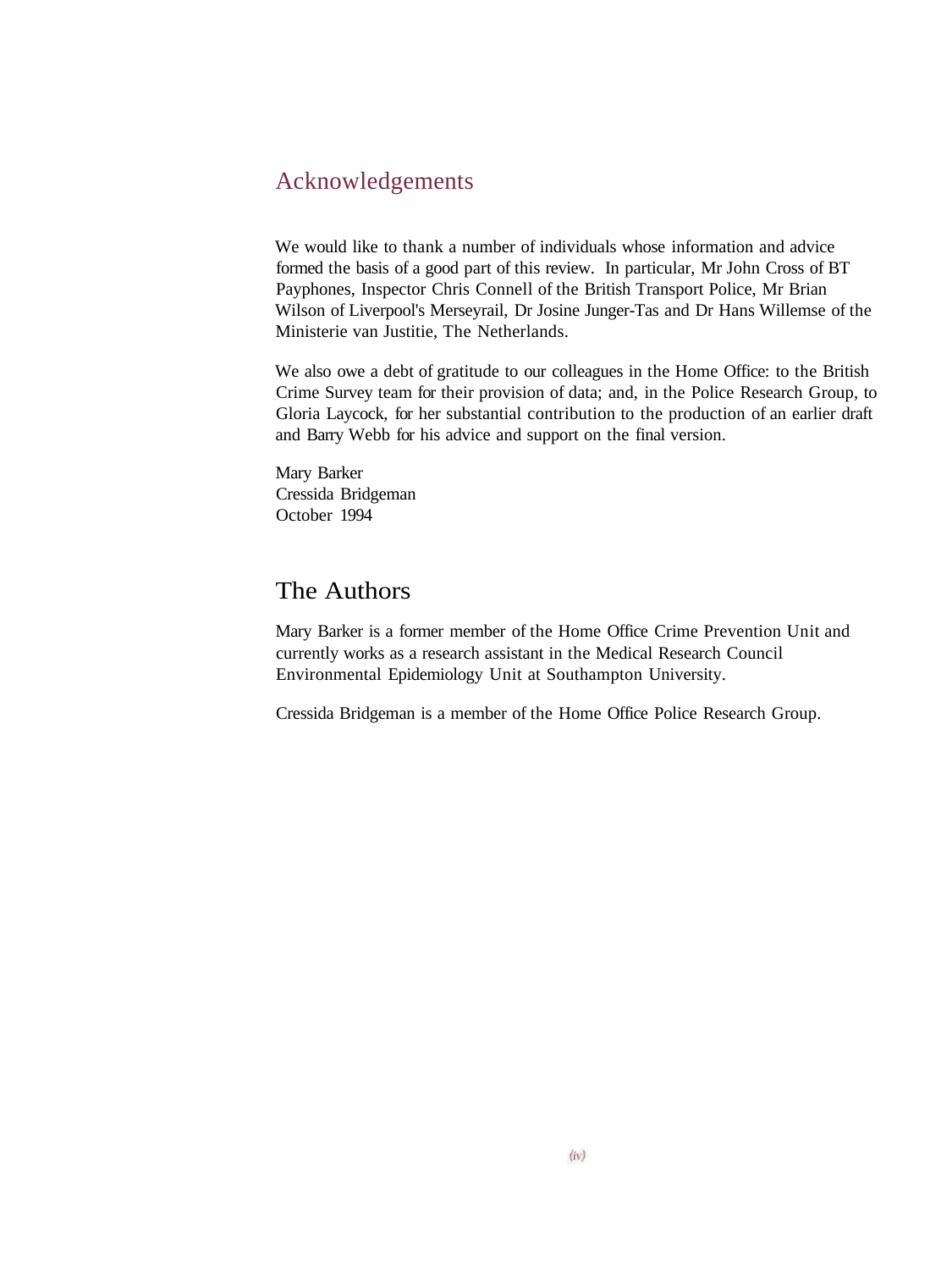### Executive Summary

Vandalism is a perennial problem. There is no single definition and no model solution. Its direct costs amount to many millions of pounds a year, and its wider effects range from inconvenience and discomfort, to fear, and actual danger to the public.

Considerable energy and resources have been directed at understanding vandalism and devising preventive schemes. However, these remain largely unevaluated. This paper reviews what evaluation does exist and attempts to draw out from the literature and case studies key issues for practitioners and examples of good practice.

*Section 1.* The first section looks at the difficulty of defining acts and/or damage as vandalism. It examines motivations and assesses the extent of vandalism and its importance as an issue for action and concern.

**Section 2.** Four different approaches to the prevention and control of vandalism are presented: education; social programmes; the actions of the criminal justice system; and opportunity reduction. Each is discussed separately; the thinking behind each approach is explored and examples are given to help practitioners in identifying which approach, or approaches, might be appropriate to their particular vandalism problem. Key findings are:

- 窗 publicity on its own is not effective in preventing vandalism;
- more subtle approaches aimed at building up social responsibility by showing ंडा children the consequences of their vandalism may be effective in reducing damage caused inadvertently;
- $\Rightarrow$ the criminal justice system's role in preventing vandalism is limited by the fact that so much damage goes unreported, and that it is often very difficult to identify the offenders in those incidents which are reported to the police;
- making targets less vulnerable particularly through increased surveillance ræ− appears to have measurable effects, especially if the offender believes that it leads to immediate reprisals, for example the use of CCTV on buses in Newcastle and on trains on Merseyside. However, this approach may displace vandalism to softer targets elsewhere.

*Section 3.* Four **case** studies of schemes that have used a **combination** of the four approaches are examined. Important lessons from each are spelt out:

the visible presence of uniformed staff on public transport in the Netherlands was found to be important in reducing vandalism;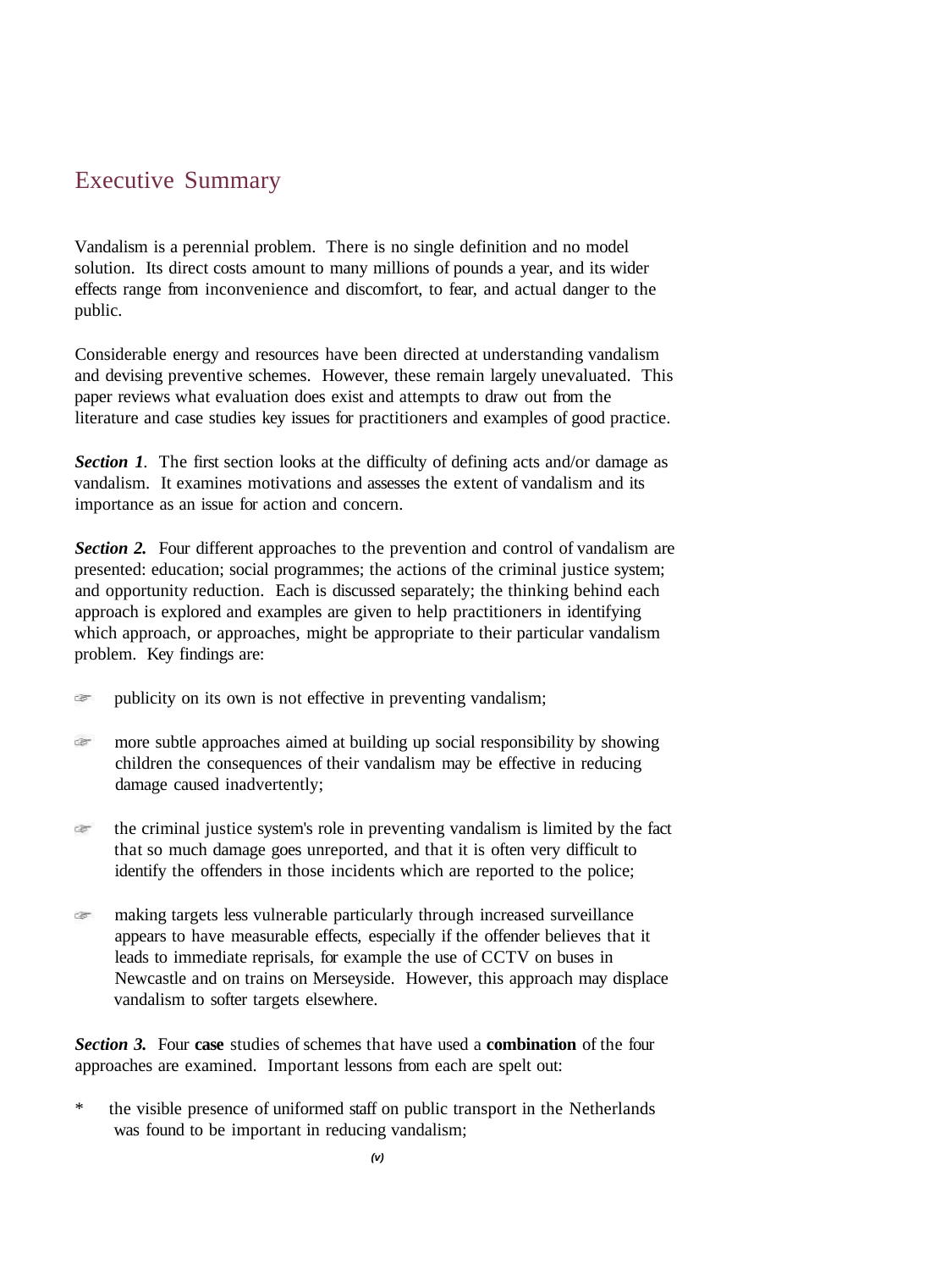- \* packages of measures, as shown by the initiative to combat graffiti on the underground, appear to have more success than individual measures aiming to alter only one feature;
- \* accurate identification of the problem, allocation of responsibility for tackling it and efficient management were shown by British Telecom's campaign against payphone vandalism to be crucial to successful prevention;
- *\** the vandalism prevention programme in Manchester schools highlighted some of the implementation problems common in multi-agency initiatives.

**Section 4.** The report concludes with a five step description of how a vandalism prevention programme might best be set up and run.

Finally, the bibliography provides guidance to further information, including a number of practical guides on design, construction and management of the built environment, security lighting, CCTV, graffiti removal and school glazing.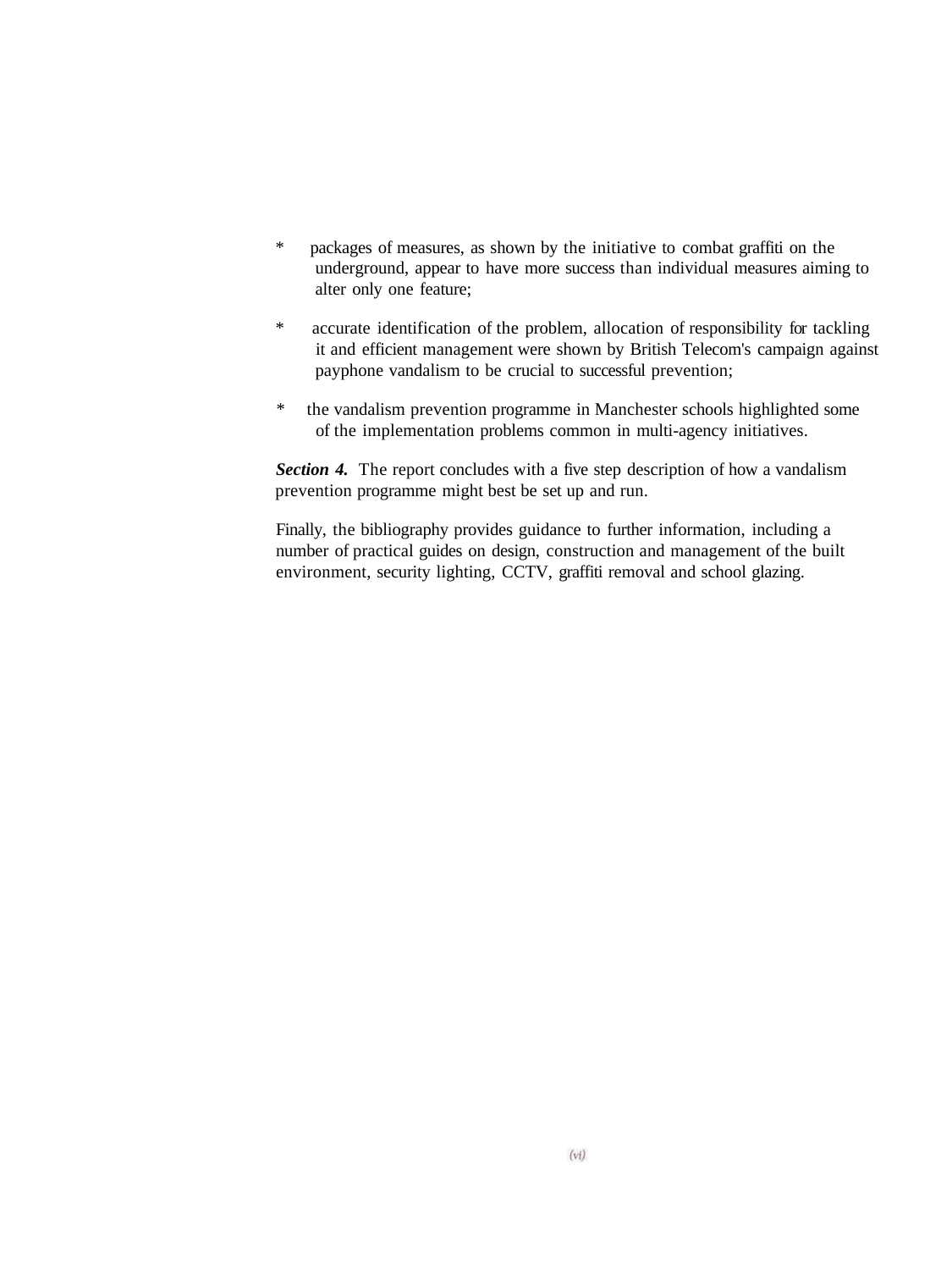### **Contents**

|    | <b>Foreword</b>                                                 | iii        |
|----|-----------------------------------------------------------------|------------|
|    | <b>Acknowledgements</b>                                         | iv         |
|    | <b>Executive Summary</b>                                        | V          |
|    | <b>List of Figures and Tables</b>                               | viii       |
| 1. | <b>Introduction</b>                                             | 1          |
|    | What is vandalism?                                              | 1          |
|    | The extent and cost of vandalism                                | $\sqrt{2}$ |
|    | Perspectives on the importance of vandalism                     | 3          |
| 2. | Approaches to controlling vandalism                             | 6          |
|    | Education                                                       | 7          |
|    | Social programmes                                               | 9          |
|    | Criminal justice programmes                                     | 11         |
|    | Opportunity reduction                                           | 13         |
| 3. | Programmes involving a combination of approaches - case studies | 19         |
|    | Vandalism prevention on public transport in the Netherlands     | 19         |
|    | Combating graffiti on the London Underground                    | 21         |
|    | The prevention of vandalism to BT payphones                     | 26         |
|    | Vandalism prevention in Manchester schools                      | 32         |
| 4. | Putting theory into practice - some practical guidelines        | 36         |
|    | Defining the vandalism problem                                  | 36         |
|    | Devising strategies for prevention                              | 37         |
|    | The importance of effective implementation                      | 37         |

Evaluating the initiative 38 Sharing the lessons learnt 38

**Page**

**References and bibliography 39**

**PRG Research Papers 46**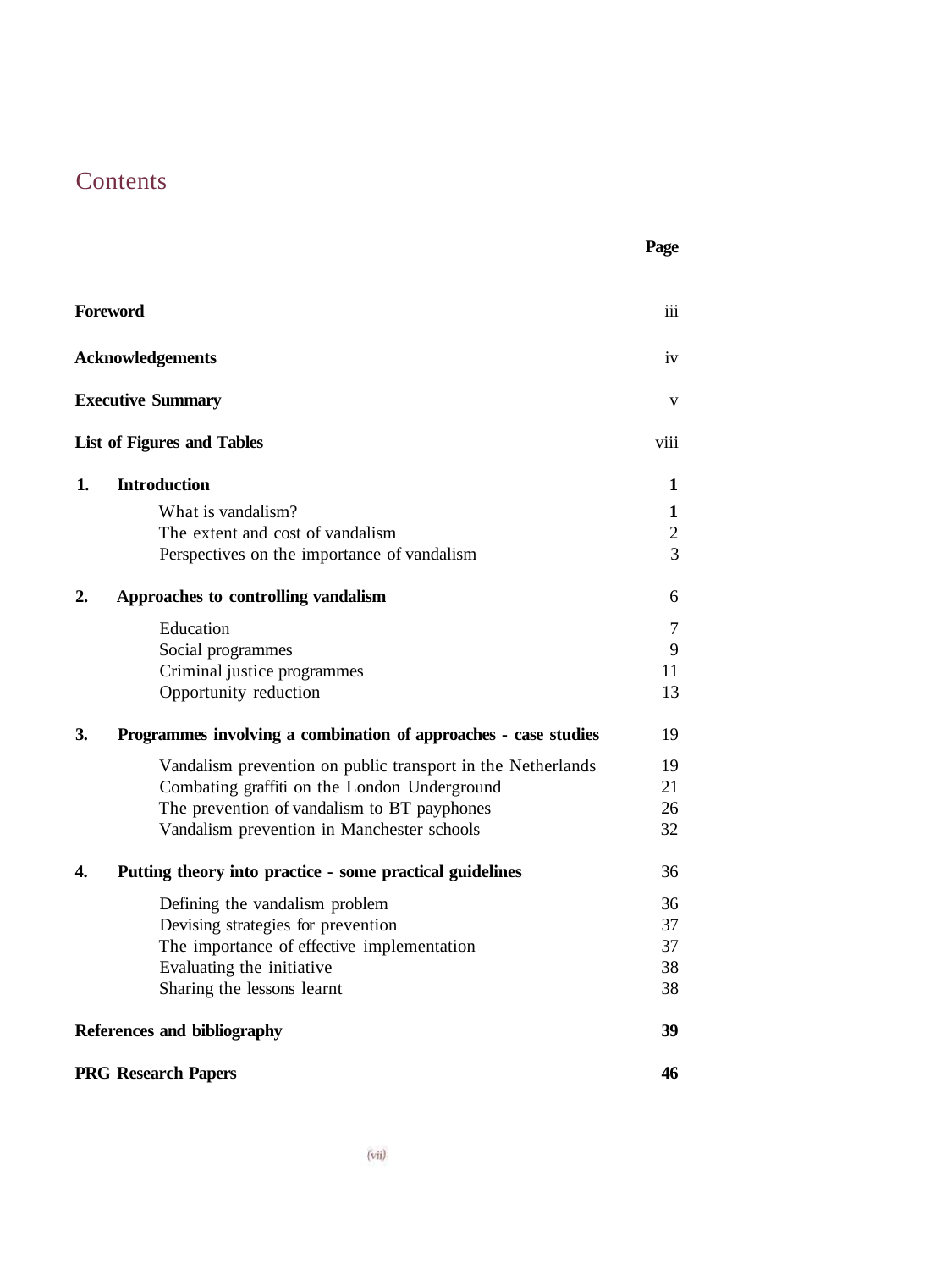## List of Figures

### **Figure No.** Caption Page

| 1              | The screens in Merseyrail's central control room cover over                                                              |    |  |
|----------------|--------------------------------------------------------------------------------------------------------------------------|----|--|
|                | one hundred cameras on the underground and overground lines                                                              | 16 |  |
| $\mathfrak{D}$ | A train interior free from graffiti damage                                                                               | 16 |  |
| $3a \& 3b$     | Targets of graffiti damage are photographed to help identify                                                             |    |  |
|                | offenders through recognition of the "tags" that they use                                                                | 23 |  |
| $\overline{4}$ | A badly vandalised red kiosk                                                                                             | 26 |  |
| 5              | The "Oakham" type phone booth which was introduced in<br>areas particularly badly hit by vandalism                       | 27 |  |
| 6              | 1990s style phone boxes reflecting BT's new corporate image                                                              | 29 |  |
| 7              | The front and back covers of BT's educational comic which<br>is used to raise young people's awareness of the importance |    |  |
|                | of payphone serviceability                                                                                               | 29 |  |
| 8              | Number of cash compartment attacks on BT kiosks                                                                          |    |  |
|                | April 1992-January 1994                                                                                                  | 31 |  |

### List of Tables

| Table No.      | <b>Caption</b>                                                              | Page                        |
|----------------|-----------------------------------------------------------------------------|-----------------------------|
| $\mathbf{1}$   | Cohen's typology of vandalism                                               | $\mathcal{D}_{\mathcal{L}}$ |
| $\mathfrak{D}$ | A comparison of BCS and police data on vandalism and<br>criminal damage     | 3                           |
| 3              | Number of graffiti incidents recorded on British Railways<br>Board property | 25                          |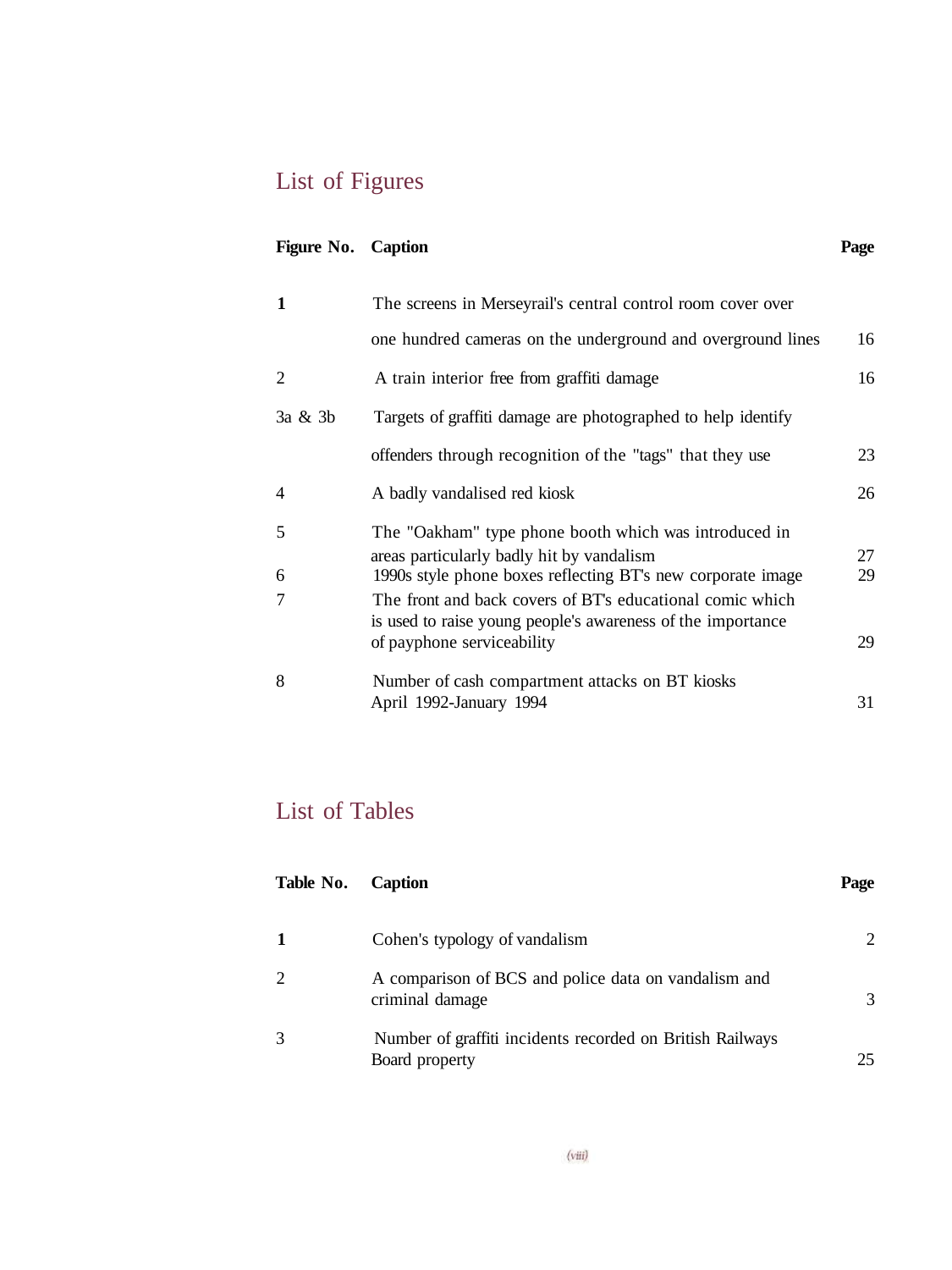#### INTRODUCTION

### 1. Introduction

This report was originally intended to review and evaluate the effectiveness of methods to prevent vandalism. However, the scarcity of properly evaluated schemes made it impossible to come to firm conclusions about good practice and model solutions. Instead, four approaches to the control of vandalism and graffiti are discussed: education; social programmes; the criminal justice system; and opportunity reduction. Each approach is considered in its theoretical context, using examples of anti-vandalism programmes as illustration, and reviewing such limited evidence as there is for effectiveness. This should assist practitioners and those concerned with the problem to develop sound anti-vandalism strategies based on theoretical principles. It should also help in understanding when projects fail, why they do so. Case studies of initiatives that have used a combination of approaches to tackle vandalism on public transport, public telephones and schools are examined. Important lessons from each are highlighted. Some **practical** guidelines for identifying and responding to vandalism problems are offered at the end of the paper.

#### **What is vandalism?**

Section 1 of the Criminal Damage Act of 1971 refers to, "..a person who without lawful excuse destroys or damages any property". In England and Wales, however, there is no statutory offence of "vandalism". Within the legal system it is classified into a number of categories from "criminal damage up to £20" to "criminal damage endangering life" and "arson".

There is equally no single definition of vandalism in common usage. Definitions will vary according to the social context of the act. Consider, for example, reactions to a child's name written on the wall of his local school, and to the discovery of Winston Churchill's signature carved into the walls of his public school. Although the acts are the same, they are likely to be judged very differently.

In dealing with these definitional problems, one approach has been to focus on motives. Many researchers and practitioners have used adaptations of Cohen's typology as a framework for understanding vandalism. This categorised vandalism in six ways, as acquisitive; *tactical; ideological; vindictive; play, or malicious* (Cohen, 1973). Although these classifications were first produced in 1973, the common view is that they have still not been improved upon.

It remains nevertheless problematic to incorporate this motivational attribution into the definition of vandalism itself. How, for example, is someone viewing a broken window to know whether it happened in the course of play or whether it was deliberately intended to damage the window? An alternative classification concentrating on targets of the act - buildings, cars and so forth - likewise fails to distinguish accidental damage from vandalism.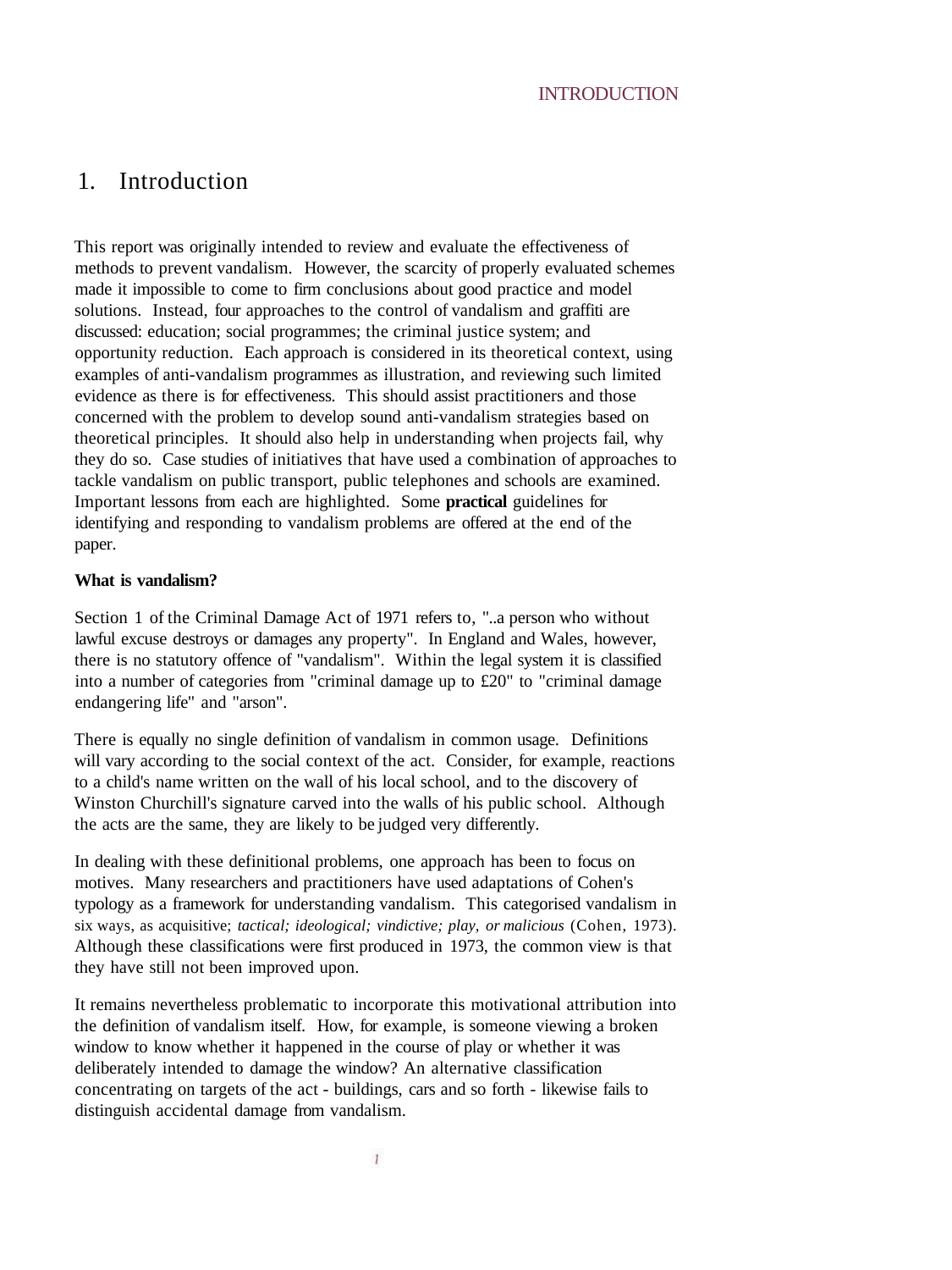#### INTRODUCTION

|                  | <b>Table 1:</b> Cohens typology of vandalism                                                                                                                                                                             |  |  |  |
|------------------|--------------------------------------------------------------------------------------------------------------------------------------------------------------------------------------------------------------------------|--|--|--|
|                  | <b>Types of vandalism</b>                                                                                                                                                                                                |  |  |  |
| Acquisitive      | to acquire money or property, for example, breaking open telephone<br>boxes                                                                                                                                              |  |  |  |
| Tactical         | the damage is a conscious tactic, a means to achieve some other end,<br>such as breaking a window to be arrested and get a bed in prison                                                                                 |  |  |  |
| Ideological      | similar to tactical vandalism, but carried out to further an explicit<br>ideological cause or to deliver a message, for example, chalking<br>slogans on walls                                                            |  |  |  |
| Vindictive       | damage in order to obtain revenge, for example, breaking school<br>windows to settle a grudge against the head teacher                                                                                                   |  |  |  |
| Play             | damage in the context of a game; who can break the most windows<br>of a house                                                                                                                                            |  |  |  |
| <b>Malicious</b> | an expression of rage or frustration and is often directed at symbolic<br>middle class property. It is this type that has the vicious and<br>apparently senseless facade which people find so difficult to<br>understand |  |  |  |

Source: Adapted from Cohen, 1973

For the practitioner, a general definition of vandalism is anyway of limited use. To devise an effective preventive strategy, a precise definition of the particular problem is essential. This should take into account the circumstances in which the behaviour occurs, consider the range of possible motivations and recognise that the multi-faceted nature of vandalism may require different measures to address different aspects of the problem.

#### **The extent and cost of vandalism**

The 1992 British Crime Survey (BCS) estimated that there were 2,730,000 incidents of vandalism against private property in 1991 (commercial property is not covered by the BCS) - 18% of all the crime reported in the survey. 8.6% of all those surveyed had had personal property damaged. Comparison with previous British Crime Surveys shows no significant change in the number of incidents from 1981 levels and a decrease since 1987; although this does mask the difference between vehicle and household vandalism, the former showing a 7% increase since 1981 and the latter a 8% drop.

Table 2 shows a comparison of British Crime Survey data on vandalism and notifiable offences of criminal damage recorded by the police (the latter have been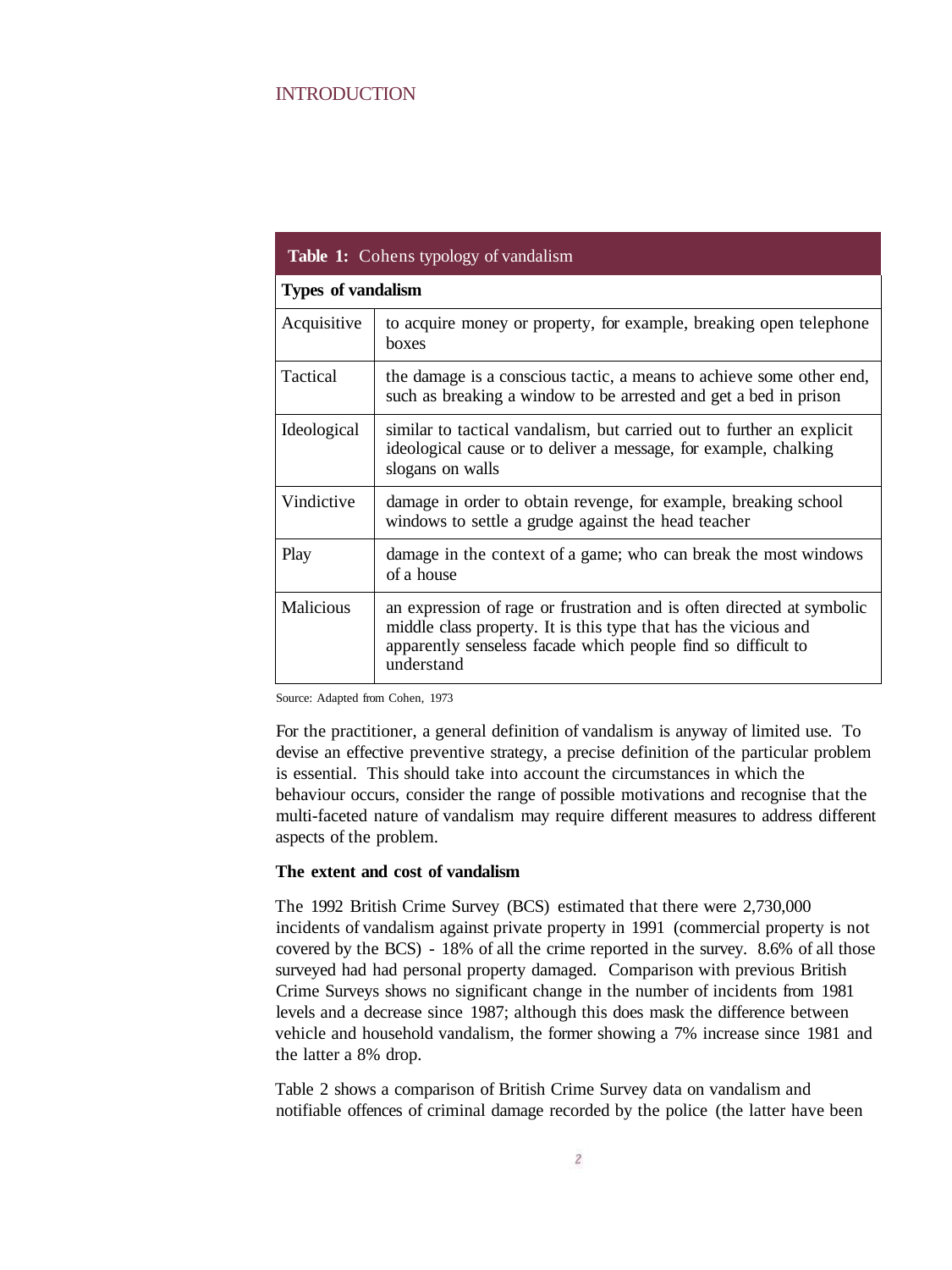adjusted to exclude offences committed against institutions and organisations). In contrast to BCS findings, police figures indicate a doubling of vandalism incidents since 1981 and an increase of a third since 1987.

| Table 2: A comparison of BCS and police data on vandalism and criminal damage |                          |                   |                   |
|-------------------------------------------------------------------------------|--------------------------|-------------------|-------------------|
|                                                                               | <b>N</b> in 000s<br>1991 | % Change<br>87-91 | % Change<br>81-91 |
| <b>BCS</b>                                                                    | 2.730                    | -7                | $+1$              |
| Police                                                                        | 410                      | $+35$             | $+105$            |

Source: Mayhew *et* al, 1993

While there has been an increase in reporting vandalism since 1981, the percentage of incidents reported to the police in 1991 for vehicle vandalism (31%) and household vandalism (25%) remains low compared to that for other offences. Given the low level of reporting of vandalism generally, any rise in reporting translates into a much larger increase in recorded crime. But increased reporting cannot fully explain the divergence in trends. It may be that the police now record some offences as vandalism which the BCS classifies as attempted burglary, for example, or attempted motor vehicle theft (Mayhew *et* al, 1993).

While it is difficult to put an exact figure to the incidence of vandalism, it is clear that vandalism affects a substantial proportion of people in Britain.

The difficult problems of determining the costs of vandalism to society were considered by the Home Office working group on the costs of crime (Home Office, 1988). The report quoted LAMS AC's estimate that the cost of all types of criminal damage to local authorities amounted to some £500 million a year. This included other associated costs such as high insurance premiums for badly vandalised areas, the costs of prosecuting individuals and the loss of rent from vandalised homes. The 1992 BCS estimated that the net cost<sup>1</sup> of criminal damage (over and under £20) to private property was nearly £295 million. It has to be remembered that those individuals whose property is most likely to be vandalised are also likely to be those living in the most impoverished areas, who are presumably the people who can least afford repairs.

#### **Perspectives on the importance of vandalism**

As well as being very expensive, recent polls suggest that vandalism is of growing

<sup>1</sup> The "net cost" is the cost of the crime taking account of insurance payments, compensation and loss of earnings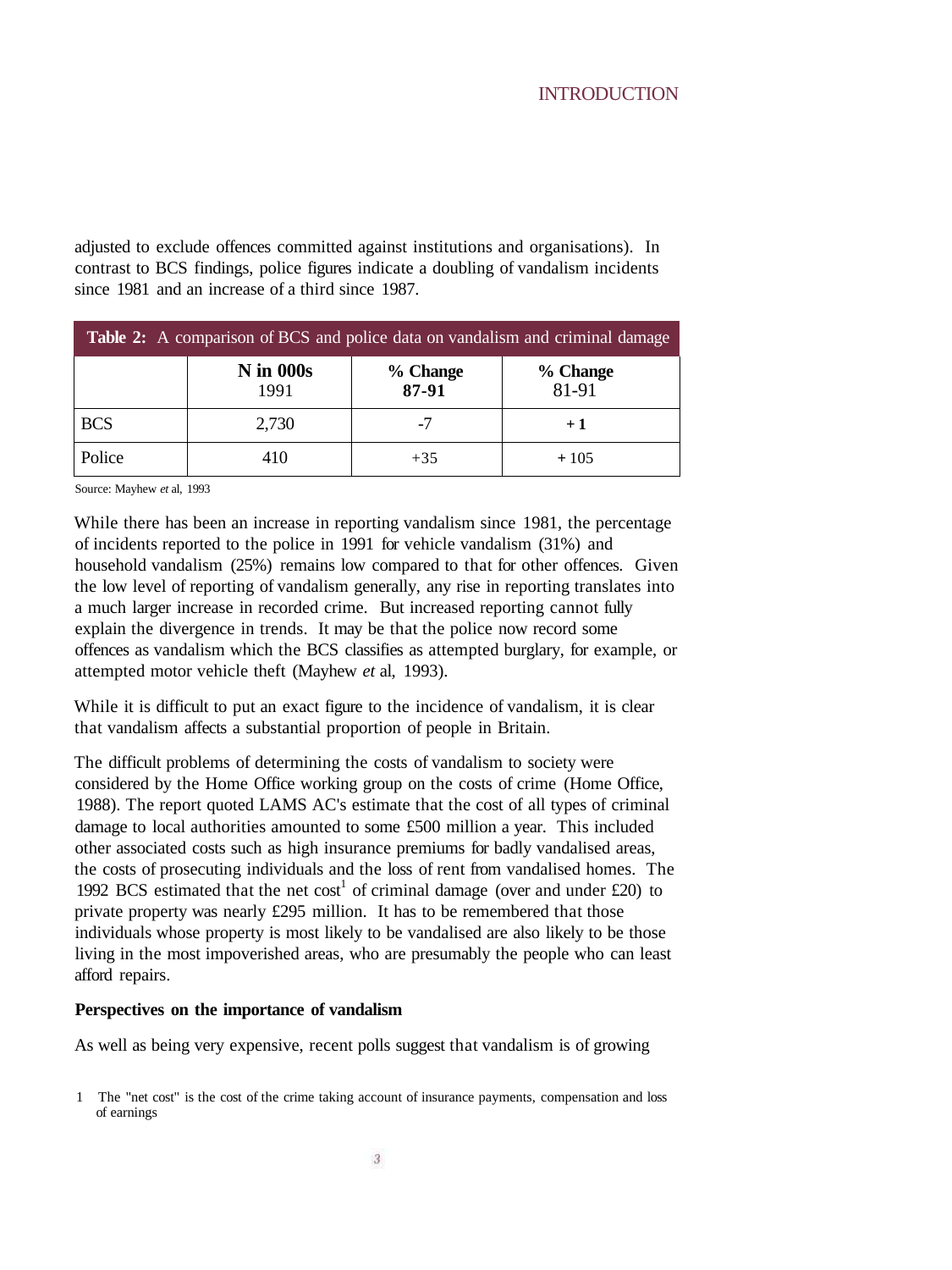#### INTRODUCTION

concern to the public; a MORI poll for The Times found that the public regard vandalism and mugging as the most important problems facing their families. This view was expressed by a third of respondents, compared with just over a fifth in a similar poll ten years ago (The Times, July 1st 1993).

Vandalism has also been implicated in wider social problems and is believed by some to promote fear of crime. In Wilson and Kelling's 1982 article Broken Windows, for example, it was suggested that vandalism in a neighbourhood indicated disorder and neglect, encouraged further damage and neglect, and was seen by the residents as a sign that crime in the neighbourhood was rising. As they perceived there to be more crime, their level of fear increased.

While views differ as to the likelihood of a causal relationship between disorder, fear and crime (Maxfield, 1987; Skogan, 1990; Currie, 1988; Ramsay, 1989), if initiatives to reduce incivilities, such as litter, drunken behaviour and noisy youths, can be effective against fear, clearly preventing vandalism is important in improving people's quality of life.

It has also been claimed that vandalism shows a mindless lack of respect for property and as such offends values upon which society is based. The contrasting view sees vandalism as no more than youthful high spirits or as an unconscious attempt on the part of children to exercise control over their environment by leaving some sign of their presence. Cohen (1973) makes the point that it is actually fun to break things, particularly things like windows that break so easily and make such a satisfying, dramatic noise. In addition, Mayhew and Clarke (1982) present good evidence to suggest that a large proportion of damage is "unwilful" in the sense that it is caused by children in the course of unsupervised play, or that bad design makes an object vulnerable to damage through normal use.

"Youth is disintegrating. The youngsters of the land have a disrespect for their elders and a contempt for authority in every form. Vandalism is rife, and crime of all kinds is rampant among our young people. The nation is in peril" (quoted in Madison, 1970 p.10).

This quotation from an Egyptian priest 4000 years ago, shows that in some cases vandalism may be simply an age-old problem of controlling disorder and high spirits among the young, rather than an indication of declining moral standards. The fact that the vast majority of young people convicted of criminal damage or vandalism offences never have another conviction supports this view (Home Office, 1992).

#### **Conclusion**

The financial costs of repairing vandalism damage as well as the human costs of inconvenience and annoyance suffered as a consequence are enough in themselves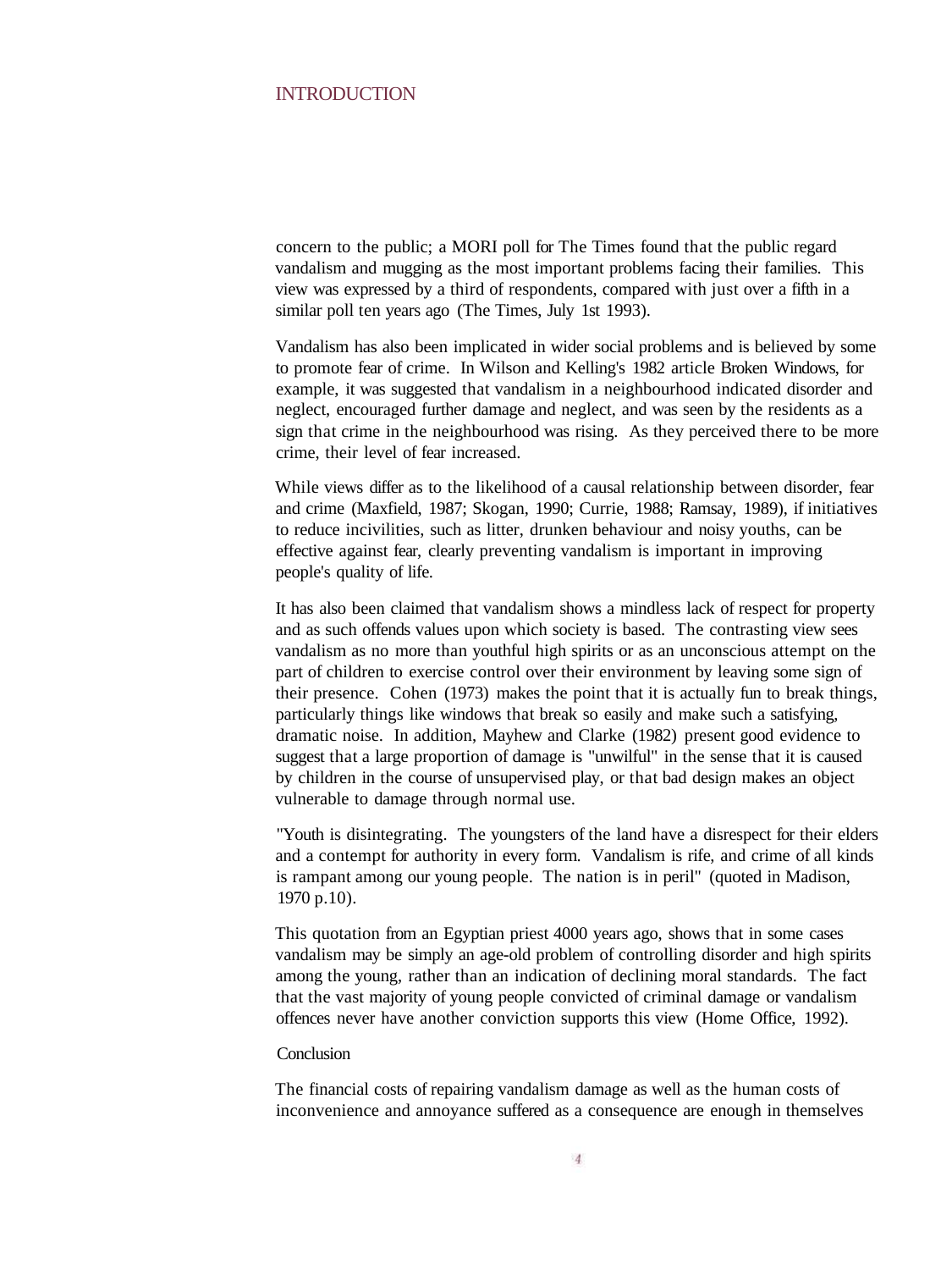### **INTRODUCTION**

to justify putting effort into finding effective ways of reducing its incidence and prevalence. Although it may contribute to fear and anxiety and sometimes have links with the general decline of an area, the research suggests no reason to see vandalism as a sign of rising crime and declining morals.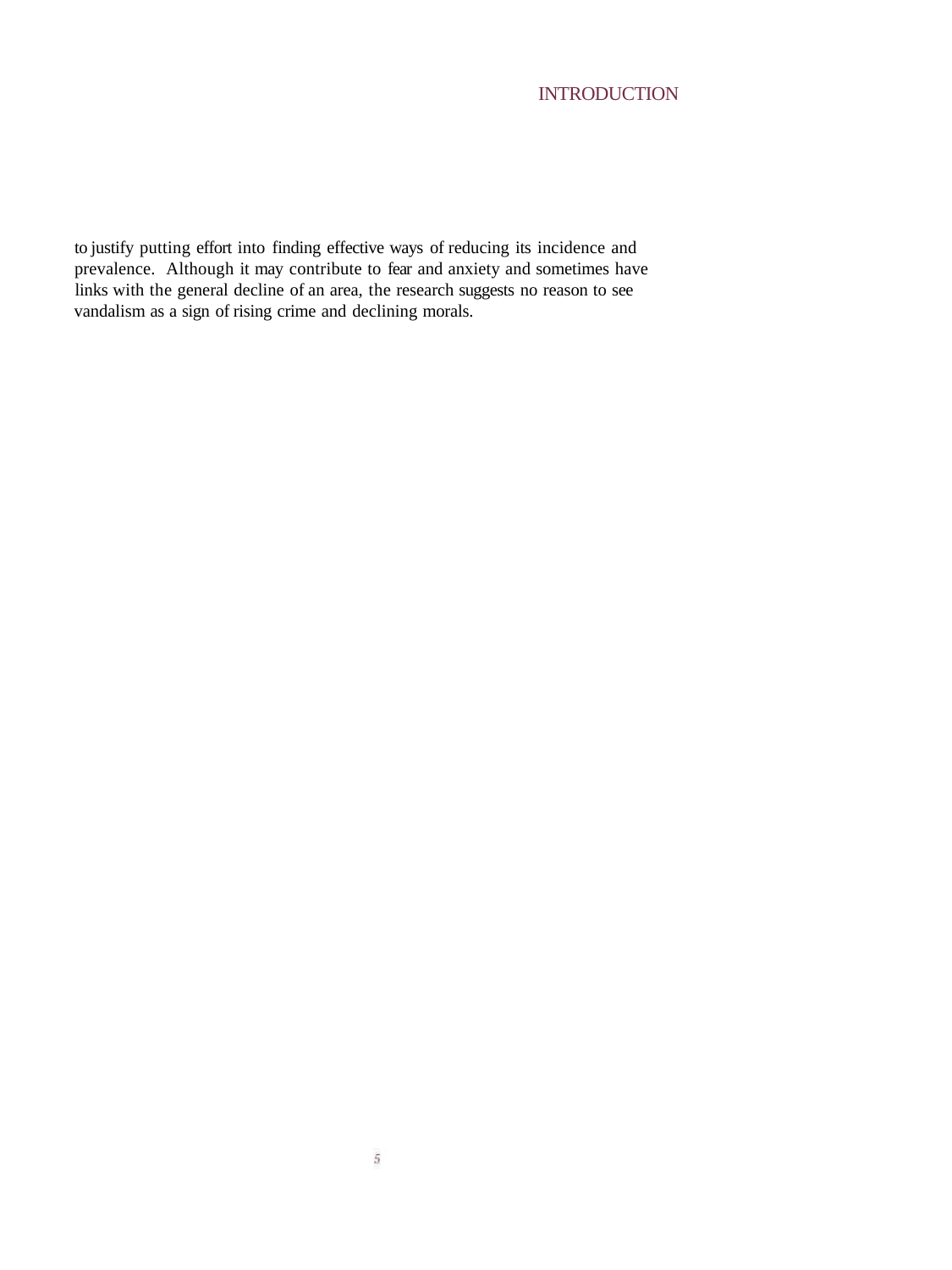### 2. Approaches to controlling vandalism

The literature abounds in initiatives and recommendations on how to combat vandalism. However, many of the schemes lack rigorous evaluation, leaving the practitioner with an extensive choice of measures but little guidance as to their effectiveness or the reasons for success and failure.

This section examines the rationale behind four approaches to the control of vandalism and graffiti: education; social programmes; the criminal justice system; and opportunity reduction. Examples of anti-vandalism programmes are used as illustration, reviewing such limited evidence as there is for effectiveness. This should assist practitioners in thinking through the potential use and impact of various approaches to their own particular vandalism problem. In considering how to deal with a specific problem of vandalism, it is important to recognise that what works in one situation may not work in another. In selecting measures, considerable thought needs to be given to the mechanism that it is hoped to trigger and how far the context is likely to help or hinder the operation of that mechanism.

Pawson and Tilley's work draws attention to the interplay of mechanisms and contexts in determining outcome patterns. A given measure, introduced for instance in a crime prevention project, is deemed to have its effect by triggering one or more underlying causal mechanisms. But particular mechanisms are only triggered in given contexts conducive to their operation (see for example, Tilley, 1993; Pawson & Tilley, 1994). So, for example, if a proposed measure to reduce vandalism to a youth club hut was to encourage nearby residents to keep "watch" over the hut, possible mechanisms could include: increasing the offenders' perceived risk of recognition by residents and apprehension by the police; and, focusing the residents' attention on the site, so that they then operate some measure of informal social control around the site. The characteristics of that particular context, for example, whether the hut was on or visible from a route used frequently by the residents; and, the relationships between and attitudes of the residents to the youth club, will determine which, if any, mechanisms are triggered and in turn impact on the success or failure of the initiative.

In considering the approaches to vandalism described here and elsewhere, this scientific realist model offers useful guidance:

"Practitioners and policy makers reading evaluation reports and considering adoption of interventions described therein need to reflect on the contextual conditions conducive to the successful firing of change mechanisms activated by measures adopted. If these conditions are not present or measures are not implemented in ways which fire the mechanism successfully then the same measure cannot be expected to yield the same outcome." (Tilley, 1993)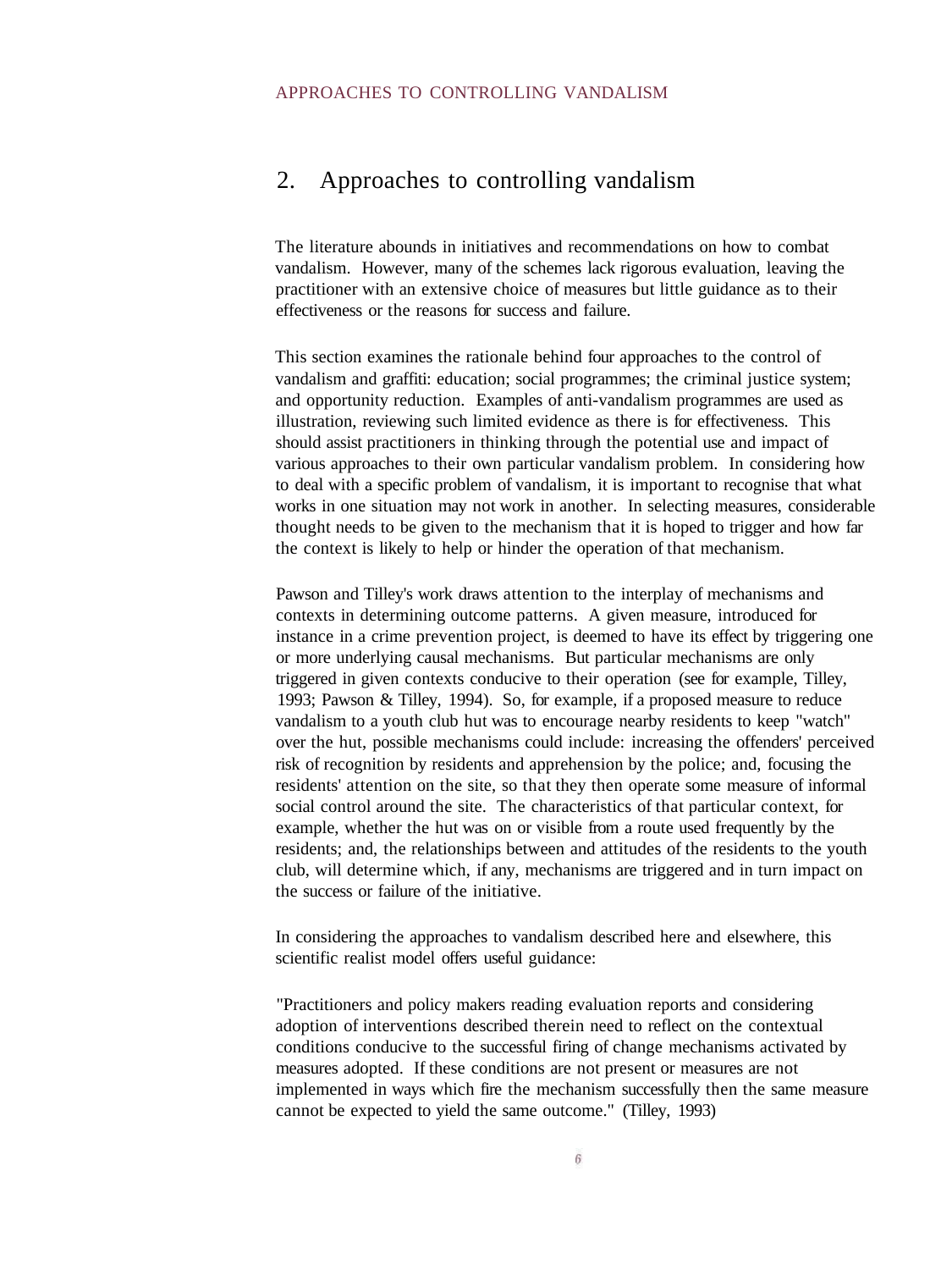#### **Education**

Attempts have been made to prevent vandalistic behaviour by educating people, particularly young people, about its nature and consequences. Though education has a broad meaning, and can cover the whole of the child's social learning and training from birth, this section describes only those programmes representing **formal** attempts to educate against vandalism.

Such programmes tend to be based on the assumption that perpetrators rarely take the decision to vandalise property much in advance of the act itself, and, hence, that the consequences are not thought through. Vandals are also assumed to be unaware that they are doing anything fundamentally wrong. Education programmes aim therefore to teach children that vandalism is wrong and has consequences that may involve the police and the criminal justice system. These programmes have not been notably successful (Cohen, 1973; Casserly et al, 1980; Home Office, 1980).

#### *Anti-vandalism publicity*

*A* typical educative scheme of this kind was run by the Home Office in 1978. This took the form of an advertising campaign running two advertisements over three months in the Granada Television area. The first advertisement pointed out that vandalism was a criminal act and that vandals who were caught would be dealt with by the police. The second urged parents to make sure their children were not involved in vandalism, and asked them to take responsibility for controlling their child's behaviour.

An evaluation showed no change in the attitudes of either parents or children towards vandalism in the area, and reported no real change in levels of vandalism (Riley and Mayhew, 1980). It appears that though the children would have been exposed to the advertisements and could reasonably have been expected to have listened to them, they had not taken the message to heart and felt vandalism to be no more risky after the campaign than before.

One obvious problem was that the consequences illustrated in the advertisement were not seen by the youths to match reality. In their experience, vandalism did not lead to arrest and punishment. A publicity campaign of this kind does not, therefore, seem sufficient to prevent vandalism. Increased risk of detection, or some method of reducing opportunities for offending is also required.

It has been suggested that anti-vandalism publicity can even encourage some sorts of vandalism. Wilson (1988) reports a study of graffiti and vandalism in the train system in Sydney, where it was found that the media often played a role in reinforcing what he called "New York style" graffiti. Where the publicity made it clear that such vandalism would be treated severely, the graffiti artists gained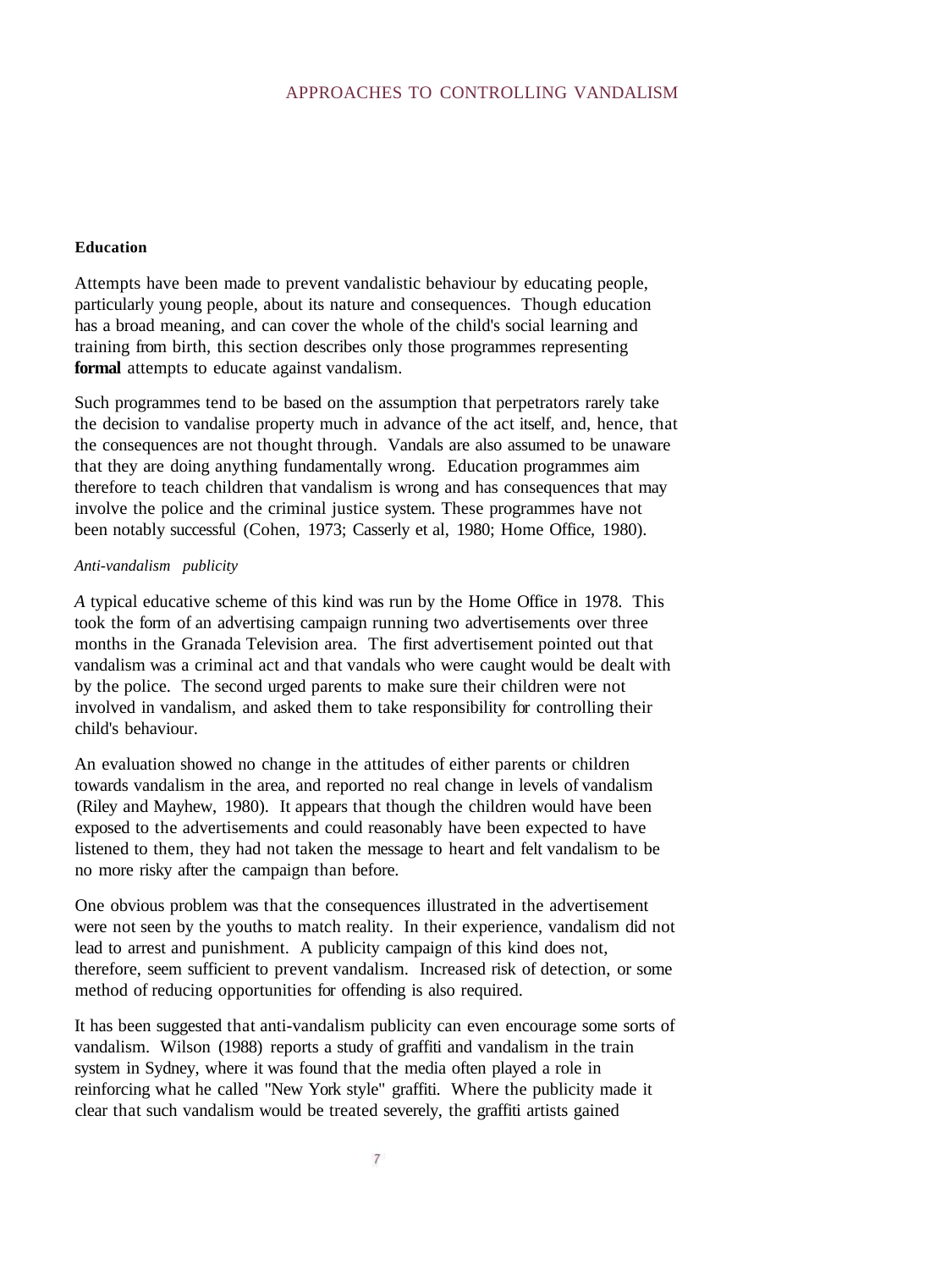credibility as anti-authoritarian, and formed what might have been a number of relatively minor incidents into a "movement".

#### *British Rail's anti-vandalism campaign*

British Rail (BR), in an effort to reduce increasing amounts of vandalism to their tracks, trains and stations undertook to educate young people about the dangers of playing on and near BR property (reported in Cohen, 1973). Press advertisements and posters throughout the country emphasised the safety hazard in railway vandalism and the cost to the passenger of making good the damage.

BR employed a variety of educational techniques and directed their efforts at 10 to 14 year olds. Rather than threaten the children with legal consequences, BR used school visits, lectures and films to stress the risks they ran. This was supplemented by other initiatives including essay competitions in which winners were rewarded, the sponsorship of entertainers and pop groups, and a cartoon strip for children's newspapers, one episode of which showed a character getting electrocuted whilst playing with railway equipment.

Learning from other publicity campaigns, where exhortations aimed at the general public had been seen to fail, BR targeted their audience. They distinguished three sorts of vandal: younger children who they could encourage to take pride in the railway; a group of children who were led into vandalism by friends and could be appealed to on the grounds that vandalism has a harmful effect on those friends, family or their favourite pop stars; and a final group BR called "the hard core of vandals" with whom the only response was to threaten punishment or injury.

Some success was claimed for the programme, and there was apparently a reduction in vandalism to railway property in the years following the campaign. This supports the more subtle and targeted approach taken, and the effectiveness of showing children that their actions have direct and immediate consequences. It was not possible to demonstrate the success of the BR publicity and awareness campaign in isolation, however, because other measures such as improving the security and surveillance of railway equipment were also involved.

#### *Summary*

At its simplest, publicity by itself does not seem to be effective against vandalism. The more sophisticated approach of the British Rail campaign, which involved personal contact between potential vandals and BR staff, may have had more success.

Although in the absence of evaluation, no strong claims can be made for the success of the "education" approach in general, presenting potential vandals with the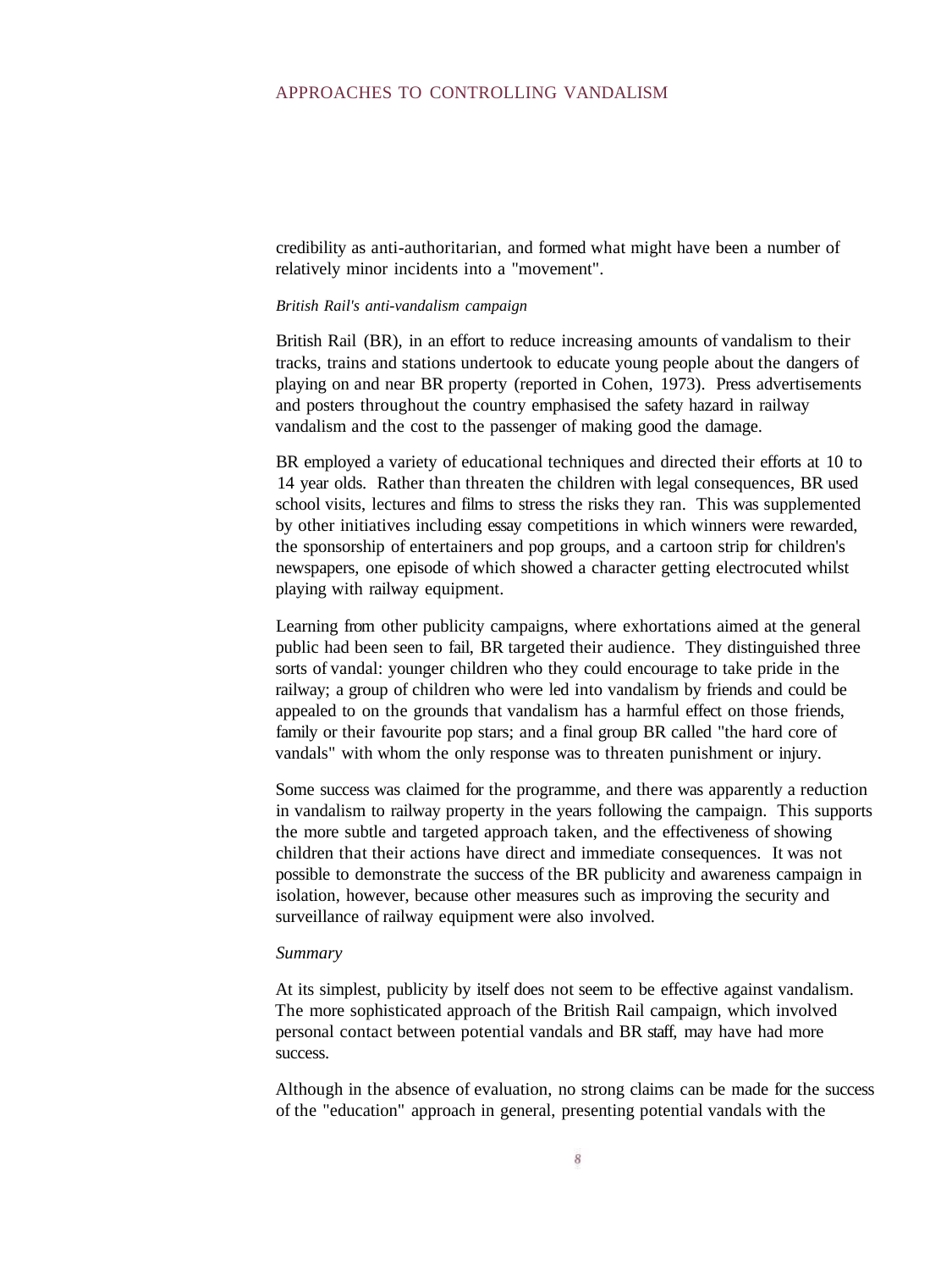consequences and implications of vandalism could prevent them committing unthinking acts of vandalism in the future.

#### **Social programmes**

Social programmes tend to involve the wider community rather than target a subgroup of potential vandals. They aim to encourage the public to tackle crime problems in a manner specifically tailored to that community so that existing informal controls and social norms are capitalised upon.

#### *Projects* to *encourage social responsibility*

"Project Pride" was established to encourage social responsibility in a selection of schools in Ontario, Canada (Report of the Task Force on Vandalism, 1981). Schools with a substantial vandalism problem instituted a system in which the school children were given incentives to control the vandalism themselves. The student body, as represented by the school council, were offered a proportion of any money saved from the costs of repairing vandalism to put towards student activities like dances.

The idea of offering an incentive was to encourage students to exercise peer-group influence on those who might be involved in vandalism, on the rationale that peers may be more successful in promoting socially acceptable behaviour than adults, especially adults in authority. The secondary aim of the incentive scheme was to instil pride in the school so that pupils would have a vested interest in protecting it.

Some success was claimed for "Project Pride" in that the money spent on repairing vandalism fell by one half in the first year of the project. The programme report acknowledges, however, that no independent assessment of its effect could be made, first because there was no comparison with other schools not taking part in the scheme, and secondly because there was little evidence of actual implementation of the incentives programme from some schools allegedly in the scheme (Report of the Task Force on Vandalism, 1981).

Britain has a growing number of Youth Action Groups<sup>2</sup> in schools and youth organisations (currently over 500 in England and Wales). In addition to educating young people about the effects of crime, they aim to tap into their creativity in addressing local problems. While adults are available for consultation and advice, the responsibility for decision and action taking belongs to the young people. Anecdotal evidence on the success of initiatives to tackle "hot spots" of vandalism and graffiti is encouraging. Further evaluation of such schemes would be very useful.

2 Youth Action Groups were previously known as Junior Crime Prevention Panels.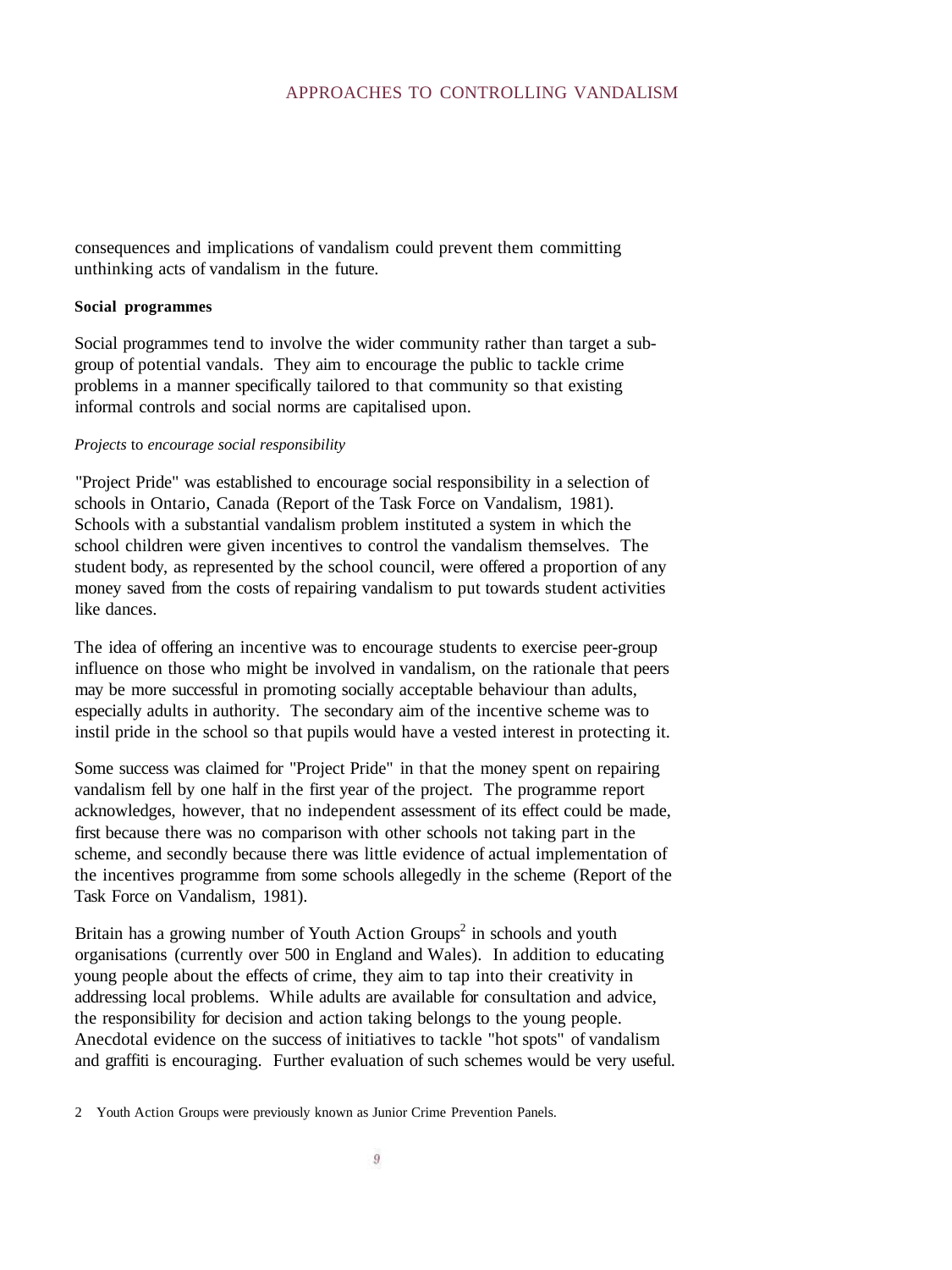#### *Diversionary projects*

Positive claims are also made for diversionary projects. These are based on the assumption that vandalism (and other petty crime) is chiefly the result of children's boredom and that by giving them something else to do, they will be diverted and have less free time to be drawn towards delinquency. Programmes of this kind are relatively common, for example, the Staffordshire Police Activity and Community Enterprise Programme (SPACE), which attempts to entertain children in the school holidays with the aim of filling up their time with productive rather than destructive activity (Heal and Laycock, 1987).

SPACE is a large scale project that involves upwards of 25,000 children each summer holiday period in a variety of sports and visits. It is widely supported in the county by the local police, through sponsorship by local businesses and by the local press and radio, who provide a considerable amount of free advertising of activities. The local authority makes available school premises and equipment, and bus companies provide reduced price travel to members of the scheme. An evaluation showed an encouraging reduction in the numbers of crimes usually associated with juveniles for the month of August when the project is run, but it proved impossible to disassociate this reduction from normally depressed crime figures for this time of year (Heal and Laycock, 1987). The study suggested that the scheme might have had an effect on crime but was not conclusive.

A problem of diversionary projects is that they will rarely have the prevention of vandalism as their primary focus. As crime prevention research has shown, more specific and targeted initiatives have a greater chance of success (Heal and Laycock, 1986; Clarke and Mayhew, 1980). Diversionary projects might increase their chances of success if they were designed specifically to reduce vandalism or graffiti, for example, by providing "graffiti walls". Unacceptable behaviour would be "legalised" or made acceptable in prescribed areas, allowing people to express themselves without causing any lasting harm, and could provide a positive alternative to vandalism.

The RATP (Regie Autonome des Transports Parisiens), who run public transport in Paris, at one time tried negotiating with the leaders of one or two known graffiti gangs, offering allocated "graffiti areas" in exchange for an undertaking not to deface other surfaces on the metro. In this case, negotiations came to nothing as the RATP realised that the gang leaders could not speak for non-gang members, nor could they enforce discipline on their members.

Another example of this approach is reported by Roberts (1990), in which a group called "Beyond Graffiti" co-operated with the local authorities in Southampton to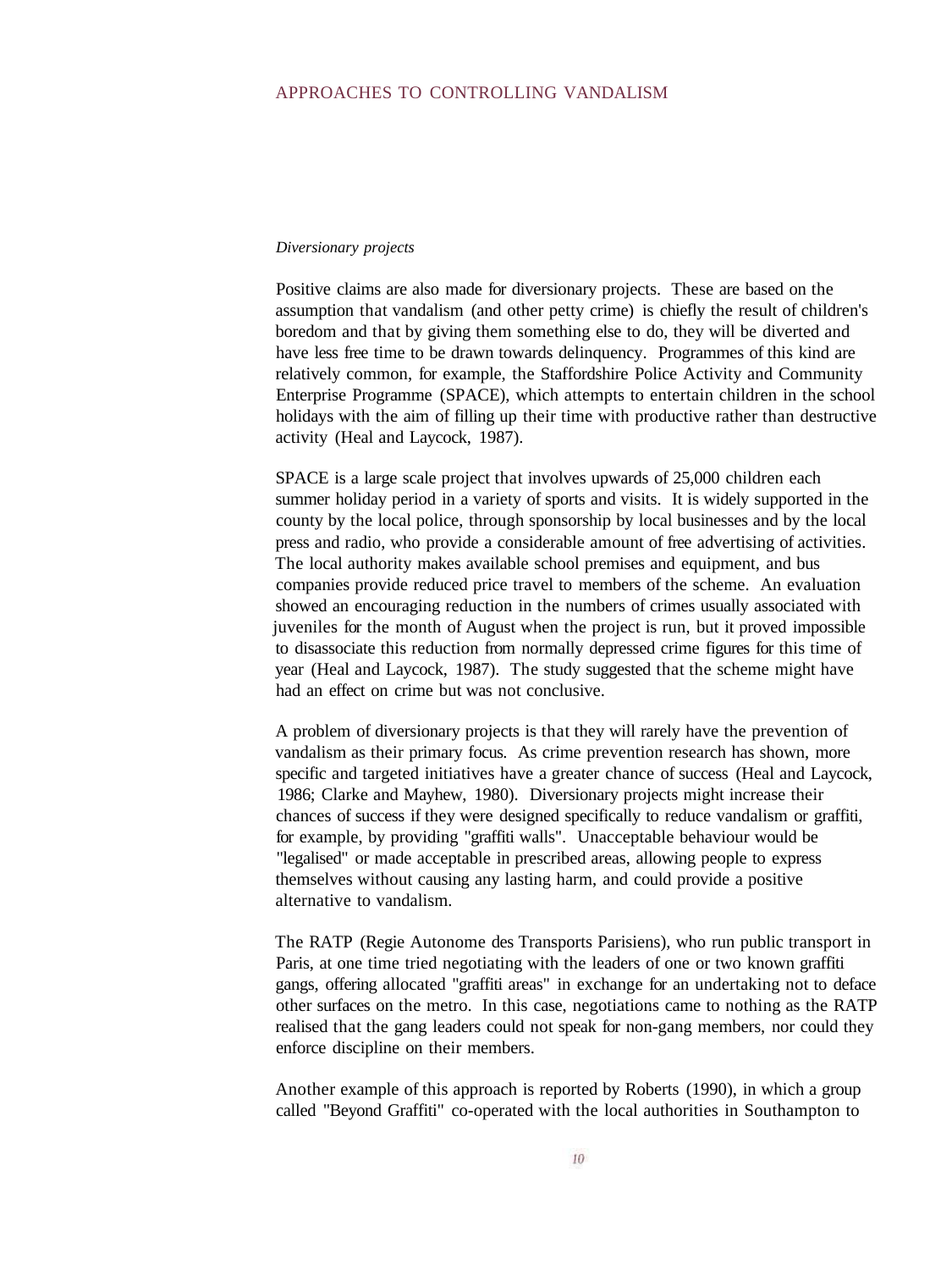redesign and decorate a vandalised car park. This, apparently, led to a reduction in crime and improved relations between the local youth and the community at large.

There is no consensus, however, on the worth and practicability of legalised graffiti points. On the positive side, opportunities for communication between authorities and graffiti "artists" are in themselves useful and are to be supported. Conversely, the British Transport Police, for example, take the view that they are undesirable on three counts, claiming they: generate graffiti in neighbouring areas; breed new offenders; and provide an excuse for carrying paint spray cans when challenged elsewhere (BTP, internal memorandum, 1990). Proper evaluations of schemes are needed, before any firm conclusions can be drawn.

#### Summary

Lacking rigorous evaluation, as they do, the long-term benefits claimed by social crime prevention programmes are hard to quantify, though intuitively community policing relationships should be beneficial.

There is no conclusive evidence that SPACE and other diversionary activities, such as youth clubs or the Boy Scouts, have any immediate effect on crime levels, though they may have long-term effects and may improve the relationship between the public, including young people, and the police by showing the police in a positive role. A study of the SPACE scheme has reported that there are good grounds for believing that it is contributing to better police/public relations (Tyson, 1990).

#### **Criminal justice programmes**

The criminal justice system serves a number of purposes, only one of which is the prevention of crime. The initiatives described below represent a variety of criminal justice system responses, discussed with reference to the prevention of vandalism.

#### Detection and arrest

It is estimated that 73% of vandalism is never reported to the police and that only 56% of that reported is officially recorded (Mayhew et al, 1993). There were  $620,311$  offences of more serious types of criminal damage<sup>3</sup> recorded in 1991, only 120,047 (19%) of which were cleared up by the police (Home Office, 1992). $4$  Given the low level of reporting and that some of the convicted vandals may be responsible for more than one of the police recorded incidents, it becomes obvious that vandals

<sup>3</sup> Excludes offences of value £20 and under

<sup>4</sup> While more recent criminal statistics are available, for comparison purposes, figures covering the same time period as the 1992 BCS have been used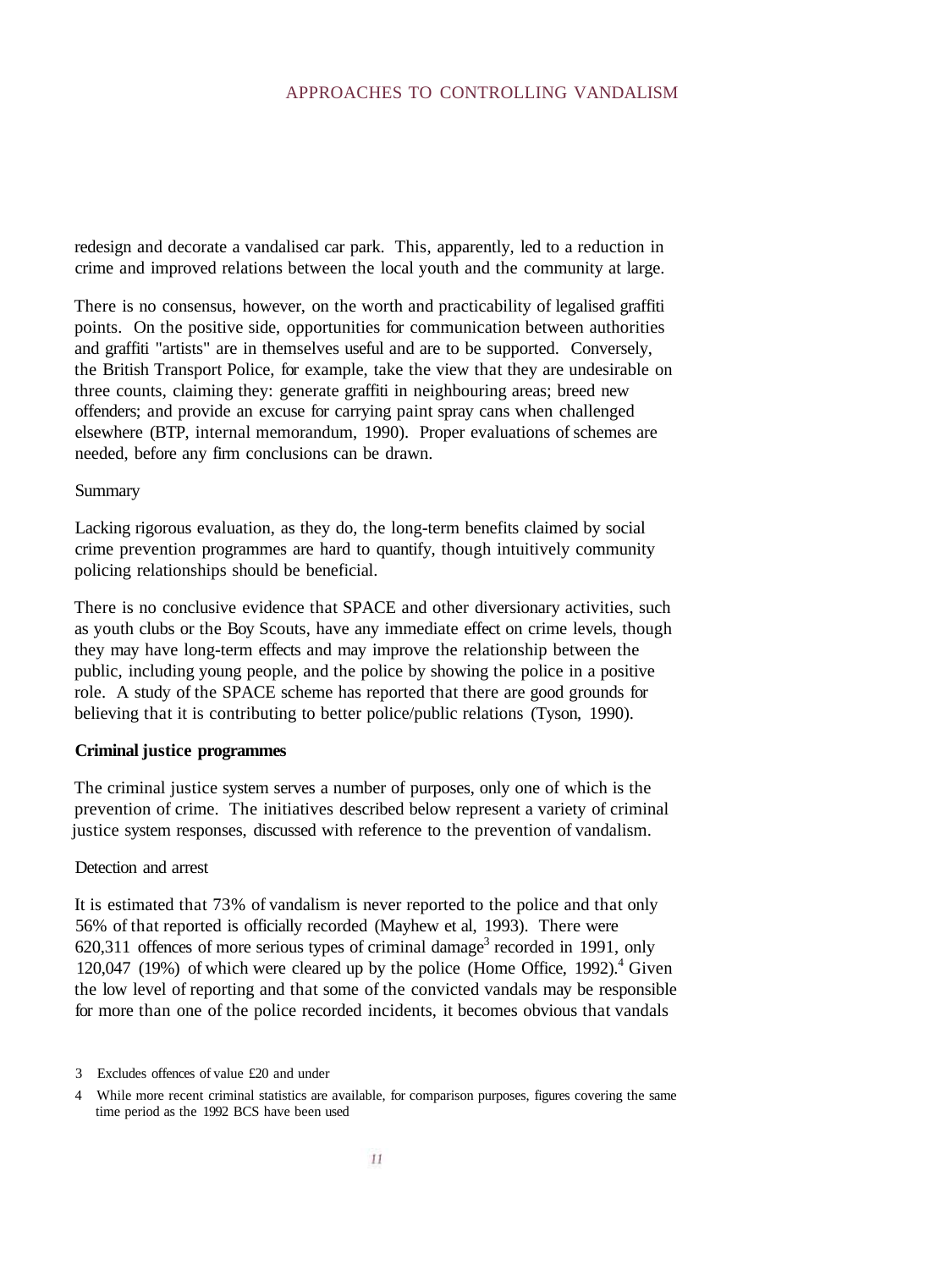and the criminal justice system only rarely come into contact. Traditional criminal justice responses must therefore be limited in their impact on the incidence of vandalism.

Evidence shows, however, that increasing the perceived risk of capture and prosecution may be effective (Home Office, 1980; Report of the Ontario Task Force on Vandalism, 1981). An example of an attempt to do this was the initiative, taken by New York and Philadelphia transport authorities, against graffiti and vandalism on their underground train systems. Part of the programme was to make arrest and prosecution procedures more effective and more immediate, for which they claim some success (Scott, 1988; Vuchic and Bata, 1989). Graffiti reduced by 75% over the project period and 2,700 arrests for vandalism were made. Unfortunately for the purposes of evaluation, at the same time as the risks of arrest and detection were being increased, the transport authorities started a new cleaning and graffiti removal exercise making it impossible to sort out the relative contribution of these two approaches in reducing the problem.

#### Sentencing *vandals*

Home Office statistics show that 87% of people cautioned for all offences were not convicted of a "standard list" offence within two years (Home Office, 1992). This is the most common way of dealing with vandals once they come to police attention, with 3,800 individuals cautioned in 1991 for indictable offences of criminal damage (Home Office, 1992), and would therefore appear to represent the most successful of the standard disposals on offer for vandalism.

If cases go to court, vandals are most frequently fined (2,500 individuals in 1991). Fines are effective in as much as the substantial majority are paid and they are cheaper to administer than most other forms of disposal (Philpotts and Lancucki, 1979). For the more serious types of criminal damage such as arson, or those where lives have been put at risk, sentences given will range from probation or supervision orders to custody.

#### An *attempt* in *the Netherlands* to introduce diversion *from the criminal justice system*

In the Netherlands, the Ministry of Justice subsidises projects in 43 locations, where young people between the ages of 12 and 17 caught damaging or destroying property are required to clean up or repair the damaged objects in their free time. The scheme combines both the diversion of the offenders from the formal criminal justice system (the scheme operates before the individual is drawn into the criminal justice system) and mediation or reparation. All the work is carried out under the supervision of special co-ordinators, who are at liberty to refer the case back to the police and eventually to the public prosecutor if the offender fails to fulfil the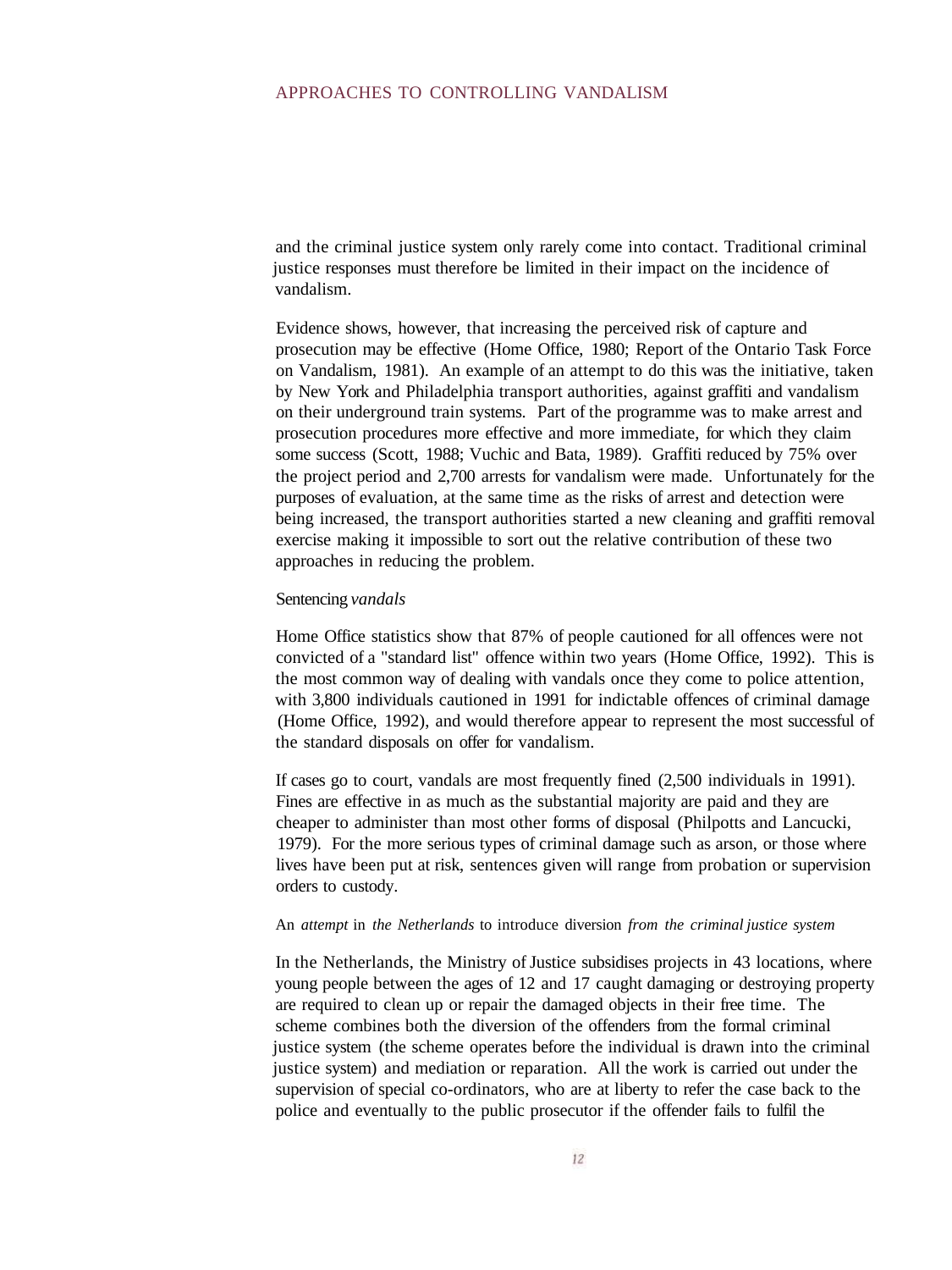obligation. The project has now been running for over 10 years, and research has shown that individuals who have been through it are far less likely to reoffend than individuals with similar offending histories, who were dealt with in other more traditional ways.

Mediation and conciliation, where the offender and his victim meet to discuss the offence and possibilities for reparation, are part of the process. Though the practice of mediation is as old as the concept of community, this is a comparatively new idea in criminal justice. Despite the growing literature on this kind of informal process, so far there have been few attempts to evaluate its effectiveness. Studies that have been carried out have found mixed results. The effect of the mediation and conciliation process on an offender's reoffending are largely unknown. Marshall and Merry (1990) report a small reduction in recidivism in projects running in the West Midlands, but find little other evidence of reduced offending. On other measures of success, such as numbers of satisfactorily concluded mediation processes and general emotional benefits to the participants, there are more encouraging findings (Blagg, 1988; Marshall, 1991).

Though it has not been possible to find any mediation schemes in this country that dealt exclusively with vandals, experience has shown that vandals will become involved in most schemes from time to time. Indeed, in one study of police-based mediation projects, an analysis of the offence characteristics of the case-load showed that vandalism was disproportionately represented; there were far more damage offences than would be expected compared to the national distribution of juvenile crime (Marshall and Merry, 1990).

#### *Summary*

The use of the criminal justice system as an option to reduce the national incidence of vandalism is limited. It requires the offence to have been reported to the police and an offender subsequently to be cautioned, or convicted and sentenced. Vandalism is, however, poorly reported to the police and, when it is, it is often difficult to identify an offender. Where it is possible to identify an offender, local conflict resolution schemes, where appropriate, can provide useful information about why and how the damage is happening. In such cases the process can help the victim to devise effective methods of prevention.

#### **Opportunity reduction**

Opportunity reduction and the situational approach to reducing crime centre on changing the environment to make it more difficult to commit the offence, rather than trying to identify and manipulate the causes and reasons why the offender is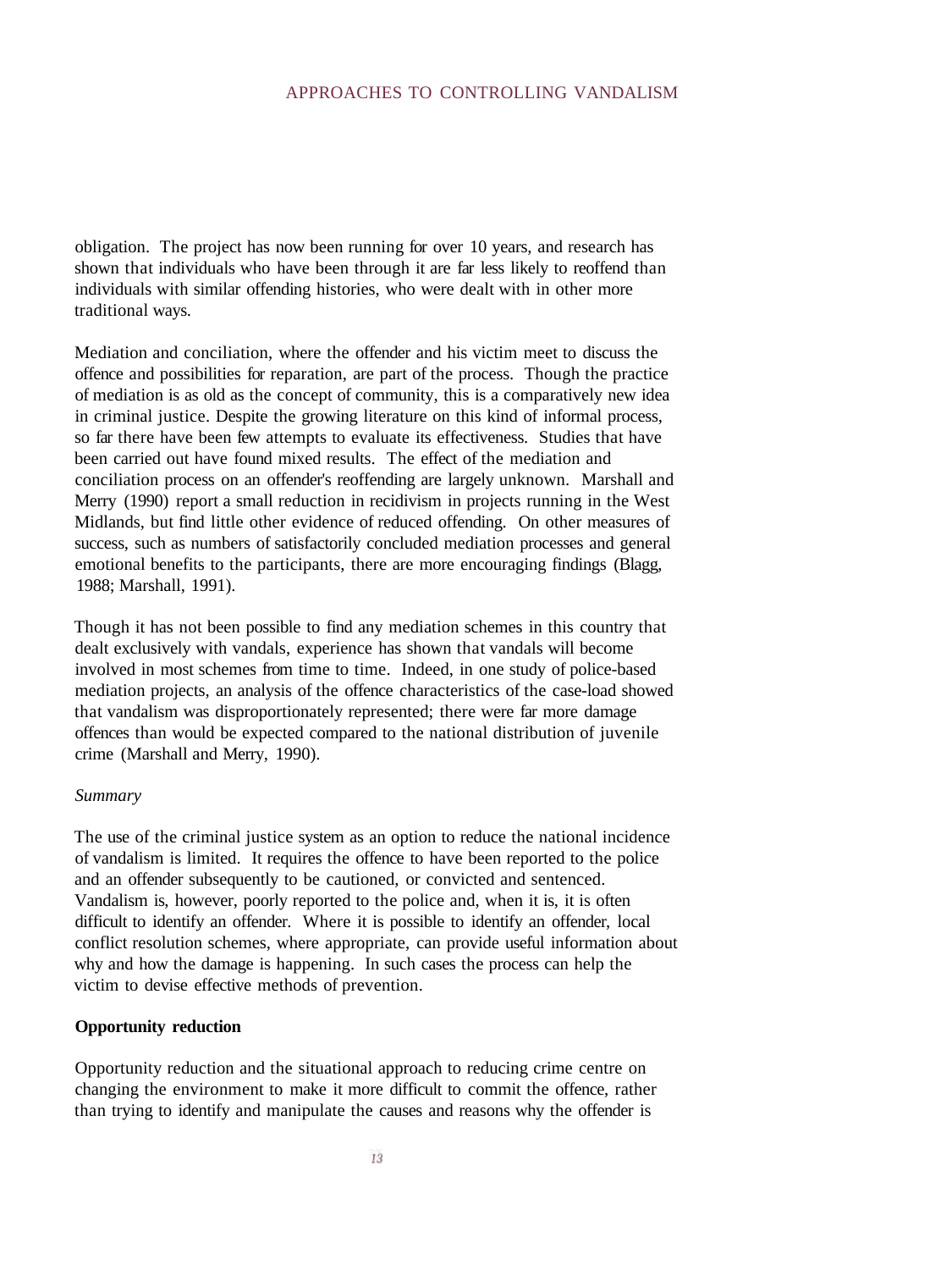motivated to offend (see Clarke, 1992; Heal and Laycock, 1986). This leads to crime prevention measures which make targets of crime more resistant and robust - "target hardening" - and environmental alterations which enable existing social controls to reestablish themselves, usually in the form of surveillance.

#### Target hardening

Interfering with the vandals ability to vandalise is one of the more obvious approaches to the control of vandalism. Target hardening might involve use of graffiti-resistant paint, putting lights in corridors out of reach or behind grilles, using toughened glass in windows or perhaps measures that increase the perimeter security around a target particularly at risk.

There are a number of problems alleged to be associated with adopting a target hardening approach. The kinds of measures described above are regarded by some people as threatening signs of a "fortress" society where we are surrounded by fences, barbed wire and guard dogs; where buildings are designed to be defended and to keep some in and others out. However, some feel this is not a necessary consequence of target hardening. As Mayhew and Clarke (1982) say, "there is no reason why a robust housing estate should not be attractively designed" (p. 107). They go on to suggest polycarbonate for windows, resistant to smashing but otherwise indistinguishable from glass, and stippled paint surfaces to be less inviting to the graffiti artist than plain, smooth ones, but not necessarily less attractive.

Another perhaps more serious problem with this approach is that obviously targethardened buildings may encourage vandalism by implying a history of being vandalised. Visibly increased security may be seen by vandals simply as a challenge.

Emphasis is given to the messages sent by the built environment in an article by Wise (1982) called A Gentle Deterrent to *Vandalism,* where he sets out his ideas about using "target softening" against vandalism. His main thesis is that vandalism is a response to badly designed features of our built environment, and that subtle changes in the use of materials and in the design of everything from parks to bus shelters can prevent them from being vandalised. He assumes that vandalism is opportunistic and that the key to prevention is to "de-opportunise" vulnerable environments. He reports a survey carried out in the USA where it was found that 80% of user-damaged or removed items were within the reach of 95% of the people passing, and points out that damage is not indiscriminate but tends to occur at places and to objects that relate to how the place is being used, ie. a wall will become a graffiti target when it becomes part of a "hangout" area. The first principle is to study place use and patterns in a vandalised area, and to tailor design alterations accordingly. He suggests deeply grooved surfaces or an exposed rock-cement mixture for vulnerable walls, as they do not provide the cues of smooth blankness that might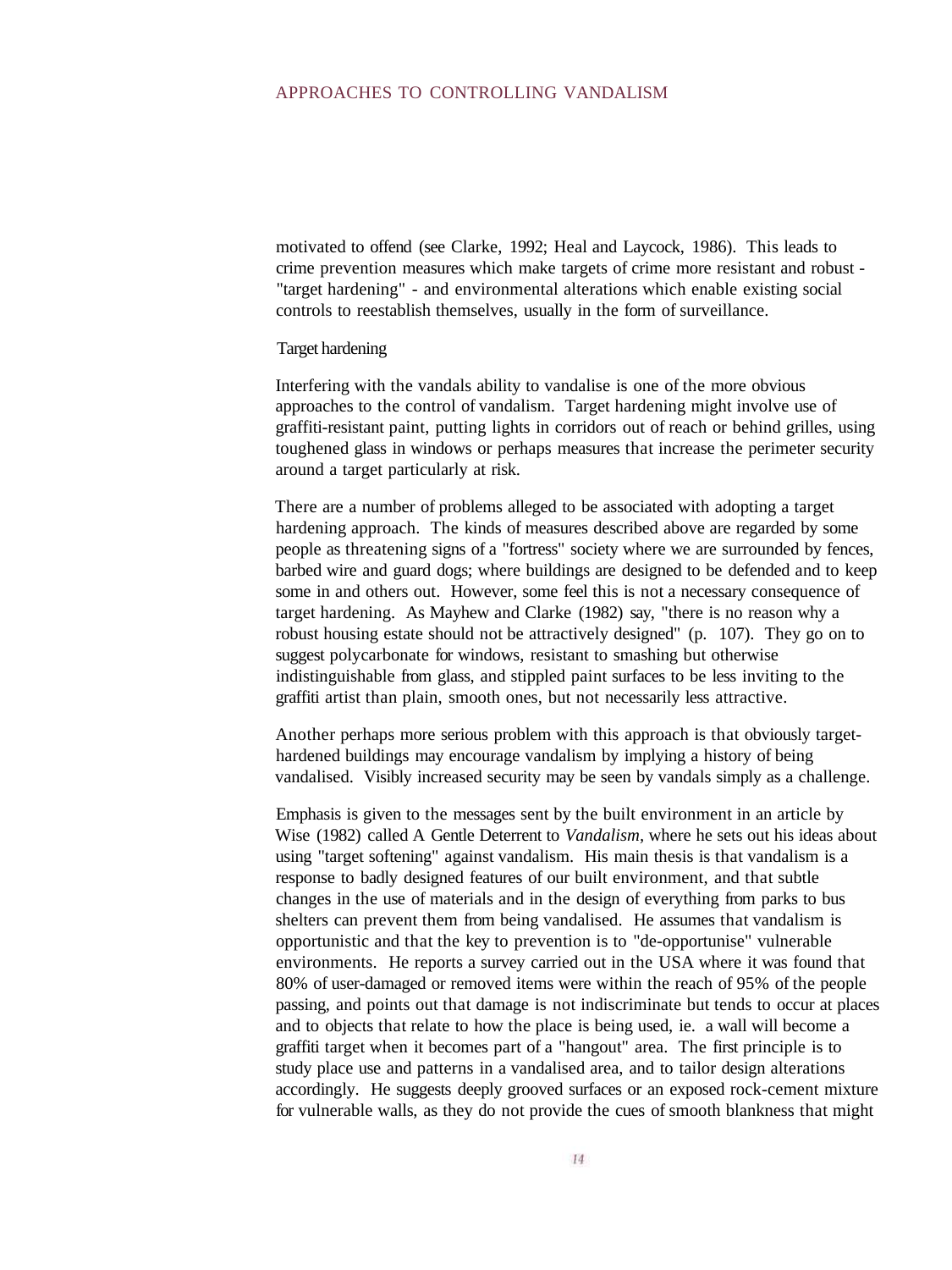indicate its possibilities as a writing surface. He suggests that planting flowers in a raised bed around a sign post helps protect the sign because people are less likely to trample on them to get to it. The main aim of his suggestions is to alter designs unobtrusively to lessen their appeal to vandals and to maintain an attractive, unthreatening environment.

#### *Environmental improvements* and *increasing opportunities for surveillance*

Other options for opportunity reduction through environmental improvements might involve opening out hidden areas vulnerable to crime and vandalism, by cutting down fences or putting mirrors or closed circuit television (CCTV) on corners or in corridors. Hired surveillance of the CCTV or security guard type can be very expensive, but several studies have suggested that CCTV can be effective in reducing crime and vandalism in certain environments (eg. Poyner, 1988).

The key to the effectiveness of CCTV seems to be someone watching the monitors. People soon realise if there is nobody behind the cameras. Poyner's study of CCTV on buses in Cleveland showed that once a few highly publicised cases had been brought against local vandals, demonstrating that the cameras and video tape were being actively used in a determined effort to identify vandals, then the vandalism of the buses almost stopped.

A simple, but seemingly very effective idea, is to link CCTV to a public address system. This is used on Liverpool's Merseyrail, which is part over- and part underground. The CCTV system consists of a bank of thirty-two screens with coverage of over one hundred cameras on the underground and overground lines. The screens are watched by three staff in a central control room around the clock. The power of the system is that if the staff spot something untoward happening, and consider it sufficiently serious, they can contact the police on a direct line (the local British Transport Police also have four monitor screens linked to the CCTV system in their control room). Alternatively, they can switch on the PA in the area of the incident and deliver a command directly to the miscreant. This means that users of the railway know that the video cameras are functional and that misbehaving on Merseyrail has consequences. Every camera feeds a video recording system and output from this system has been used to support prosecutions. Merseyrail is also very actively managed. The managers know the majority of staff by name and make frequent, unexpected visits to stations on the line, instructing staff to take immediate action against any graffiti or vandalism they find. As a consequence, the staff seem to take personal responsibility for the cleanliness of their station and the railway, though seventeen years old, is in some areas immaculate.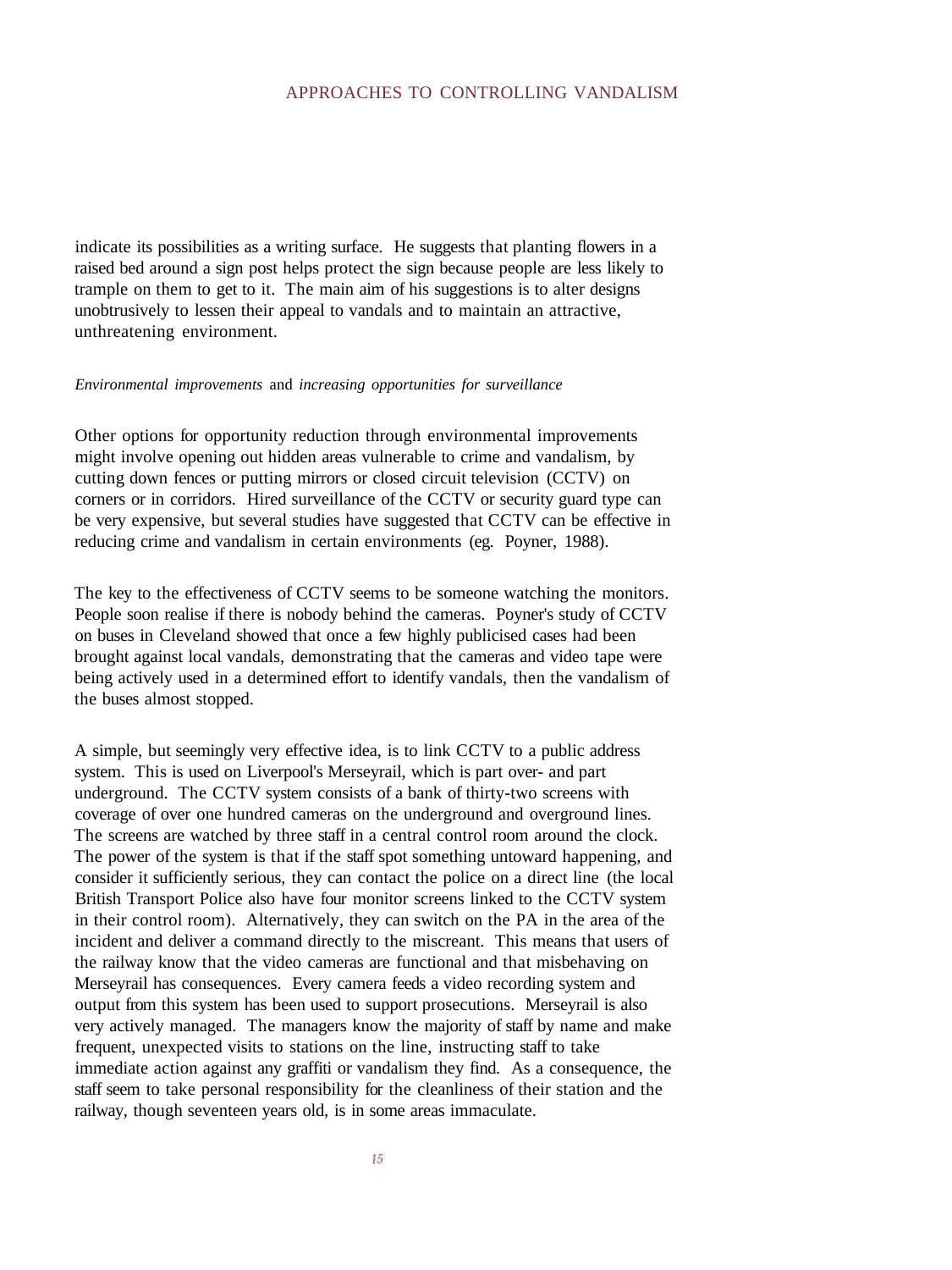Figure *1: The screens* in *Merseyrail* s *central control room cover over one* hundred cameras on *the* underground and overground Jines.





Figure *2: A train* interior *free from graffiti damage.*

In the past few years, there has been a considerable increase in the number of town centre CCTV schemes. Although the schemes are not specifically aimed at tackling vandalism, the police and local authorities responsible perceive them to be very effective in addressing various different types of crime and disorder. There has, however, been no thorough research evaluation of their effectiveness to date.

Promoting surveillance from residents and passers-by is another measure taken to prevent crime and vandalism. This is the premise on which the hugely popular "neighbourhood watch" scheme is based.

#### *Defensible space*

The idea that crime is related to architectural design was most powerfully put forward in Oscar Newman's 1972 publication Defensible Space. The "defensible space" hypothesis was subsequently taken up and tested in a number of research studies (see Mayhew, 1979 for a review). It was based on Newman's experience of housing projects in the USA, from which he concluded that offenders and intruders will be deterred from action if they perceive the target as lying within an environment controlled by its users and its residents. Spaces that can be controlled in this way are therefore "defensible".

There has been a long debate between researchers over the relative importance of design<sup>5</sup> and of social factors in determining levels of crime. One study of vandalism on a London housing estate found that the number of children housed in the area

<sup>5</sup> For a useful discussion which identifies the main strands in thinking about the link between design and crime in relation to public housing, see "Crime Prevention on Council Estates", prepared by the Safe Neighbourhoods Unit for the Department of the Environment (1993).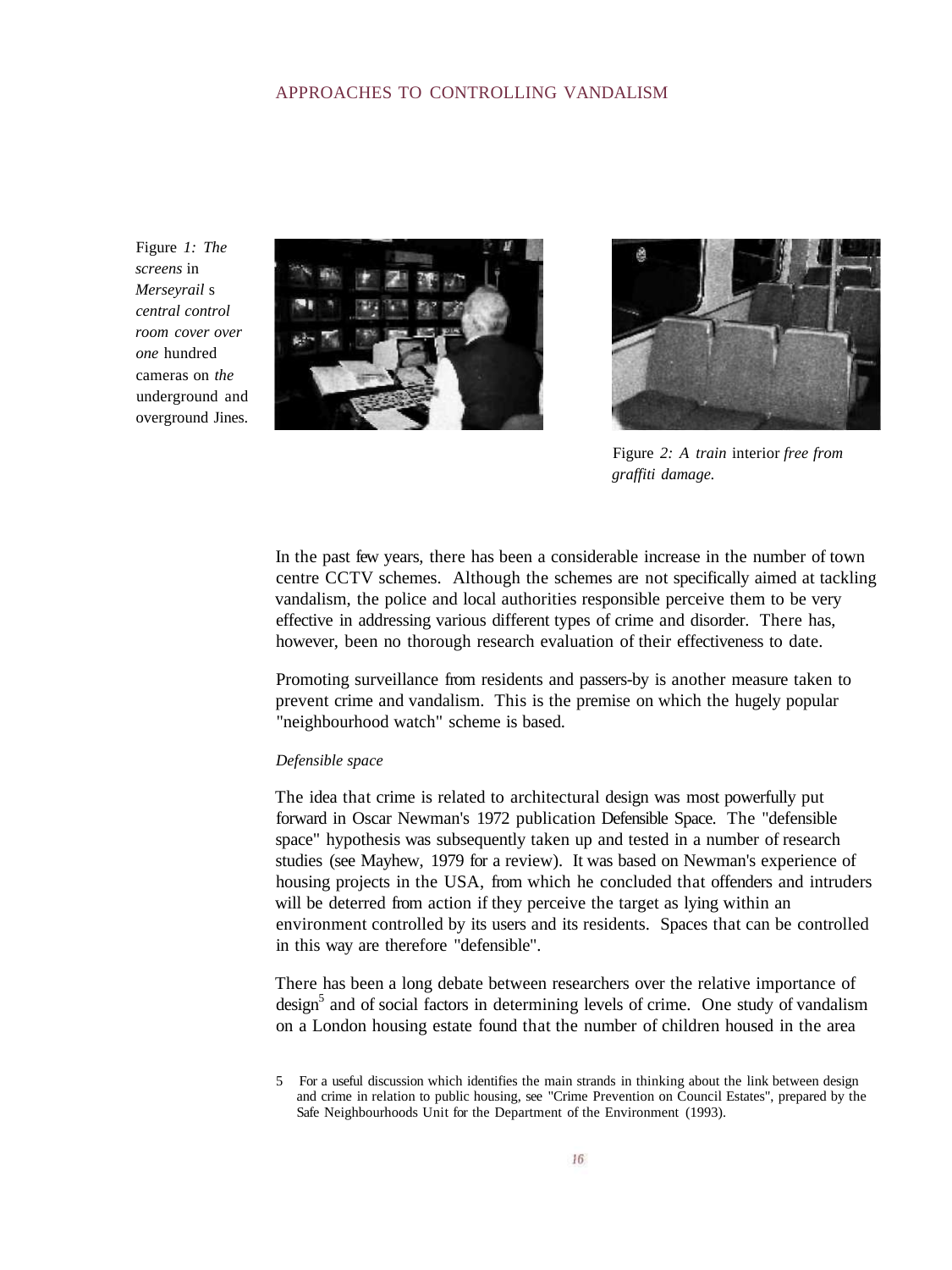was a far better predictor of areas of high vandalism than was the design of the housing (Wilson, 1978). A number of research studies have supported this view (eg. Baldwin, Bottoms and Walker, 1976; Hunter, 1978; Sutton, 1987) and have implicated Local Authority housing policy in determining levels of vandalism. Poyner and Webb's work, on the other hand, emphasises the primary importance of design. They concluded that it is possible to design an environment in low-rise housing which will help reinforce informal social relationships and which individuals and families can more easily police or guard. This in turn acts as a deterrent to potential criminals. Indeed, they found that different layout designs "seem to achieve greater improvements in crime reduction than any local policing activity, neighbourhood watch programme or any community based initiative that we have so far discovered" (Poyner and Webb, 1991).

The implication of the research for practitioners is that any anti-vandalism initiative should consider the particular combination of features of design and layout, the social make-up, interactions of inhabitants and the overall management of the area concerned. The Department of the Environment part-funded a project by CIRIA (Construction Industry Research and Information Association) on the prevention of vandalism and graffiti in publicly accessible buildings. The research concluded that effective damage prevention is a matter of management, design and materials working together, "it is naive to think that improvements in only one of these will be sufficient" (Cheetham, 1994).

#### Bus *stops* and *shelters*

Bus stops and shelters are notorious targets for damage. Prevention strategies here have been particularly influenced by a situational crime prevention approach. Research has emphasised that analysis of their location and a study of their patterns of use could isolate factors which either encourage or prevent vandalism and graffiti (Sykes, 1979; Levine and Wachs, 1985; Eastel and Wilson, 1991). For example, once it is known which stops have the higher incidence of vandalism, an option may be to increase patrols in those areas. Alternatively, the stop could be relocated away from any pub or school which might be associated with the damage. Levine and Wachs note, however, that such action may not help, since the offences might just move with it (1985). Eastel and Wilson also suggest community involvement schemes, citing two Australian examples: the "Adopt a Shelter" initiative in which schools, companies and government offices undertake to maintain a particular stop/shelter in pristine condition throughout the year; and an annual painting competition where schools in Canberra compete for a cash prize from a paint company and \$300 worth of bus hire by painting murals in a bus shelter close to the school (1991).

London Transport have recently introduced centralised responsibility for all aspects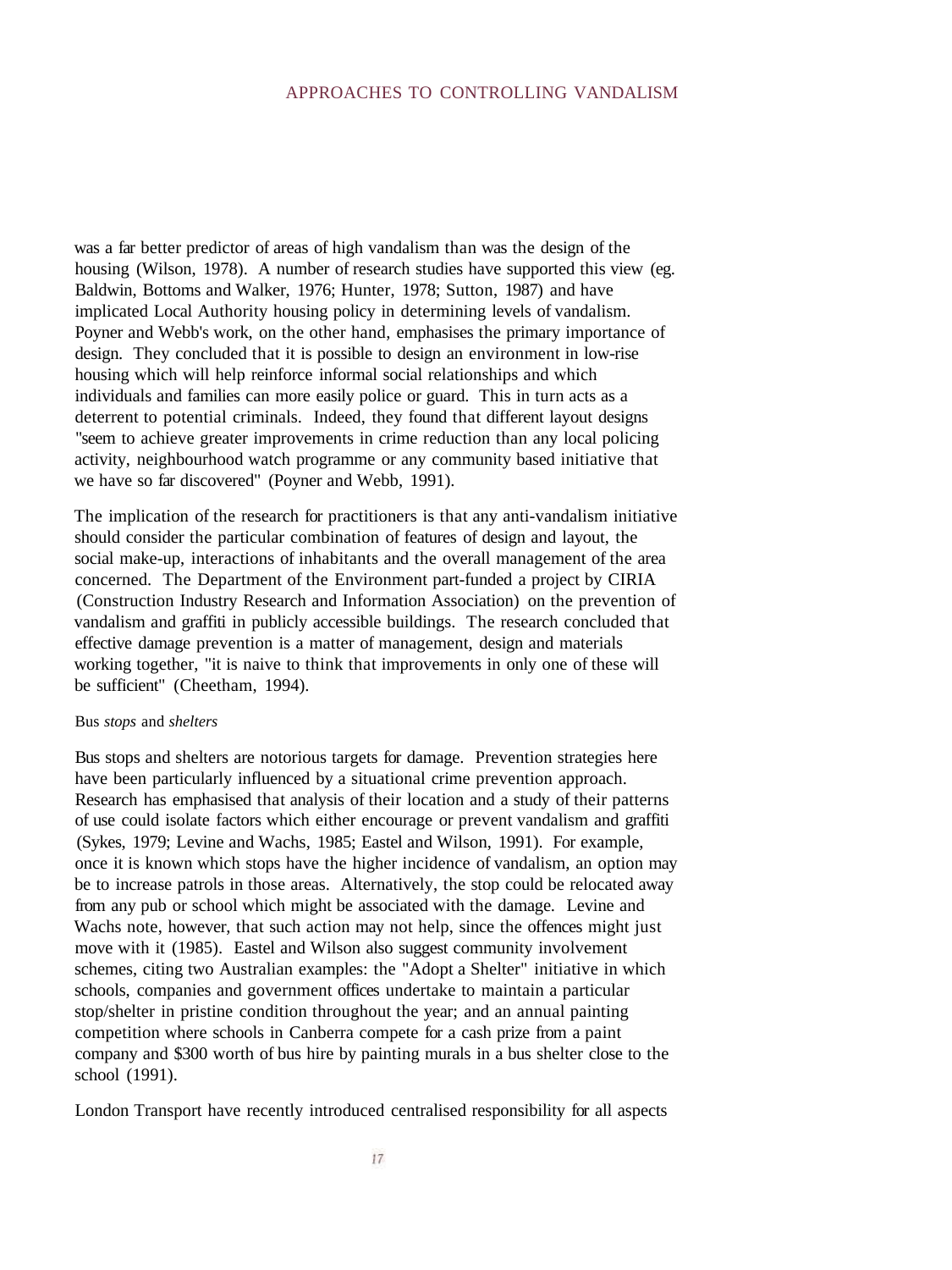of damage prevention and repair at bus stations, shelters and stops throughout the London area, regardless of the bus company using the route. The Bus Passenger Infrastructure unit (BPI) are attempting to develop a co-ordinated response to vandalism and graffiti, which includes a programme of regular inspection and refurbishment taking into account passenger needs, safety, rapid response and the use of modern materials (eg. "graffiti-resistant" paint, compatible cleaning solvents).

A particular concern is the lack of a suitable alternative to glass. In 1993, London Transport Advertising replaced 9,600 panes of glass in bus timetable displays alone, at a cost of nearly £20,000. The BPI have considered replacing glass with perspex (polycarbonate), but this has its own set of problems: it becomes opaque after prolonged exposure to sunlight, which renders the timetables unreadable; it becomes brittle over time, and when broken, disintegrates into large jagged pieces, unlike the glass used which is similar to that used for car windscreens, and is designed to shatter to avoid injury; it scratches easily, and graffiti and self-adhesive labels cannot be removed without damaging the surface; and it is more expensive than glass (London Transport, 1994).

Current practice is to use perspex in "high risk" locations, identified by local controllers, but until an affordable and practicable alternative to glass is developed, the wider problem remains.

In general, in areas outside London, there appears to be little centralised responsibility for bus stops and shelters; individual bus companies own those on their routes. As the number of bus companies increases, there is greater risk of a piecemeal approach to tackling vandalism. A possible solution would be for county councils to assume management for bus stops in their area. Surrey County Council, for example, have taken responsibility for the maintenance of bus stops in two areas, Guildford and Woking.

#### *Summary*

The situational approach to crime prevention has been the subject of some criticism. Chief amongst this is that measures which block opportunities for offending do not tackle motivations. Crime and vandalism are not prevented, therefore, but may be displaced to another location or into another type of crime. Fortunately, such research as there is suggests that 100% displacement does not occur when opportunities for offending are blocked (Pease and Barr, 1990). This means that some crime is being prevented. As discussed earlier, we also know that the majority of vandalism is opportunistic. It therefore seems likely that sensitive design alterations and target hardening tailored to take account of patterns of place use can prevent a certain amount of vandalism. What it may not do is deal with "malicious vandalism", as defined by Cohen (1973), and vandalism that has other "strong motivations".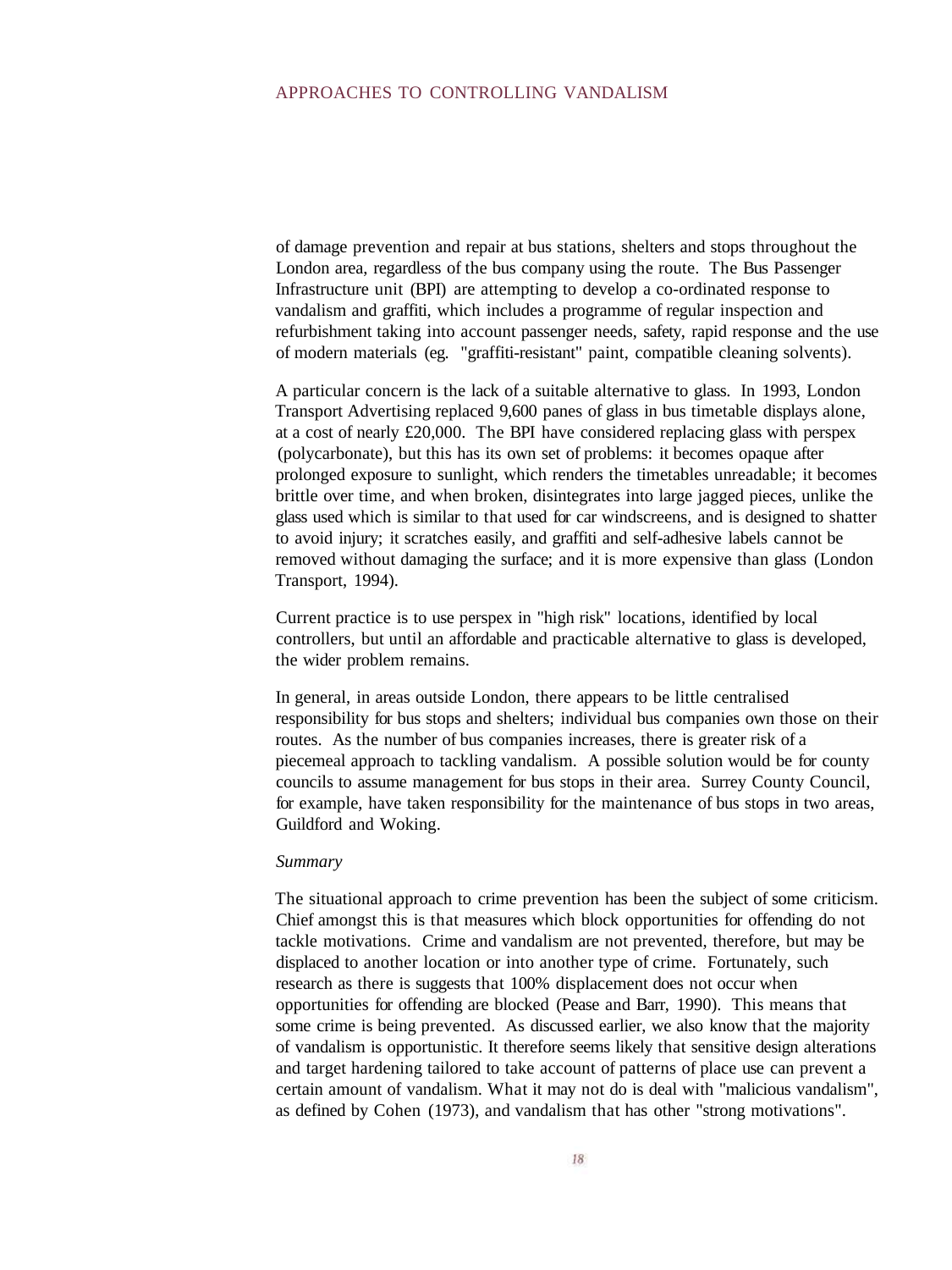### 3. Programmes involving a combination of approaches case studies

This section contains four case studies, which use a **combination** of approaches to tackle particular vandalism problems. The schemes vary in the extent to which their effectiveness has been evaluated, but they serve to illustrate the action that can and has been taken when vandalism becomes a sufficiently serious problem.

#### **Vandalism prevention on public transport in the Netherlands**

In 1983, as a result of government concern about the level of petty crime, a major crime prevention programme was introduced in Amsterdam, Rotterdam and The Hague (van Andel, 1988). One of the programme's aims was to reduce levels of vandalism and graffiti on public transport, public transport having been designated as "at risk". This scheme is included here partly as a demonstration of **surveillance** as a technique in preventing petty crimes like vandalism.

#### *The scheme*

#### A situational approach

A situational approach was adopted, assuming that much of the crime they were aiming to prevent was committed simply because opportunities presented themselves. Rather than interpreting situational prevention purely in terms of target hardening and increased security, the programme organisers recommended increasing personnel in supervisory jobs and staffing previously mechanised jobs. In practice, this meant employing 1,200 young, unemployed people as officials and ticket inspectors on trams and the metro, and redesigning bus boarding procedures so that customers had to pass the driver to have their tickets checked. Thirty-three million guilders (or about £llm) was designated for the employment of the extra personnel. Though these measures were intended to impact on fare-dodging, they were also designed to increase the amount of surveillance of customers so as to reduce damage and graffiti against the buildings and vehicles. The project costs allowed for a saving of 3 million guilders (or about £lm) on expenditure associated with vandalism on the tram, metro and buses.

#### The diversion scheme

At the same time as the anti-vandalism work on public transport, there was a national scheme running that aimed to divert young vandals away from vandalism. The Ministry of Welfare, Health and Culture set up youth programmes to involve young vandals in activities of benefit to their local communities (van Dijk, 1989). These are currently running in about 60 municipalities, where young people between the ages of 12 and 17 caught damaging public property are made to repair and clean it up. These activities are supervised by special co-ordinators, and if they are not fulfilled satisfactorily the police can refer the case to the public prosecutor to be dealt with in the mainstream criminal justice system. This idea is based on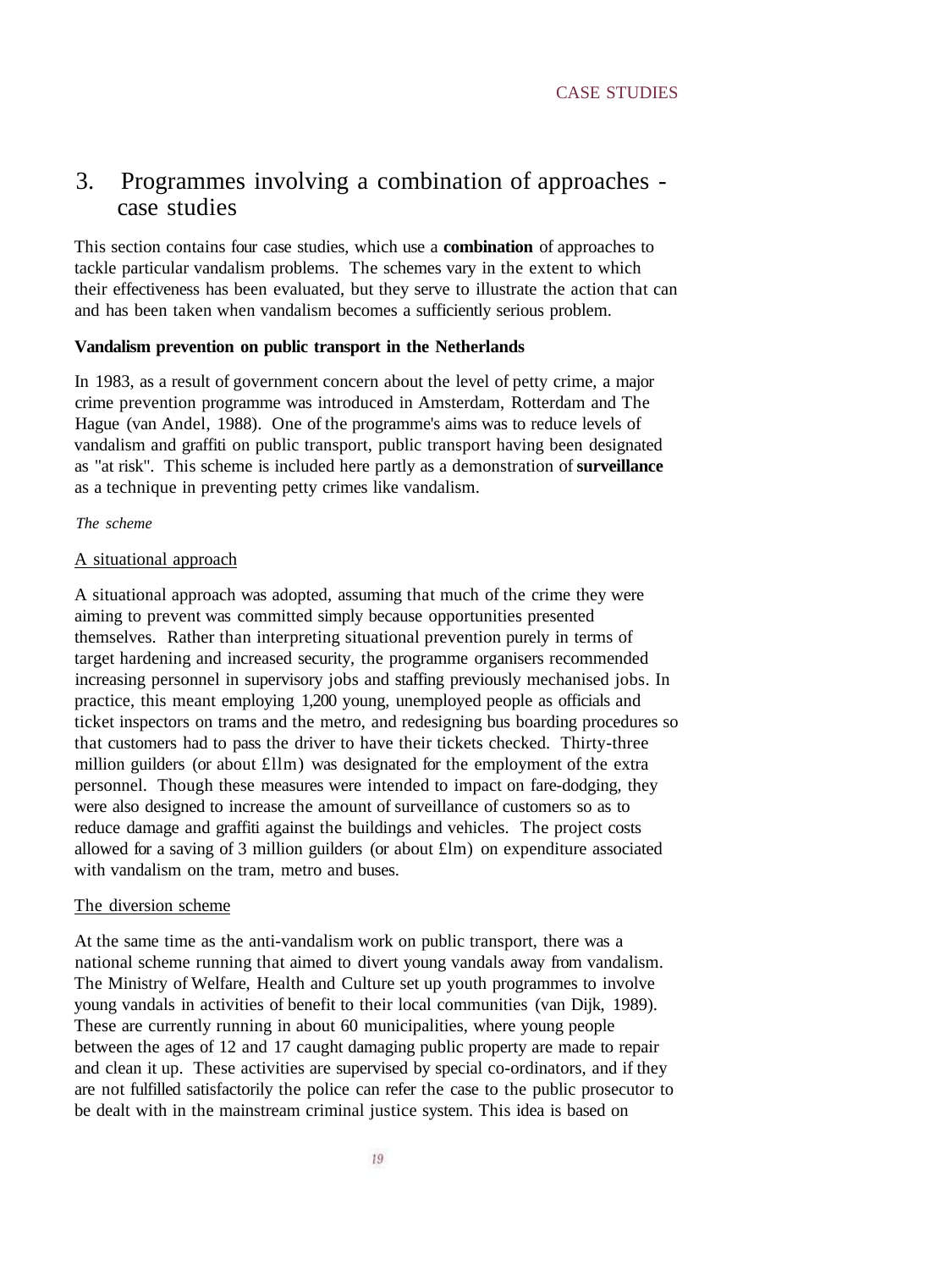#### CASE STUDIES

unreferenced research that claims young vandals are "favourably affected" by having to clear up their own damage and graffiti.

#### *Evaluation*

The programme was evaluated by Ministry of Justice and public transport researchers once it had been running for two years. The evaluation was quasi-experimental in design, with surveys before and after the measures were implemented. A reduction in vandalism was measured by monitoring the costs of repairing damage and by sampling the opinions of customers and staff on changes in the levels of damage they had noticed when using the system.

#### Costs

Organisers found it difficult to determine whether there had been any reduction in costs associated with vandalism as a result of introducing new personnel on to the trams and metro system. Ultimately, the sum of 1.5 million guilders (or about £500,000) was credited to the project. This represents not an actual cost reduction, but, as the evaluators say, savings associated with "a levelling off of the trend for costs to rise each year" (van Andel, 1988). The details of cost and damage reduction as a result of the programme are rather patchy and impressionistic, despite the attempt to evaluate rigorously. There was a slight reduction in repair costs for vehicles and rolling stock in Amsterdam, but none for the metro stations themselves. The figures for Rotterdam and The Hague showed no measurable reduction.

#### Cleaning time

Cleaning time was another indicator used to measure damage reduction. Two tram lines were compared for time taken to clean and repair trams at the end of every day for three weeks, one line being travelled by the extra supervisory personnel and the other not. It was found that on the unsupervised line, trams took 15% more time to clean than on the supervised line. In the other two experimental areas, Rotterdam and The Hague, there was no such monitoring, but depot managers and staff reported the impression that less time had been spent on repairs and cleaning up vandalism since the onset of the programme.

#### Displacement

Since the extra personnel began their duties on the Rotterdam metro, there has been a 30% reduction in the amount of graffiti found inside stations, and a decline in the number of broken windows. However, the tram and bus shelters seem to have suffered instead. The number of windows having to be replaced here doubled in the same period.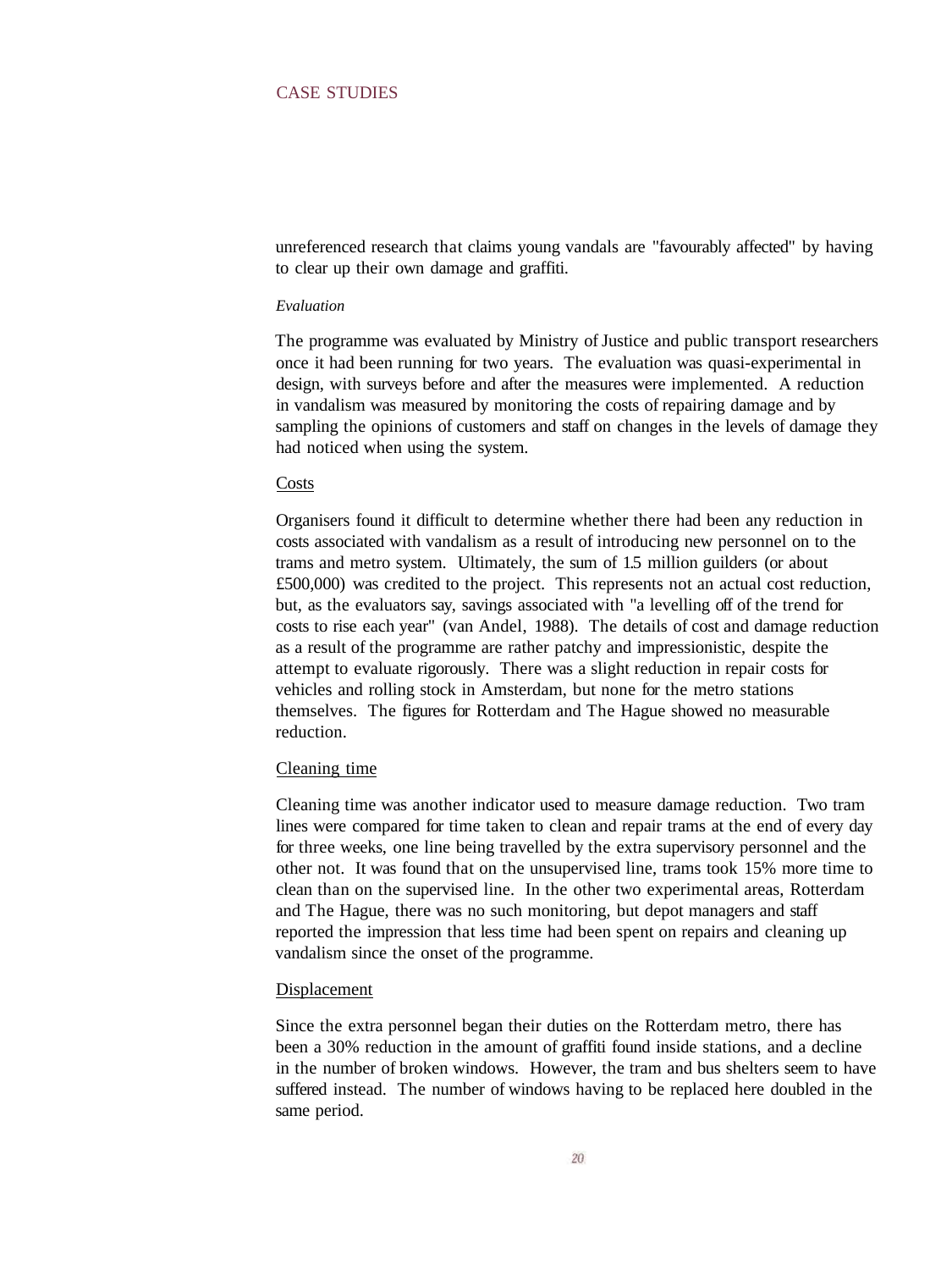#### Opinion surveys

Passengers whose opinions were surveyed reported higher levels of satisfaction with the appearance and cleanliness of the public transport system, and reported having seen fewer cases of people damaging or defacing property after the programme had begun. Half the staff felt that rates of vandalism had declined.

The cost results are inconclusive, although the reduction in cleaning time on supervised as against unsupervised trams is a positive indicator. A non-cash benefit is that the experiment in the Netherlands does appear to have improved the public's perceptions of the condition of the public transport system.

Certain features of this initiative are applicable to effective vandalism prevention more generally. It has been argued that the visible presence of uniformed staff has a deterrent effect on potential offenders by increasing the perceived risk of getting caught (see also Ekblom, 1988a). In this initiative, the permanent rather than intermittent (as would be the case in spot-checks) presence is likely to have contributed positively. It had the bonus of reassuring passengers and probably was a factor in their higher levels of satisfaction. This case study also demonstrates a problem commonly encountered in evaluations - the simultaneous introduction of other measures with the potential to reduce crime and vandalism. In this case, such complications were created by the replacement of the padded seats with harder polyester ones, less vulnerable to slashing, and the diversionary and reparation parts of the national vandalism prevention initiative. The significance of this particular project is that it specifies vandalism as one of its targets.

#### **Combating graffiti on the London Underground**

London Underground suffers graffiti damage costing over £2m per year. Targets include train interiors and exteriors, stations and trackside railway infrastructure. Damage results in high cleaning costs, reduced ridership, service disruption and safety risks for the perpetrators.

#### *The scheme*

In 1986, the detection and investigation of all graffiti-related matters became one of the responsibilities of the British Transport Police's (BTP) newly created Divisional Home Beat Support Unit (DHBSU). As its specialist knowledge grew, so too did the work load, resulting in a change in the unit's terms of reference in 1990, relieving it of all other duties, in order to provide a dedicated squad completely targeted at graffiti offences.

To provide the basis for a 1990 action plan, a study of the graffiti problem and its underlying causes was made. Patterns of crime and data held on past offenders were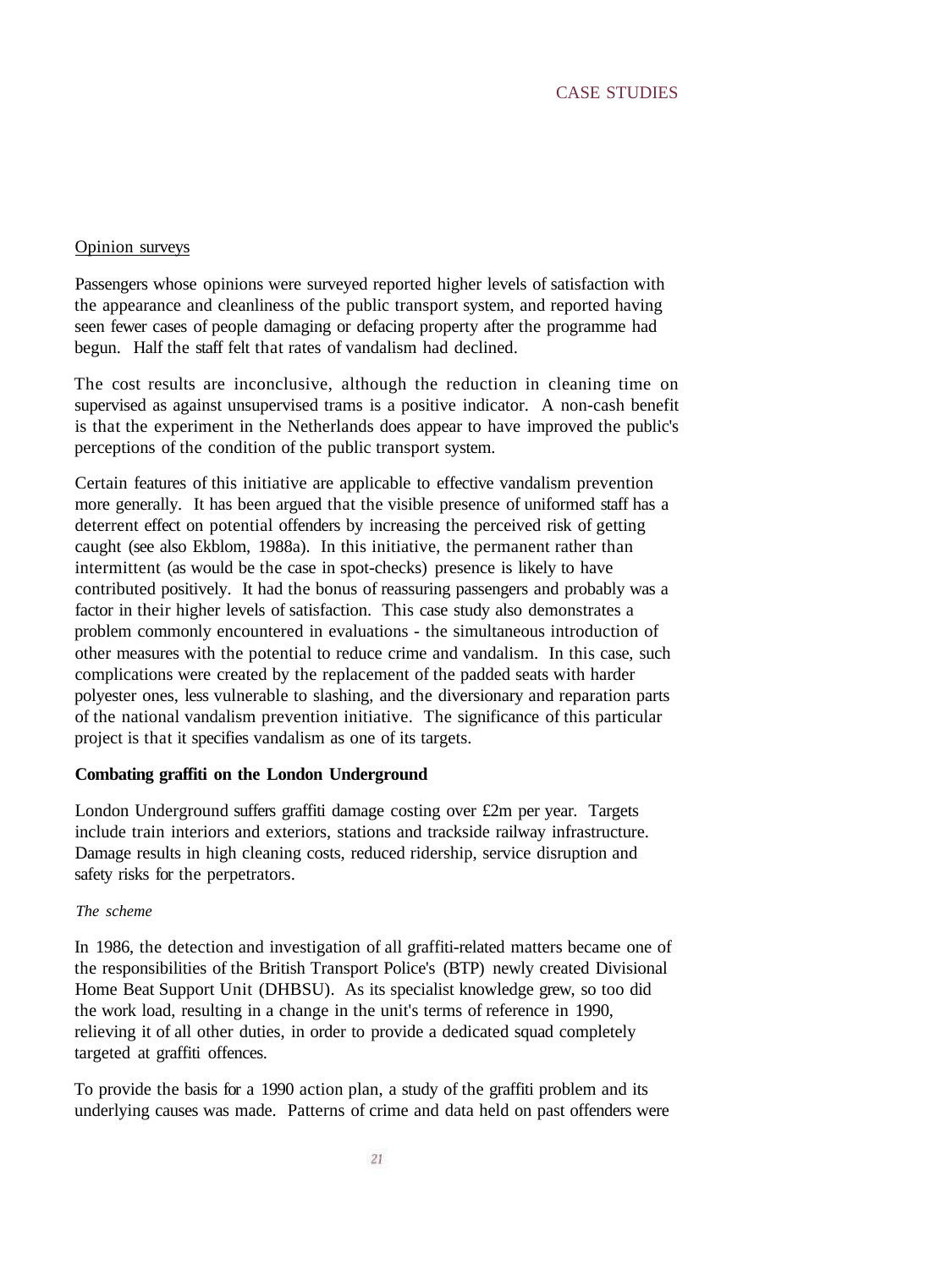analysed and informal research amongst co-operative offenders enabled the unit to build up a clearer picture of a well-defined, highly organised sub-culture, with its own distinctive vocabulary, hierarchy, magazines, exhibitions and photo-books. (For a more detailed description of the culture, including a glossary of the slang, see Geason, 1990; and Coffield, 1991.) The study found that much of the graffiti on train exteriors was applied in depots and sidings in the early hours of the morning when trains were not in service. Using these findings the unit developed a programme which concentrated on three main areas; prevention, deterrence and detection.

#### Prevention

This included improving depot security, with the installation of high specification security fencing at vulnerable locations, the use of CCTV and alarms. Trials were undertaken at selected stations involving rigorous graffiti cleaning regimes and then incorporating the lessons learned into routine station cleaning procedures. "Graffiti resistant" paint was used on new stock along with compatible cleaning solvents, which would remove the "ghosting" - traces of the graffiti - without damaging the surface.

#### Deterrence

A joint press policy was developed and agreed with London Underground and the British Railways Board to present a united message to the public regarding the dangers, costs and penalties associated with offences. An ex-offender helped the BTP to communicate their message with press statements and radio interviews - on the rationale that an "anti-authority" audience would be more receptive to the opinions of someone with whom they could readily identify. A schools' anti-graffiti package was produced in conjunction with TVS television and other agencies which included a video "Aspects of Vandalism". The British Transport Police also produced their own video with Sky Television for use by officers conducting school liaison work. Another target of the awareness campaign was the courts, who were urged to increase the penalties and compensation.

#### Detection

The method by which London Underground staff reported incidents was re-assessed in 1990 and a new form drawn up and sent out. Depot managers were issued with Polaroid cameras, and a poster campaign reinforced the message that it was crucial that all damage should be photographed and reported to the police immediately. Computerised crime intelligence systems were used to target areas of high crime for observation by plain clothes and uniformed patrol.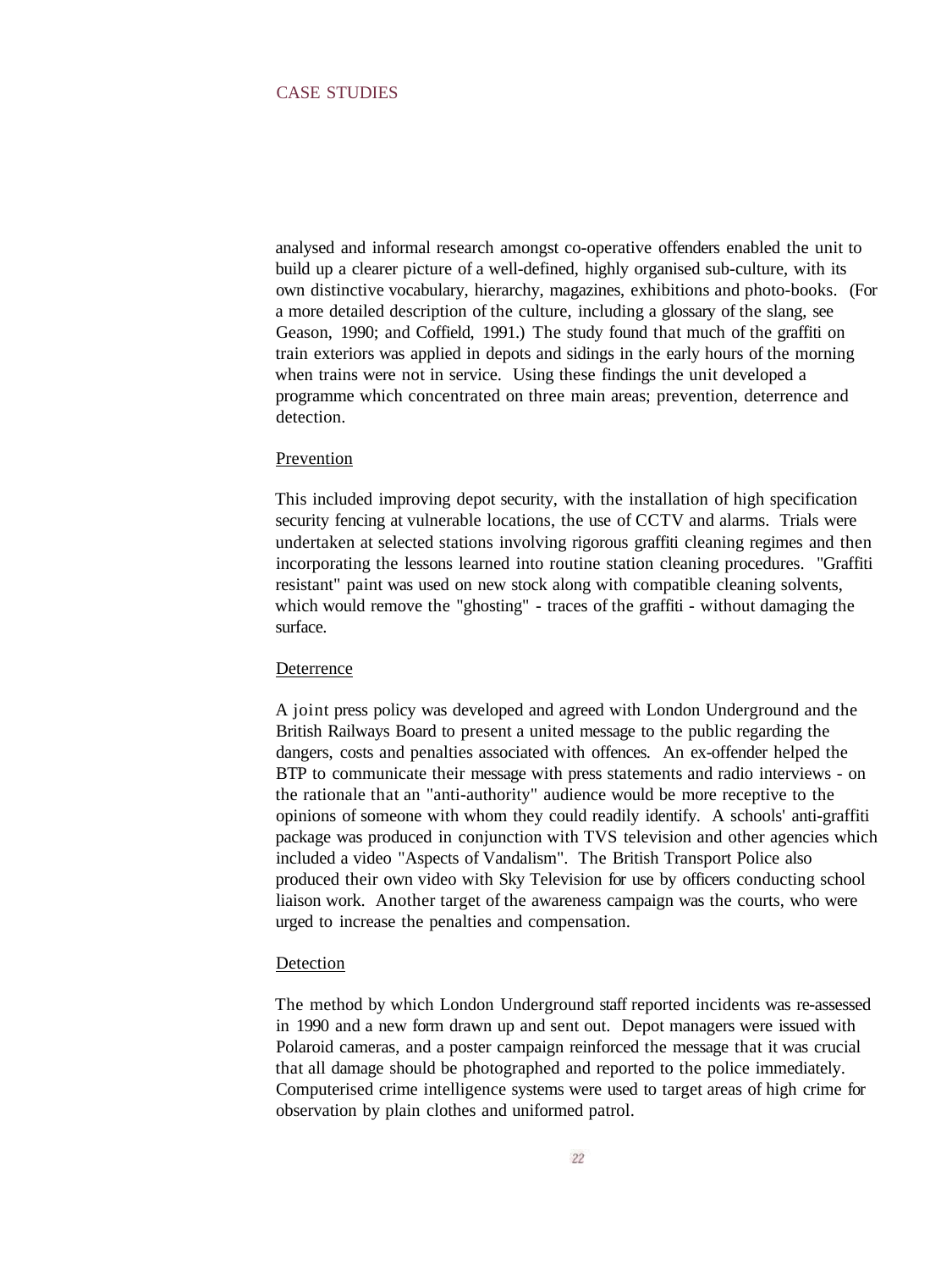The unit's objective for 1990/91 was to reduce the reported cases of graffiti offences by 5% over a twelve month period, at three locations where security was improved through high specification fencing and increased uniformed and plain clothes patrols - Rickmansworth sidings, Uxbridge sidings and New Cross sidings.

#### *Evaluation*

The computerised crime intelligence system was used to monitor a number of key indicators:

#### Level of reporting

In the last months of 1990, there was a 30% increase in reported graffiti damage. However, the unit felt that a significant amount of graffiti damage still went unreported. Increased reporting was vital to the unit to enable them to target high crime areas. The photographing of damage was instrumental in establishing the graffiti "tags"<sup>6</sup> actually used (untrained eyes cannot read some of the tags) and to "back track" an offender's criminal action once their identity had been discovered. This meant that in 1991 individuals were charged with more incidents of criminal damage than had been possible previously.





Figures *3a & b: Targets of graffiti damage are photographed to help identify offenders through recognition of the "tags" that they use. 7*

#### Cleaning costs

A comparison was made of the number of hours booked against graffiti cleaning for the twelve months October 1990 to September 1991, with those booked for October 1989 to September 1990. Graffiti cleaning for the lines where depot security had

- 6 A "tag" is the graffitist's identification sign. It may be a fictitious name, set of initials or numbers, a design or symbol.
- 7 Photographs supplied by the British Transport Police.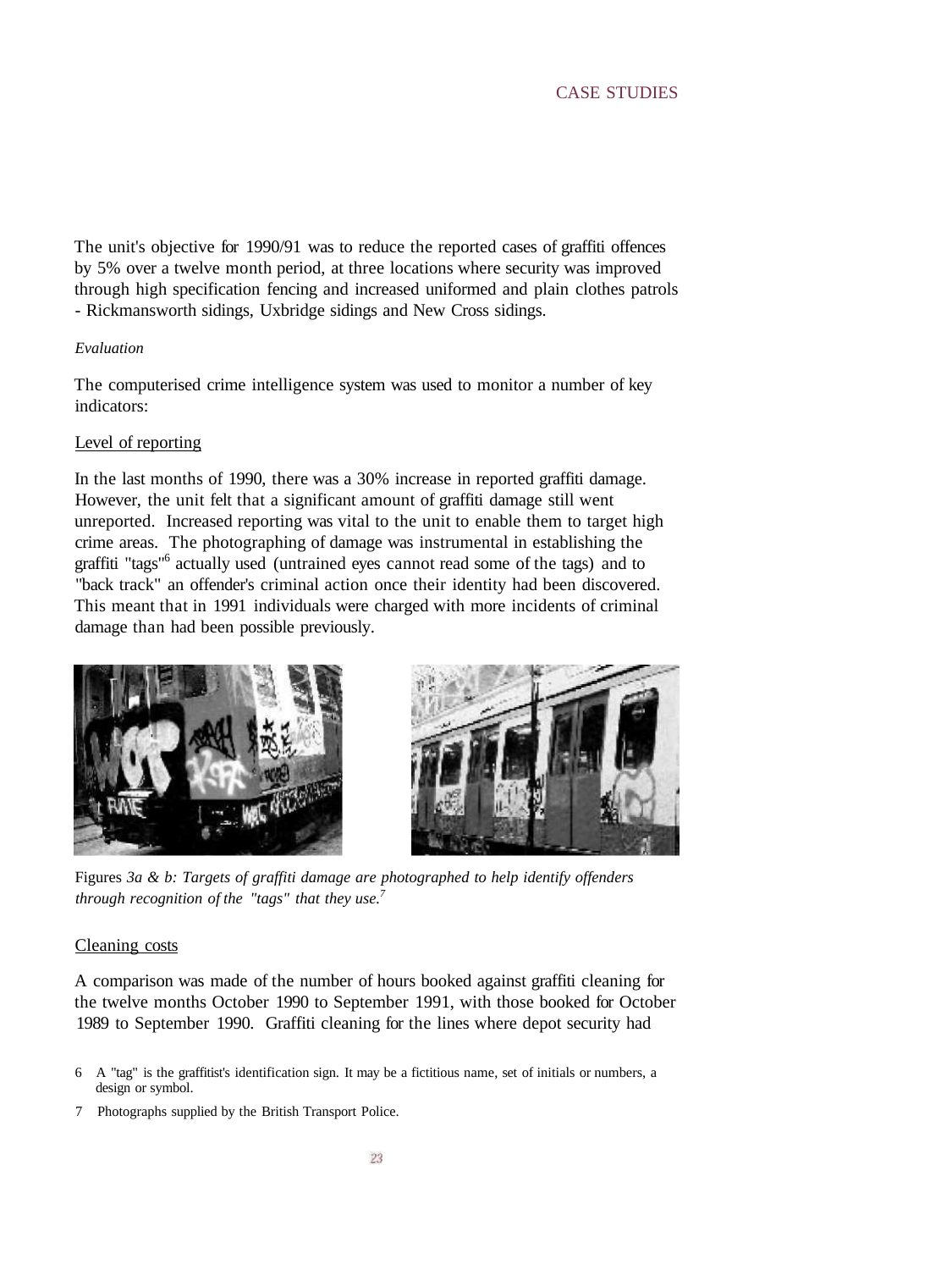#### CASE STUDIES

been improved (Metropolitan, Jubilee and East London Lines) showed a drop of 46%, and across all the other lines, there was a general decline of 15%.

Translating this into financial terms, using a work rate for graffiti cleaning at approximately £5 per hour, the financial savings for London Underground over this period were considerable; over £lm.

#### Arrests

During 1990, the unit dealt with 164 arrests. In 1991, they dealt with 170, an increase of 6, with 144 being graffiti related.

#### Detection/crime rate

In 1990, 560 graffiti crimes were recorded with 157 detected offences, ie. approximately a 28.3% "clear up" rate. For the same period in 1991, 658 graffiti crimes were recorded with 190 detected offences, ie. approximately a 28.9% "clear up" rate. This shows that although there was little increase in the "clear up" rate for graffiti offences, there was a much larger increase in the number of actual detections of over 20%.

Given that only an extra six arrests were made over this period, this suggests that one effect of the strategy was to link more incidents of graffiti to individual offenders.

The unit achieved and surpassed its 1990/91 objective; the number of major graffiti attacks recorded in the three locations fell from 16 in the period from 1st January 1990 to 30th September 1990 to zero in the equivalent 1991 period.

#### British Railways Board property

Table 3 shows the numbers of recorded graffiti incidents on British Rail property before the intervention measures were introduced on London Underground and for the period during which they took effect. The view of the British Transport Police is that reducing opportunities for offending on the underground resulted in increased attacks on British Rail.

#### Points *for consideration*

#### A package of measures

The success of the London Underground initiative relied on the use of a combination of measures in a strategic approach to the graffiti problem. Evidence from studies in other countries has shown that this is an essential feature of any successful graffiti reducing initiative (Geason, 1990; Wilson and Healy, 1986).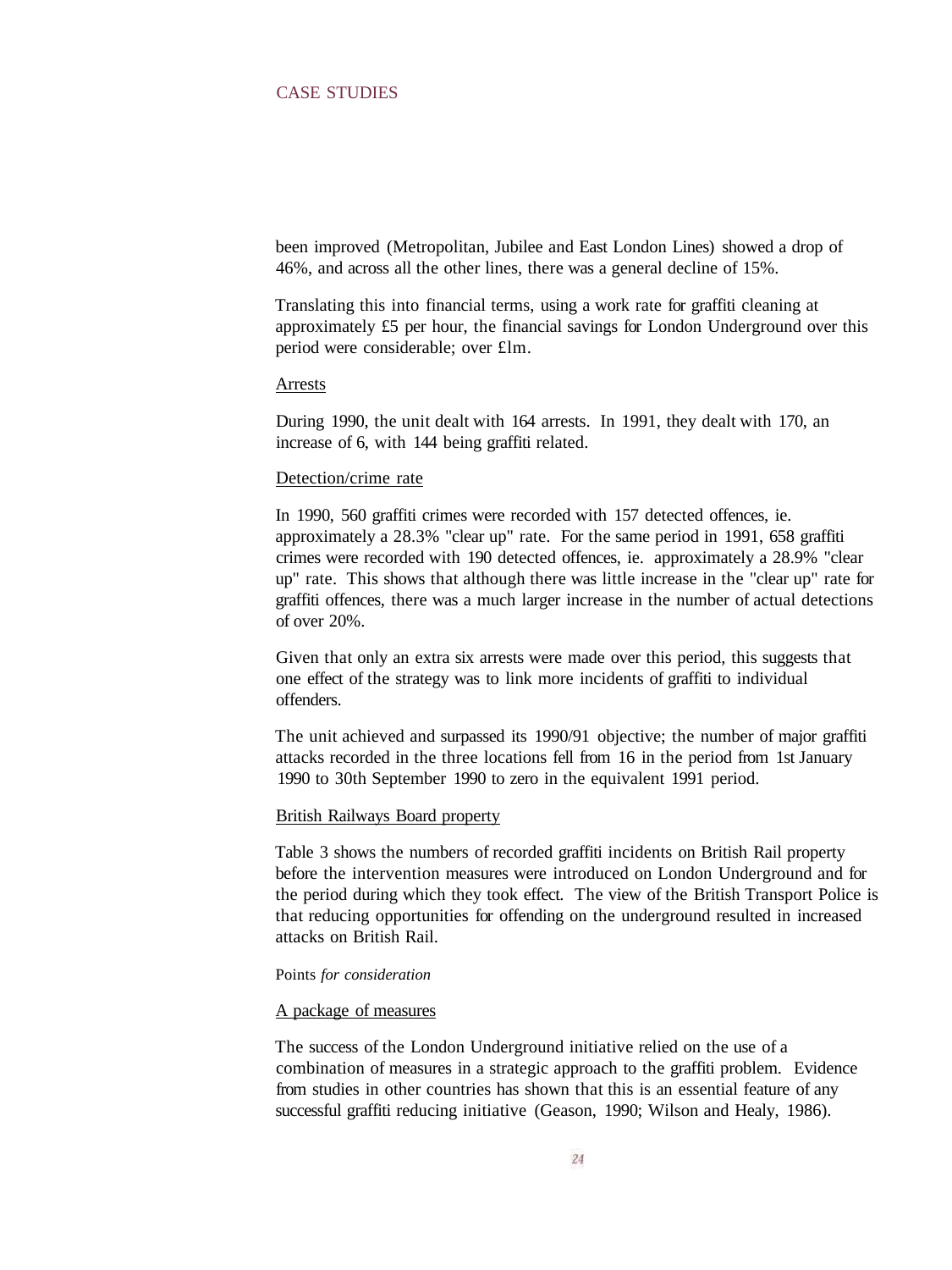| Table 3: | Number of graffiti incidents recorded a British Railways Board property |                       |  |
|----------|-------------------------------------------------------------------------|-----------------------|--|
|          | London South "H" Area                                                   | London North "B" Area |  |
| 1989     |                                                                         |                       |  |
| 1990     | 37                                                                      | 14                    |  |
| 1991     | 71                                                                      | 13                    |  |
| 1992     | 161                                                                     | 92                    |  |

Source: British Transport Police, 1994

#### Management information systems

Tackling graffiti and vandalism requires a well-structured system for the collection, analysis and dissemination of information. The quality of the data for input in such systems is crucial; in this instance, a review of the forms used for recording graffiti incidents was undertaken to enable effective analyses of data to be made, on which vital planning decisions could be based.

#### Documentation of initiatives

Having met its objectives, the unit was disbanded in June 1992. However, the mechanisms for monitoring graffiti and vandalism remained in place and indicated a resurgence of the problem in 1993. The graffiti squad was reformed. The time lag was sufficiently short for the expertise built up by the initial squad not to have been lost. This was fortunate, as no comprehensive good practice guide based on the experience of the first squad had been prepared. Recording what works and what does not should be an integral part of any initiative; otherwise there is the perennial danger of "reinventing the wheel".

#### The New York experience

The "Clean Car Program" adopted in the mid-1980s by the New York City Transit Authority bears some similarity to the London Underground initiative. In their account of the scheme, Sloan-Howitt and Kelling (1990) identify three factors which were responsible for its success:

(i) a management philosophy of "meaning it" and an administration that delineated responsibility clearly, broke the problem into manageable portions, established attainable and challenging goals and provided the resources necessary; (ii) a "problem oriented" approach that looked at the nature of the problem, and used tactics based on the understandings gained through such a diagnosis; (iii) the creation of a management matrix that co-ordinated and monitored the activities of the responsible units.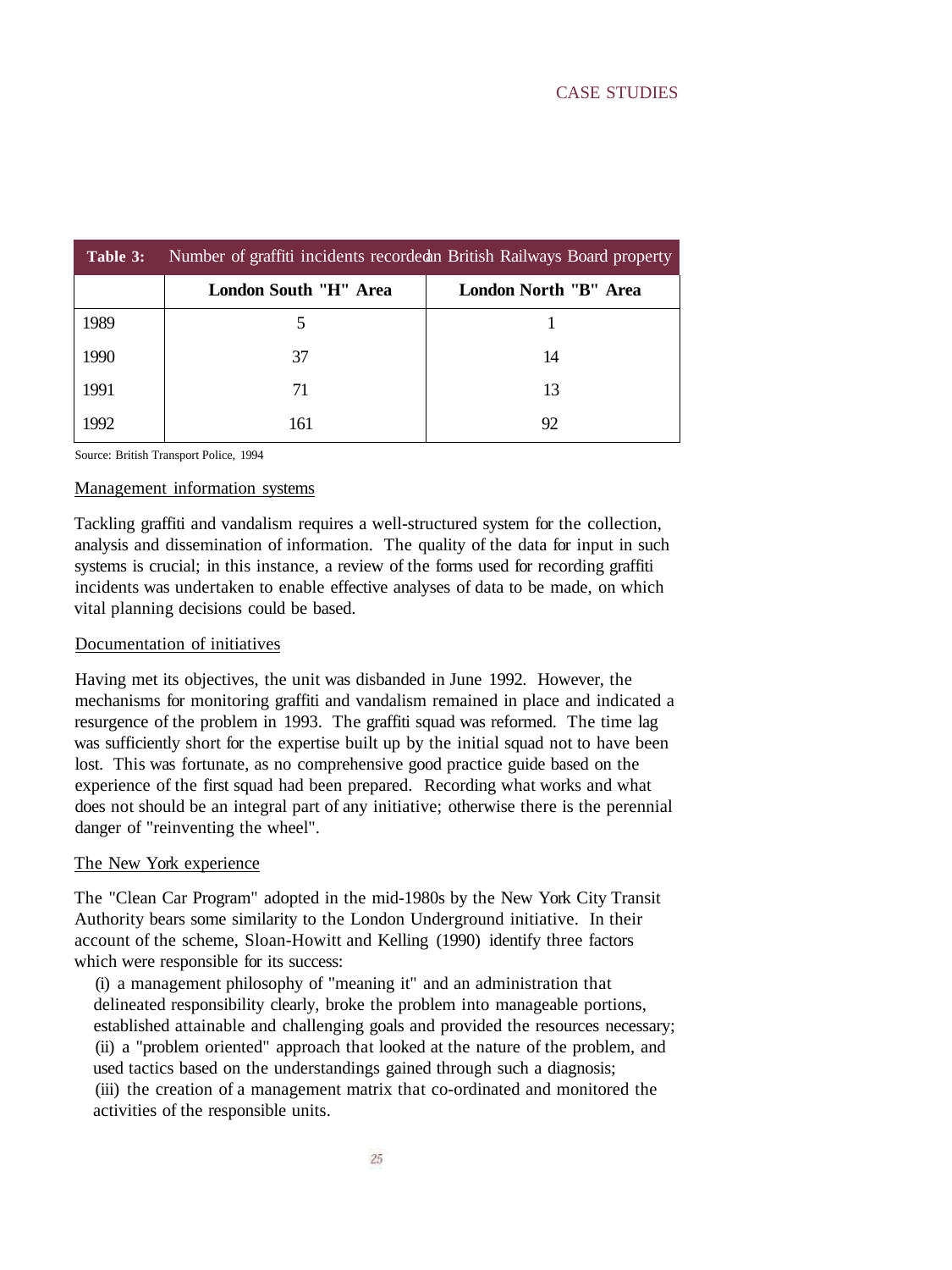#### CASE STUDIES

However, May (1989) reported that graffiti did not completely disappear and there was some displacement from the subway to garbage trucks.

#### Co-ordination of response

The strategy implemented on the London Underground is a good demonstration of the partnership approach in tackling problems. However, it is important to resolve from the start any conflict of objectives. Thus if London Underground has an overall performance indicator relating to the number of trains in service, this would be affected by taking trains out of service to remove graffiti as part of an antivandalism strategy.

#### "Where there's a will, there's a spray"

Can graffiti and vandalism ever be obliterated? A survey of 123 British Rail, London Underground and Docklands Light Railway stations conducted by the London Research Centre found graffiti present in 82% of the London Underground and joint London Underground/British Rail stations (Focas et al, 1993). Clearly, the evidence of this case study is that efforts to tackle vandalism need to be continuous and determined.

#### **The prevention of vandalism to BT payphones<sup>8</sup>**

The level of vandalism against public telephones is infamous. BT themselves at one time described the problem as "widespread" and "severe" and in a 1982 survey claimed they were unable to discover an unvandalised kiosk (Markus, 1984). To BT it represents a serious flaw in their public image, extra costs and substantial loss of revenue. To users, a vandalised phone box is anything from an everyday inconvenience to potentially life threatening in an emergency.

BT have sought to prevent payphone vandalism since the 1960s. Most recently, a reinterpretation of the problem has led them to the view that changes in the design of kiosks and equipment have meant that "wilful" damage is now a rare occurrence; most damage is economically motivated and damage incidental. The problem is now one of cash compartment attacks. In the 1992-93 financial year, there were 55,000 such attacks costing BT £20m. The following provides a "potted history" of BT's attempts to tackle vandalism, with an evaluation of their latest strategy for preventing payphone vandalism, which has moved from target hardening only to a more sophisticated strategy.

- 8 On 21st March 1991, the name of the company changed from British Telecom to BT.
- 9 All photographs in this section are copyright of British Telecommunications plc.



Figure 4: A *badly* vandalised red *kiosk <sup>9</sup>*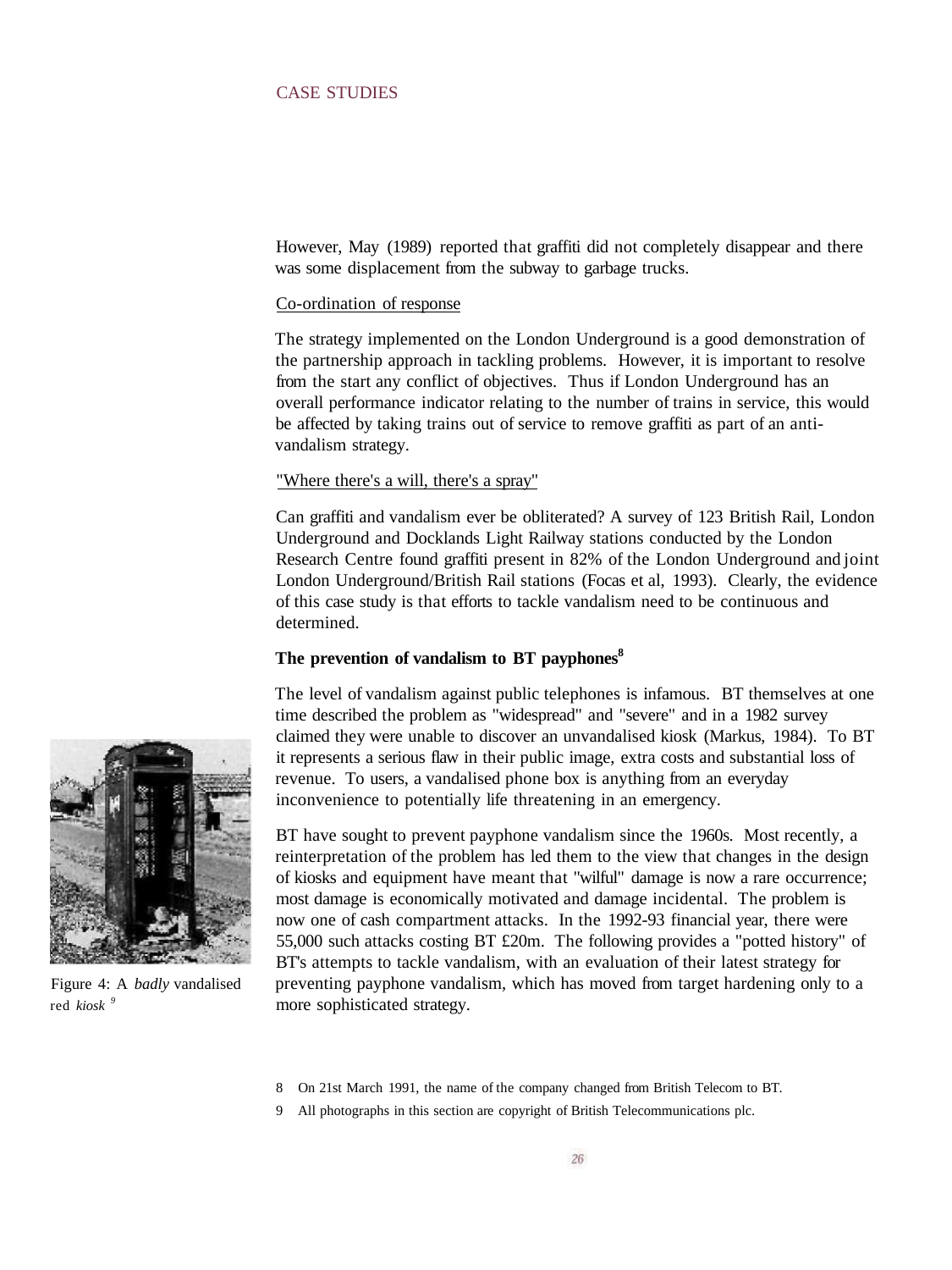#### *The schemes*

#### Early initiatives

The early initiatives against vandalism all involved design alterations to the original "red" phone kiosks and the telephone equipment inside them. Alterations were aimed at reducing the numbers of attacks against the cash boxes, and strengthening the handsets and dialling equipment. The cash boxes were strengthened with 10mm steel and robust locks. These changes still left, amongst other problems, frequently broken windows and the use of phone boxes as public toilets.

Part of the response to this was to introduce a completely new design of phone booth in some of the worst hit areas. This is the "Oakham" type phone booth, formed from an indestructible steel shell, open to the street and containing an armoured payphone. It is said to have had some success in reducing damage, but the problem of graffiti remained. An overall assessment concluded that, nationally, levels of phone vandalism had remained constant despite the design alterations (Markus, 1984).

#### 1985 modernisation programme

In 1985, BT undertook a £160 million modernisation programme, which included introducing a number of new ideas to combat payphone vandalism. The old red phone boxes were replaced by more open designs to deter undesirable behaviour by making those in the box more observable. This also meant that litter and rubbish was less likely to collect in kiosks, giving payphones a cleaner, brighter image. To increase visibility still further, 24 hour lighting was installed in the kiosks. This initially resulted in the loss of 2,000 light bulbs a year. Making the lighting more secure resulted in boxes being four times as brightly lit. To combat the perennial problem of broken glass, as well as to help with visibility, the design of the kiosk was changed to one with fewer, larger panes of toughened glass. This has had the incidental effect of reducing the amount of glass smashed, perhaps because of a greater inhibiting effect of smashing a larger pane. As well as kiosk modifications, the phone itself has undergone changes in handset and keypad design, with the introduction of one-piece handsets and non-inflammable metal keypads replacing the plastic keypad which was sometimes ignited and the fumes inhaled by the vandals.

#### 1987 review

Despite the modernisation programme, in 1987 following media criticism, BT had to acknowledge that payphone service levels were "unacceptably low" (British Telecom, 1988). On surveying the extent of the damage, they found that a quarter of their payphones were not working at any one time. This prompted a change in



Figure 5: *The "Oakham" type phone booth which was* introduced in areas *particularly badly hit by vandalism.*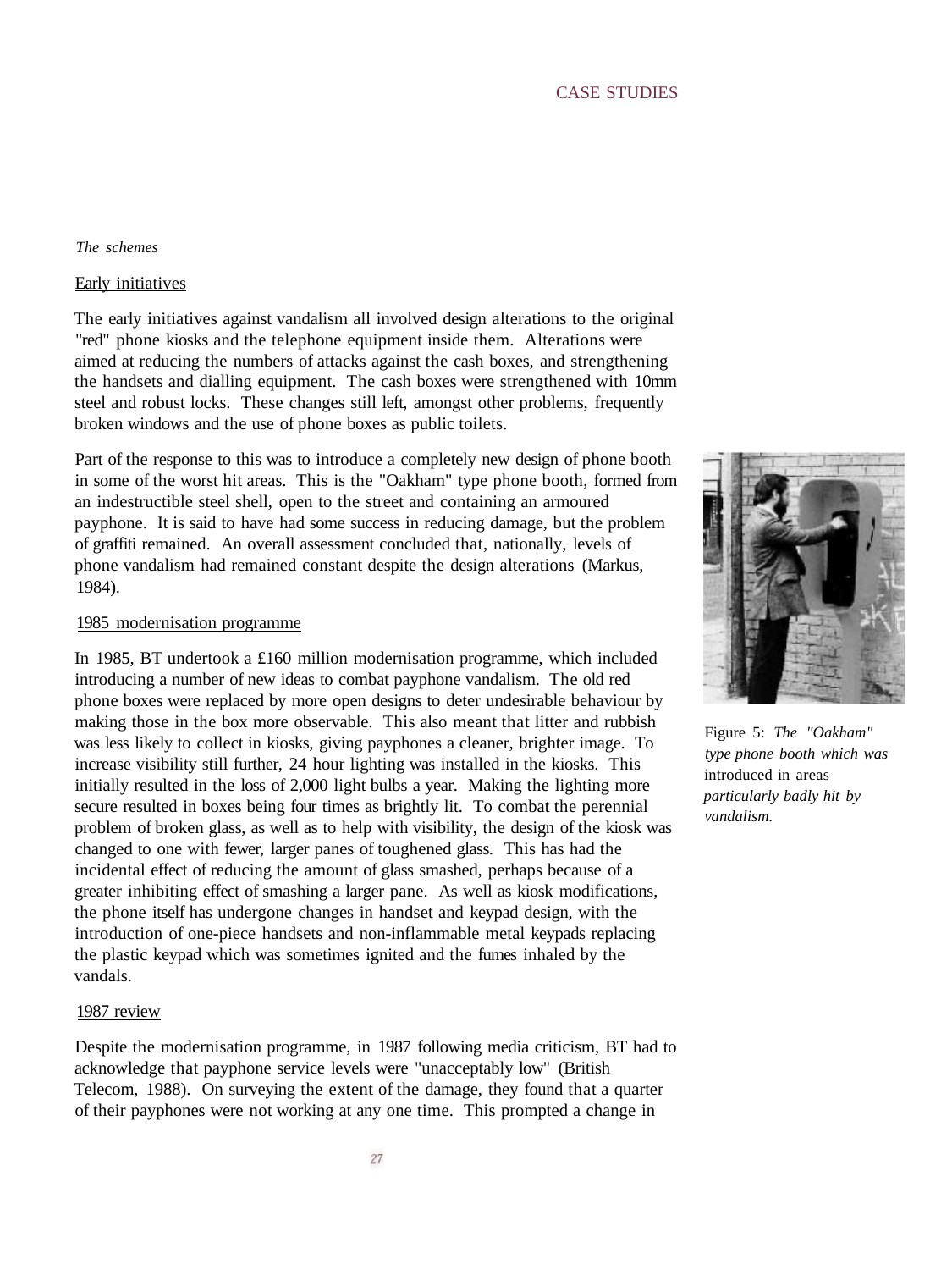#### CASE STUDIES

direction in the campaign to reduce damage from vandalism and consequently to improve levels of serviceability. Their efforts had three elements.

- Faults reported were rectified much sooner than they had been, and instructions were given to all staff visiting payphones, from the cleaners to the engineers, to report any faults and damage they found.
- To support this effort, they also commissioned research to try to profile who exactly it was that was vandalising the phones, and why.
- A number of community initiatives were set up, with the express intention of promoting payphones as valuable community resources, to be looked after not damaged. These currently include a variety of "Watch the Box" schemes, where the local community or school keeps an eye on "their" phone box and reports faults to the service engineers, and two educative schemes involving videos, posters, leaflets, etc., one for adults and one for children, both of which promote the idea that phone boxes should be respected.

#### Reorganisation of BT and the Cost of Security Failure programme

In 1990, as part of an overall reorganisation of BT, payphones became the responsibility of one unit, the Payphones Division, with a national policy replacing the 26 regional agendas. Security teams were attached to the business units rather than operating out of an autonomous headquarters department. Independent of the reorganisation, over the same period, the Cost of Security Failure programme was set up and included an assessment of the financial losses incurred by payphones as a result of fraud, theft and criminal damage. This exercise made clear that BT's substantial losses were being caused by theft rather than criminal damage. A close inspection of recording procedures revealed that many faults were being incorrectly logged as vandalism related. Engineers' perceptions of the cause of damage frequently resulted in misclassification. Consequently, BT concentrated their energies on addressing the problem of cash compartment attacks and, on the basis that vandalism in its own right was comparatively minor, decided not to continue to record vandalism data separately.

#### 1992 Security Enhancement Programme

In the 1992-1993 financial year, there were 55,000 cash compartment attacks costing BT £20m. Perpetrators are believed to operate in highly organised gangs, equipped for the specific task with high powered cordless drills, especially manufactured jacking devices and guns. In one instance, a team from Northampton targeting boxes in the South West collected so much coinage that they had to use the Red Star parcel service to get it all home.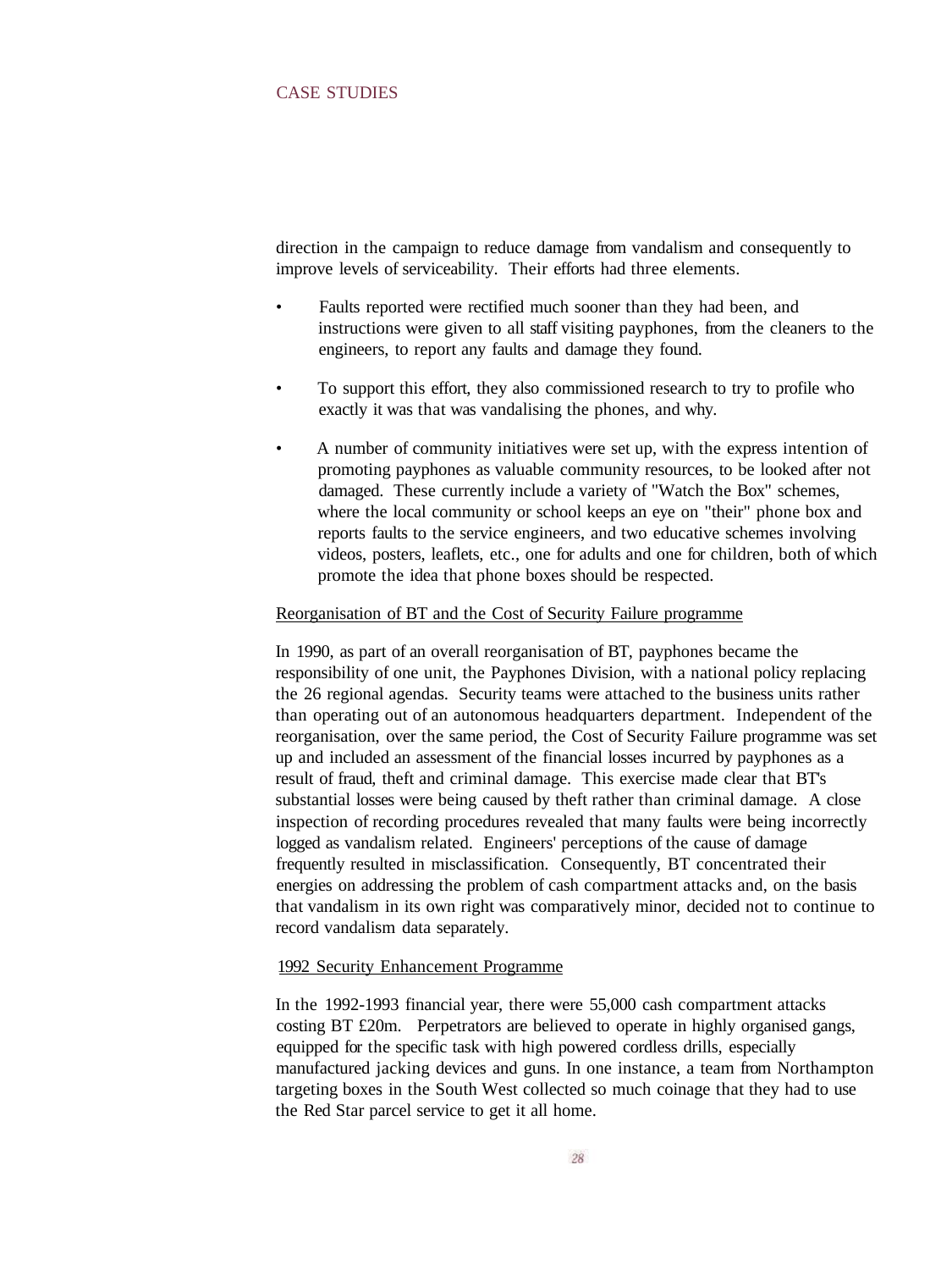In 1992, in response to these attacks, a £13m Security Enhancement Programme was launched. It involves a combination of target hardening, joint BT/police operations and an educational campaign including strategic use of the media.

Target hardening - BT further improved the cash compartment design. All kiosks are fitted with an integral fault reporting system which automatically notifies the central computer exchange for that area of any malfunction. The alarms act both as a detection tool and as a deterrent. Pilot schemes took place in Gloucestershire using voicealarmed boxes.



Figure 6: *1990s style phone boxes reflecting BT's new corporate image.*

- Joint operations BT investigators have been working with local police forces in operations where selected kiosks are fed marked coins, alarmed and monitored by arrest teams in close proximity.
- Education and awareness Strategic use of the media is considered a vital component of the programme. BT issues press releases designed to increase public awareness of the impact of cash compartment attacks on serviceability, and to invoke support for their campaign. Details of successful arrests and convictions reinforce the intended warning to perpetrators. Other features of their awareness campaign include two five minute videos targeted at the police and the judiciary, an educational comic for schools, and introduced in 1994, an exhibition trailer on payphone crime for use at police training colleges.



Figure *7: The front* and *back covers of BT's educational comic which is used to raise* young *people's awareness of the importance of payphone serviceability.*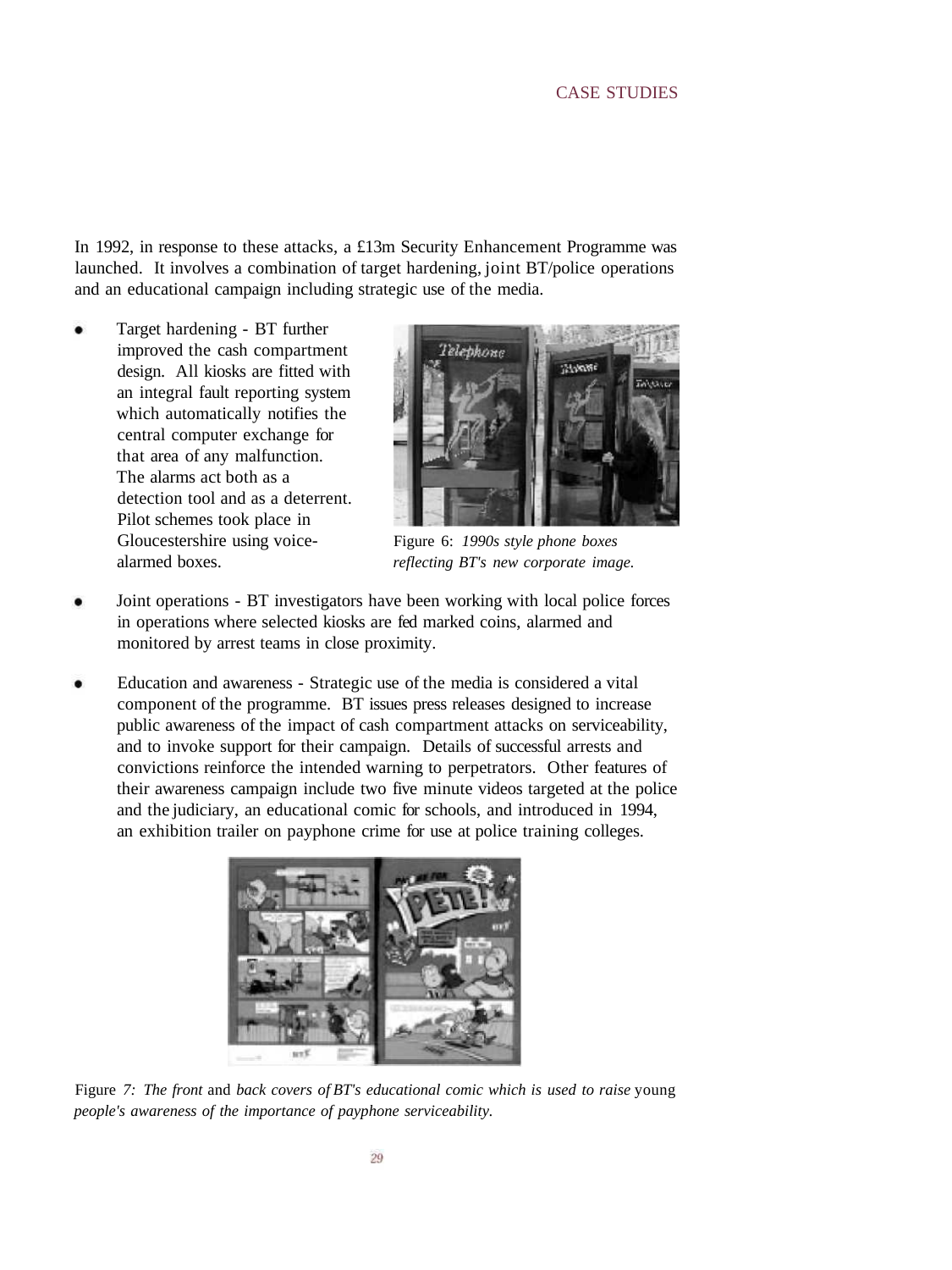Pilot schemes incorporating the undercover operations were first introduced in December 1992 in Manchester and Liverpool, both areas with particularly high levels of attacks. This has been followed by wider adoption throughout the country.

#### Graffiti

The changes in kiosk design introduced in the 1985 modernisation programme greatly reduced the incidence of writing on phone boxes. Unfortunately, stickers began to be used instead, resulting in high cleaning costs. A concerted campaign was successful in persuading offenders to use cards rather than stickers (cards are not classified as criminal damage and offenders are not therefore liable for prosecution) significantly reducing cleaning costs, but not helping BT's image. Certain sectors of offenders, eg taxi firms, can be sold advertising space on display boards in the kiosks, whereas other sectors, particularly prostitutes, present a more difficult problem.

#### *Evaluation*

Improvements in payphone management meant more efficient servicing and fault reporting. BT claim to have increased serviceability of their payphones from 75% in 1987 to 95% in 1994. They now acknowledge that part of the vandalism problem in the past may have been the response of frustrated phone users to encountering "out of order" phones. Improved serviceability would eliminate this sort of vandalism automatically. This would square with French research which found that mature adults in both urban and rural areas were more frequently aggressive to malfunctioning public phones than either the old or the young (Moser, 1984).

Data on the effects of the Security Enhancement Programme are encouraging. Between April and September 1992 there were 24,662 cash compartment attacks; over the same period in 1993, attacks were halved falling to 12,478. A comparison of the number of arrests made during these periods shows a significant increase of 70% from 401 arrests between April and September 1992 rising to 681 arrests between April and September 1993. The targeted operation in Manchester in December 1992 which launched the campaign resulted in 45 arrests in six weeks, and attacks in Manchester dropped from 400 a month to fewer than 10. Figure 8 gives the number of cash compartment attacks nationally between April 1992 and January 1994, and shows a very dramatic reduction from December 1992 onwards.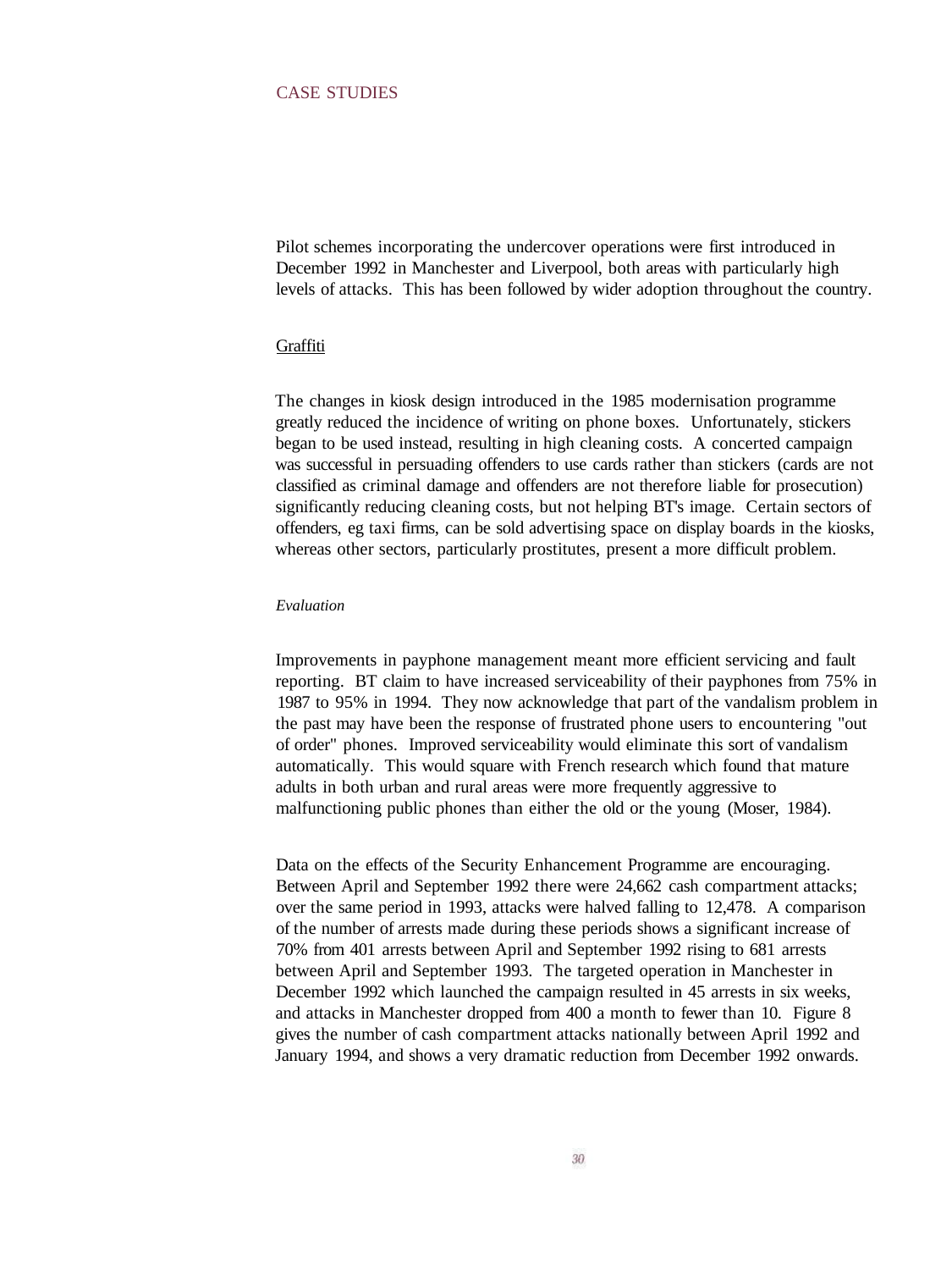

There are a number of key aspects to BT's recent approach to the problem of payphone vandalism to note:

#### Management of the problem

Efficient management is pivotal to the success of an anti-vandalism programme. In this instance, the changes in the arrangements for repairing and maintaining the phone boxes were necessary for the preventative design alterations to take effect. Furthermore, the restructuring of BT in the late 1980s, enabled a co-ordinated response to be delivered. The importance of this aspect is underlined by experiences in Australia; the transfer of responsibility for vandalism from sixteen separate sections of Telecom Australia to a Payphones Division in mid-1988 led to a marked decrease in the costs of vandalism and damage (Challinger in Clarke, 1992).

#### The partnership approach

Effective liaison with outside agencies, in particular the police, was instrumental in the achievements of the Security Enhancement Programme. Such links must be sustained to ensure long-term success.

#### Customer service

The privatisation in 1985 has led to a gradual culture change, with increased customer awareness. BT are accountable to their customers and shareholders; they need to maintain high levels of serviceability, maximise profitability, provide comprehensive information and ensure that customer needs are satisfied. Public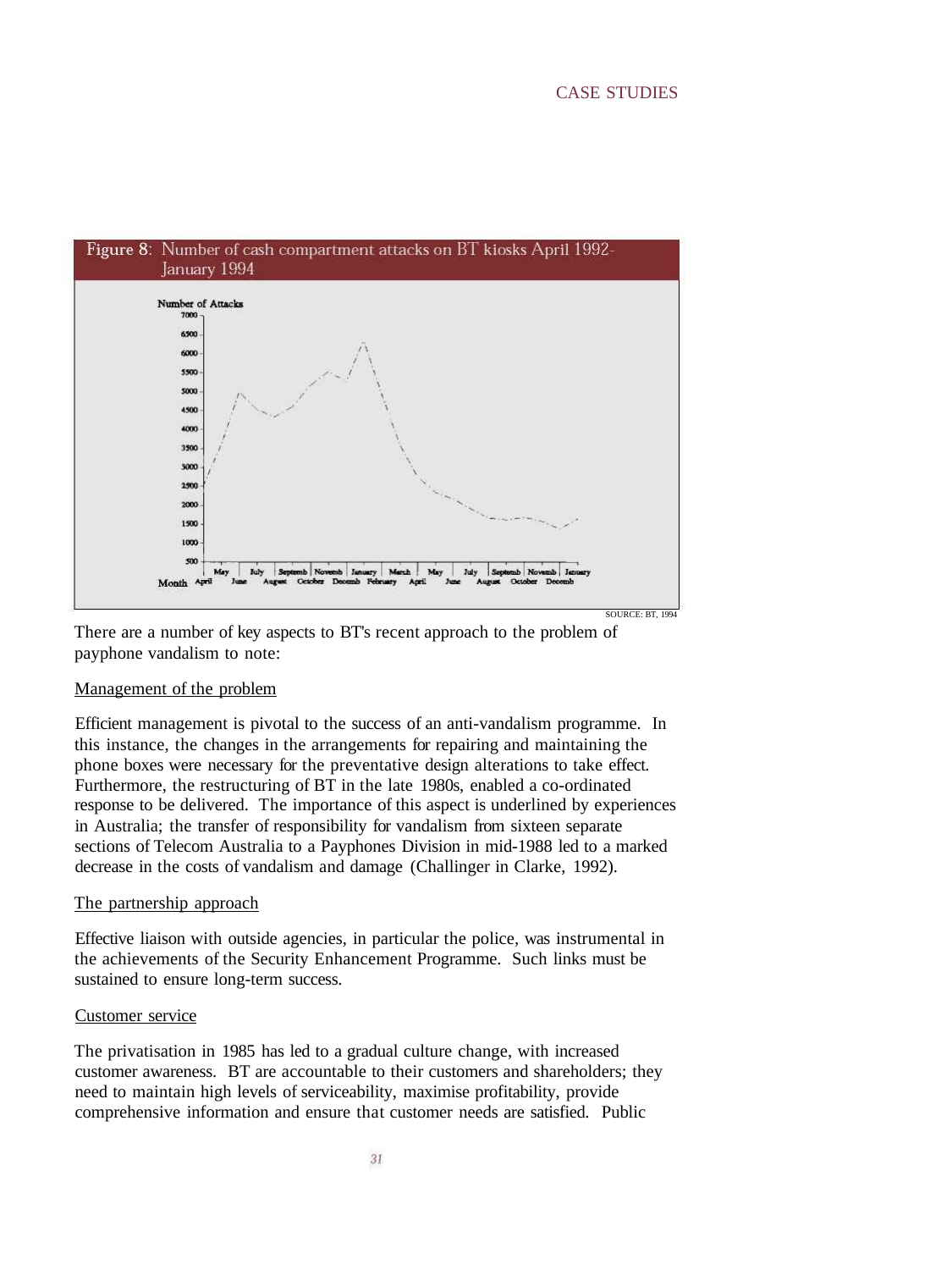image is very important; payphones represent the embodiment of BT to the public. Therefore, while the use of cards rather than stickers reduces cleaning costs, the organisation also has to consider the social cost of the bad image created by littered booths. Vandal-proof changes to design must also consider customer comfort - open boxes may be cleaner but can be noisy, cold and possibly make users themselves feel vulnerable to attack.

#### **Vandalism prevention in Manchester schools**

The final project in this section sounds something of a cautionary note. It is documented here, not because the initiatives taken against vandalism were particularly original or inventive, but because the problems encountered in implementation are typical of those that might be faced by any multi-agency project, and, as will be shown, can fundamentally affect a project's effectiveness.

A survey by the Department for Education found there were over 141,000 vandalism incidents in schools in England in 1990-91, at an estimated cost of  $\pounds$  14m. Almost 60% of this expenditure was on repairing damage to the outside of school buildings. On average each primary and secondary school was vandalised four times and seventeen times respectively during the year. 85% of incidents occurred outside school hours.

Research by Burquest et *al* has shown that the extent of repeat attacks on schools is high and that the time course is steep (ie. most repeats happen quickly). Their sample of 33 schools in Merseyside reported a total of 296 crimes between them in 1990.<sup>10</sup> 263 or 88.9% were repeat incidents. Of the 263 repeats, 79% occurred within a month of the previous crime and 109 within a week, representing 37% of all school crime (Burquest et *al,* 1992).

The extent of the problem of vandalism in schools has generated extensive literature, some of which contains sound guidance on the development of counterstrategies (eg. Building Use Studies, 1990; Casserly et *al,* 1980; for a review, see Geason, 1990). Specific suggestions on types of hardware and products to use are available from a variety of sources (for a list of publications, see bibliography).

#### *The scheme*

The project was a Home Office initiative based in Manchester, designed to demonstrate a situational approach to crime prevention (Gladstone, 1980; Hope, 1985). Recognising how often crime prevention initiatives might involve the co-operation of a number of local agencies in addition to those immediately affected,

<sup>10</sup> This study covered school property crime such as burglary and criminal damage reported to the police.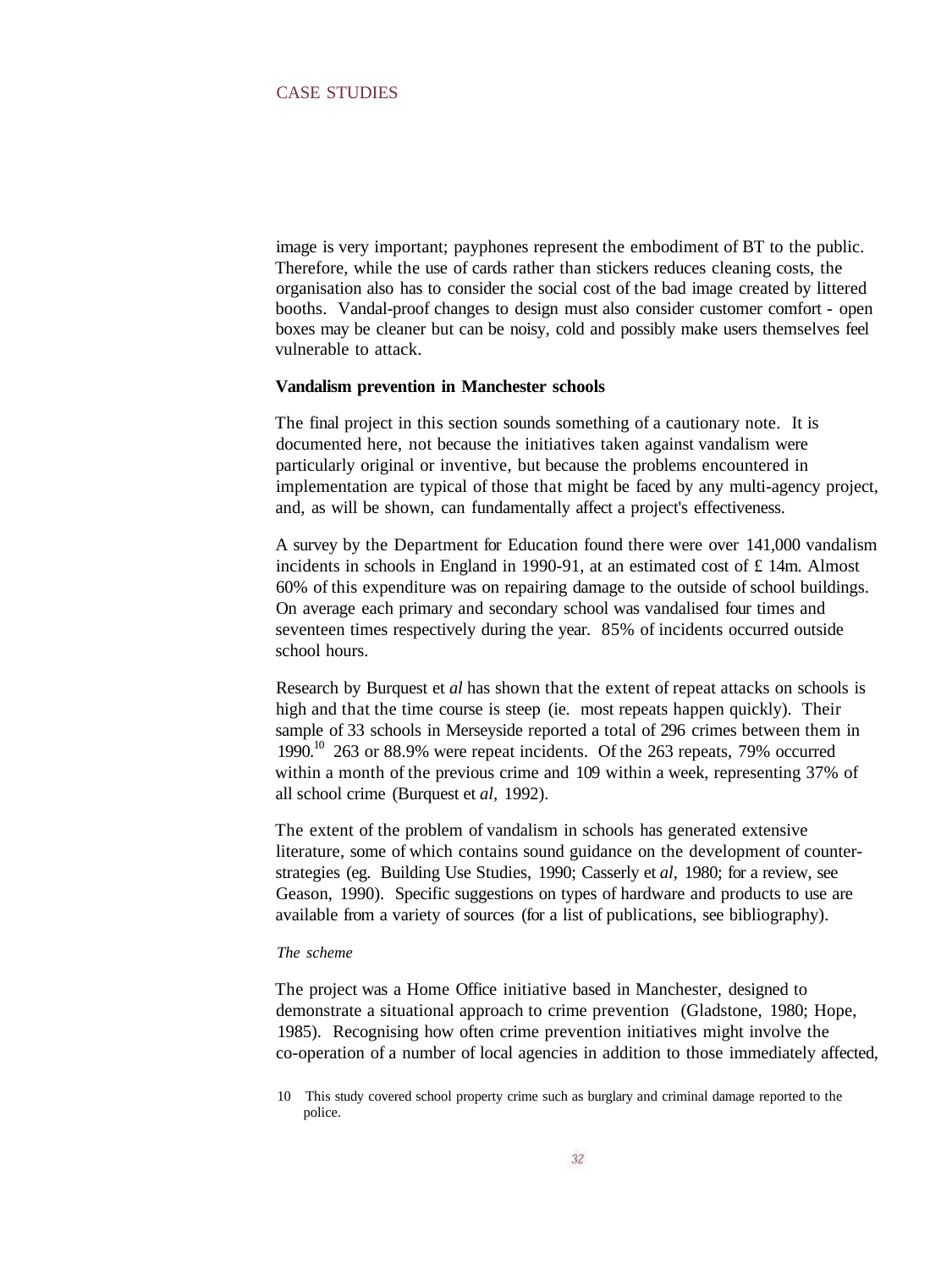Manchester City Council and the Greater Manchester Police were invited to participate. The project was carried out in 11 primary and secondary schools, with a known vandalism problem. The nature of the problem in each of the schools was analysed, partly by talking to staff and partly by survey.

This information was then fed to a committee made up of representatives from various parts of the Education Department, the Direct Works Department, the Greater Manchester Police, the Social Services Department and the City Planning Department, who were also presented with a number of possible courses of action for prevention. For reasons which will be discussed later, options chosen were mostly defensive and involved target hardening of one type or another.

#### Analysis of the schools

Analysis of the vandalism problem revealed that at five of the eleven schools, most of the damage could be attributed to accidents and insufficiently robust fittings and structures rather than to wilful destruction. The recommendation made for these schools was to replace vulnerable windows with toughened glass.

The next four schools suffered primarily from a problem of deliberate damage to windows, sanitary fittings, fencing and roofs. Here it was decided to employ a variety of target hardening measures, some use of glass substitutes, some grillecovered windows and a closing off of access to vulnerable parts of the schools.

The last two schools were the worst hit. The cause of the problem at one of these schools was attributed to its policy of being officially open to children and young people out of school hours. Access to the school compensated for a lack of open space in the neighbourhood. The school had previously employed a warden to patrol out of school hours, but since his death, the vandalism problem had worsened considerably. It was recommended that a new warden be appointed and failing that, glass substitutes should be used in the windows.

The other school suffered the most severely from vandalism and break-ins, running up repair bills of £1,000 a month. Again the problem seemed to be associated with the fact that the school grounds were open to the public. Recommendations focused on fencing off part of the school grounds as a play area, closing off the rest of the grounds to the public and employing a security guard.

#### Social prevention programme

The committee's recommendations led to Manchester's Education Department deciding also to introduce some social prevention initiatives, particularly in the light of the finding that the two most vandalised schools were in the areas most poorly provided with leisure facilities. It was decided to set up an evening and holiday play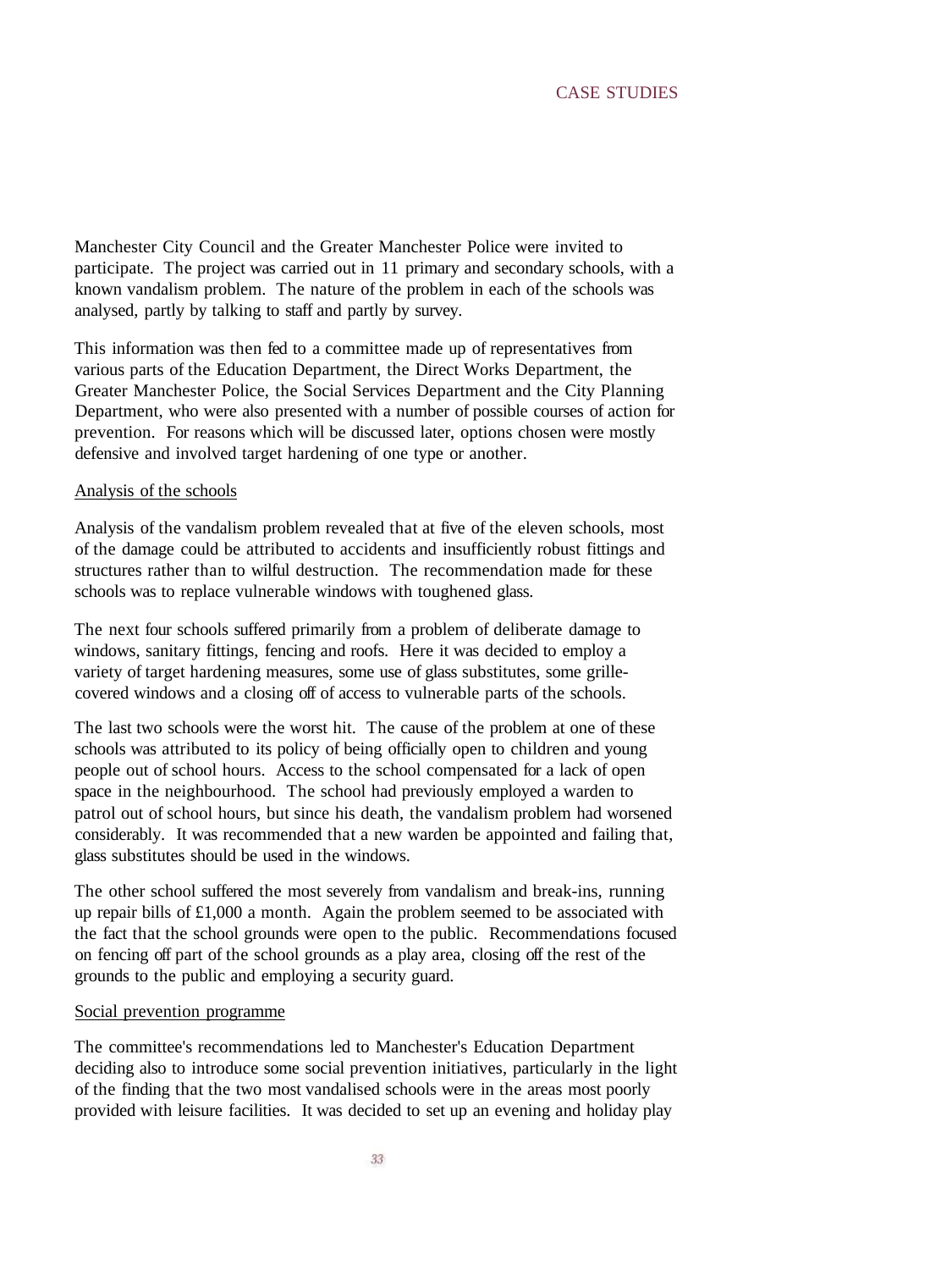scheme in one of the schools. Prospects in the other school were left more open ended with a broader social prevention programme for the area being contemplated by the Inner City Programme. In addition, two of the schools committed themselves to organising a "good neighbour" scheme to encourage local residents to watch over the schools and grounds.

A plan for implementing these measures was more or less agreed with all the appropriate agencies in the case of each school, and a Home Office evaluation or follow-up was planned.

#### *Evaluation*

The committee were "stuck" on a definition of vandalism as a "building security problem", which initially led to only target hardening measures being selected, the links to preventing vandalism being more obvious than those of social measures, like diversion and education schemes (Gladstone, 1980; Hope, 1985).

The unfavourable comparison between the financial implications of funding long term youth work programmes and funding a once and for all investment in security hardware would have been an additional factor in this decision.

As well as being stuck with a rather unimaginative range of preventive measures to take, the project also experienced difficulties in implementing the devised schemes. Two years after the recommendations had been agreed, only 15 out of a total of 30 recommendations had been implemented, and 10 of those had been in operation for less than twelve months. Two of the schools had implemented all their package of measures, three schools had implemented none and the remaining six had implemented some but not all. Partial implementation at some of the schools undermined the effect of measures that were put into force, so that there was no net improvement on the level of vandalism. It is easy to see how, for example, putting grilles over windows in vulnerable areas but not simultaneously limiting access to those areas could result in an equal amount of damage to the window grilles as there was to the original windows.

At the time of evaluation, it was noted that there had in some schools been a decline in cost of repairs due to vandalism, but in only one of the schools did this decline coincide with the implementation of the anti-vandalism measures. The only note of hope was that in two schools where recommendations had only recently been put into force, the beginnings of a decline in the level of repairs began to be noticed.

The principal implementation problems seem to have been a lack of co-ordination amongst schools and the complex split of responsibilities within the local authority. For some of the measures recommended, for example the "good neighbour" school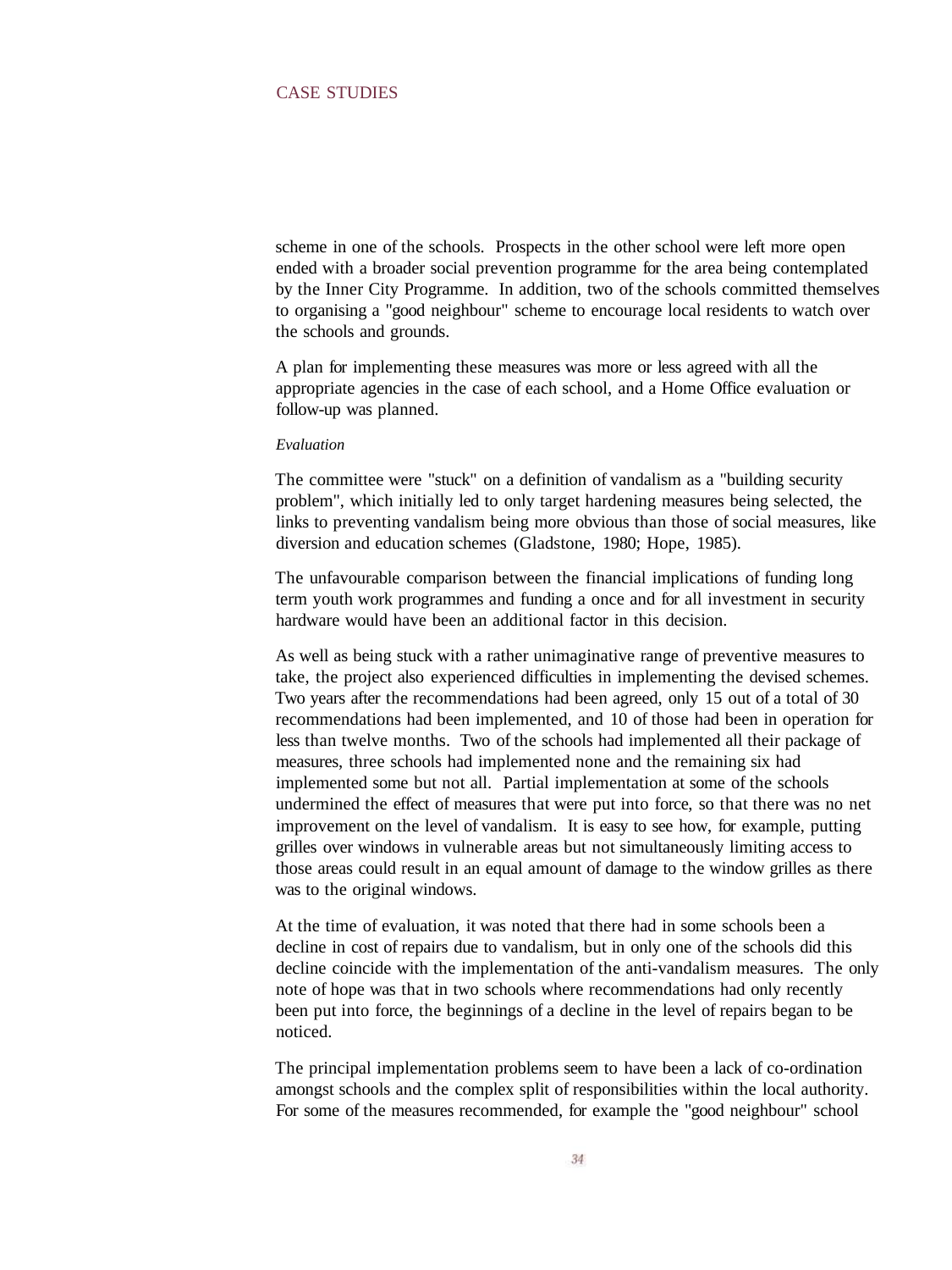watch scheme, there was just no one willing to take the lead. For others, it was more a question of lack of communication between one local authority department and another and even, in some cases, lack of communication between different parts of the one department.

This was manifest in the efforts to change the playground at one of the project schools. The plan was to dig up a hard-surfaced play area for flower beds and to surface another area further away from schools buildings, thereby reducing the traffic of school children near vulnerable windows (Hope, 1985). The education department had overall responsibility for the improvements but had to bring in another council department to deal with laying flower beds. This second department had taken 18 months to provide an estimate for the work but had not yet started, whilst the surfacing of the new area had been subcontracted out. Owing to a communication failure, the subcontractors had only surfaced half the intended area, producing as a result, play in the original area and an undiminished level of vandalism adjacent to it, and an additional narrow, unused tarmacked strip. The evaluator puts this down to inadequate supervision of work at the local level.

This project illustrates some important points about devising schemes to reduce vandalism.

#### Maximise the range of preventive options considered

The lesson seems to be that a multi-agency group where decisions like this are being taken needs to be informed about the efficacy of a range of crime prevention options, as well as being presented with a list of alternatives. In his recent review of work on vandalism and graffiti, Coffield makes the same point, "Security systems of the most advanced kind have a part to play, but.... exclusive use constitutes a "technological trap" for harassed administrators" (Coffield, 1991). Crime prevention training in the police force has increased considerably since the date of the Manchester schools project, and it is unlikely that today the police representative would emphasise quite so strongly the value of security measures in isolation.

#### How you do it is as important as what you do

Implementation problems are not uncommon in multi-agency crime prevention initiatives (for example, Sampson, 1991). As the illustration above showed, there was no overall responsibility for implementation. It makes clear the importance of encouraging all those involved to appreciate the value of each measure as part of the whole package, and to understand that the project's success in reducing vandalism depends on the implementation of all the measures. The appointment of a coordinator with responsibility for the whole project may have facilitated this communication.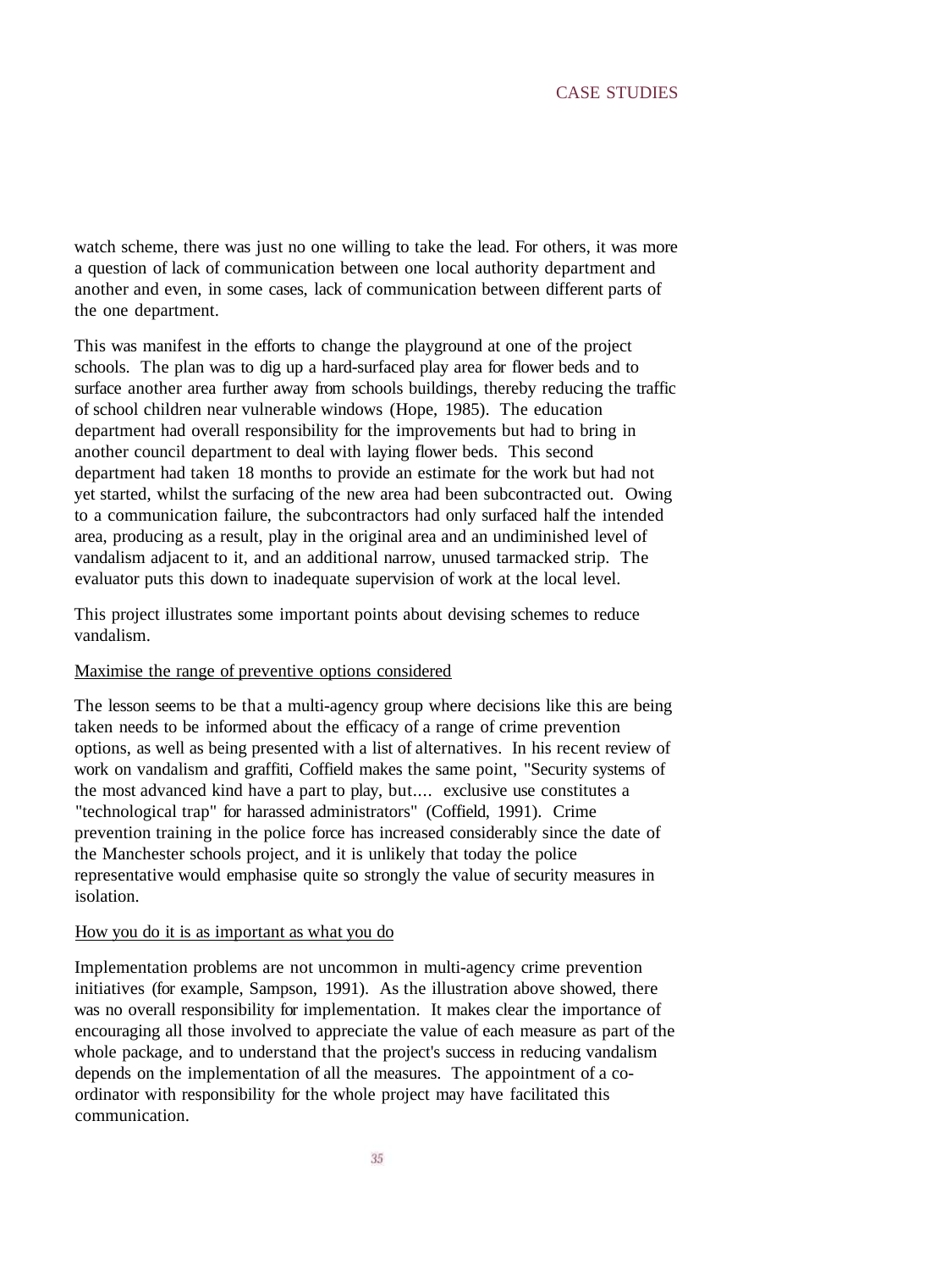### 4. Putting theory into practice - some practical guidelines

There is no available estimate of the full scale of vandalism in this country. However, it is clear that it is costly, damages the environment, inconveniences people, and in some cases actually endangers them. All these are reasons for action. The preceding sections have reviewed the range of options for the prevention of vandalism and presented case studies of four anti-vandalism projects. The latter demonstrate a range of motivations for and explanations of vandalism, and a number of ways in which specific problems could be successfully overcome. This last section of the report suggests five practical steps for understanding and preventing vandalism.

#### **Defining the vandalism problem**

For effective action a precise definition of the problem is essential, pinpointing the particular circumstances in which the behaviour occurs, in order to determine the target population for the initiative, decide how the problem is to be approached, and how any preventive strategy is to be evaluated.

Definition of the problem can be reached via a number of routes. Information about vandalism, its incidence and prevalence can be gathered from police records and records kept by organisations or institutions, such as local authorities or schools (Sturman, 1978). Multiple data sources are preferable as the more precisely the problem is understood the more appropriately targeted can be the response.

The quality of available data should be checked. In the case studies, both British Telecom and the British Transport Police found that existing data was inadequate. In such cases, it may be necessary to adjust or introduce new recording procedures.

Since crime problems are likely to change over time, Ekblom makes the useful point that the capacity for routine monitoring of crime patterns is itself of value:

"The regular collection, easy retrieval and straightforward analysis of crime data as matters of routine, and as part of a wider management information system, allows those responsible for prevention to monitor new developments with minimum effort and manage them, rather than lag behind until rising crime precipitates a reappraisal." (Ekblom, 1988b)

Discerning patterns in the vandalism data is a key part of the analysis process. Analysis of data gathered should, where possible, concentrate on such issues as who the vandals are and when, where and how they vandalise.

If a particular site is being vandalised, it should be possible through regular recording of incidents to identify when it happens. This might also provide some clues as to who the vandals are. For example, if the damage is happening at the time schools finish every day, then this, plus the knowledge that vandals are often children, might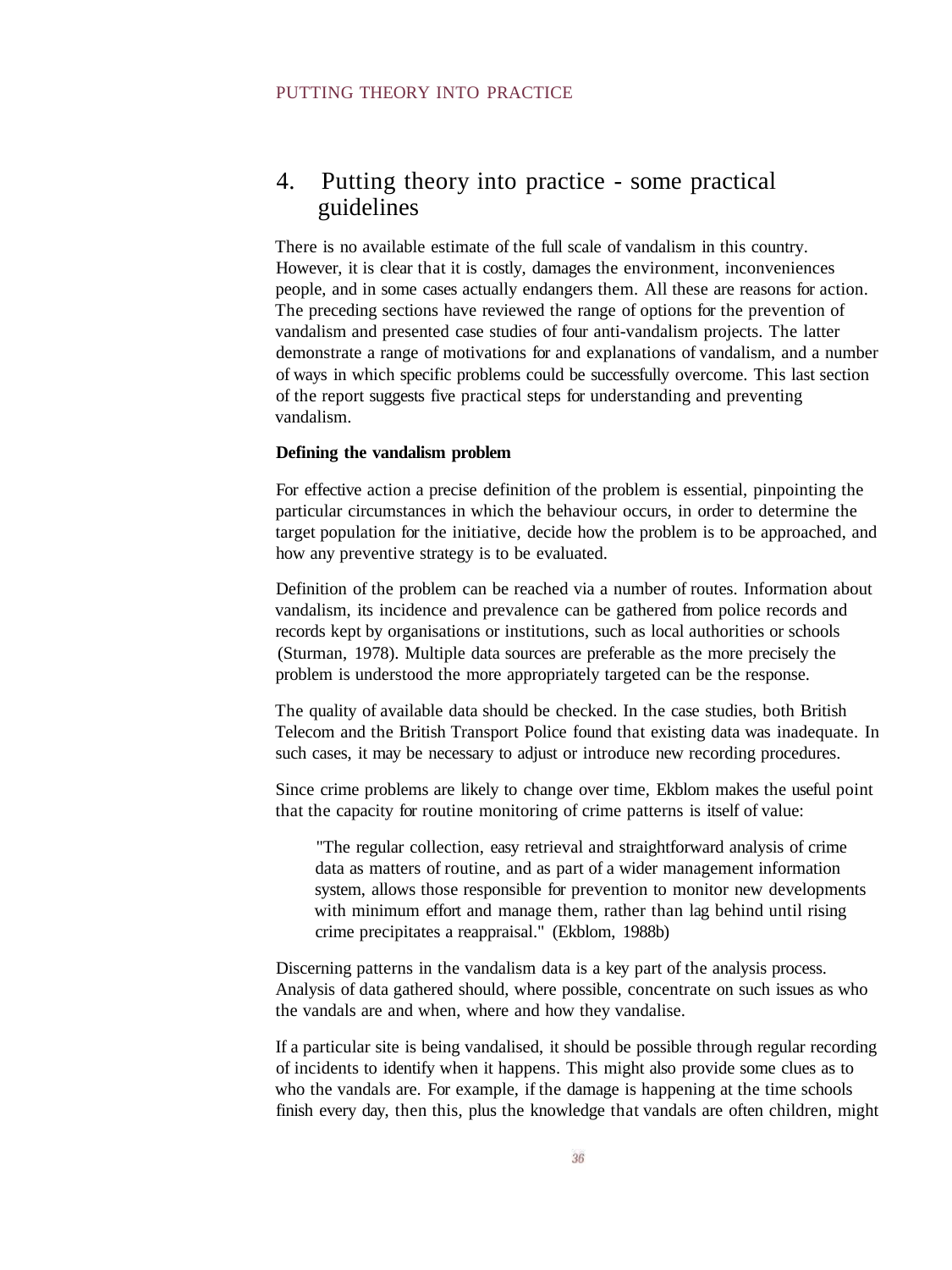#### PUTTING THEORY INTO PRACTICE

suggest that the perpetrators are children from the local school. This conclusion would be reinforced if the site was found to be on a regularly used route home from school.

Understanding the motivations for this behaviour can also point to possible solutions. For example, vandalism appears often to be the result of play and excitement seeking amongst children, and as such, is not malicious. If it is found to be young children who are breaking branches and scribbling on park furniture, then prosecution and reparation are less likely to be effective than is an educational approach which attempts to demonstrate to the children the harmful consequences of their actions, or a programme which provides alternative acceptable outlets.

#### **Devising strategies for prevention**

A number of issues need to be considered when devising prevention strategies.

- Objectives need to be set for the initiative. What does it hope to achieve? Objectives should be clear, understandable, measurable and realistic (Berry and Carter, 1992). If possible, a time frame for the period of the initiative should be defined.
- Identification of the problem should suggest what measures would be appropriate. These could include, design modifications to reduce opportunity and promote surveillance, target hardening, using vandal-proof materials, community initiatives and education programmes, and improving management policies and practices. The most effective preventive strategies use a combination of measures, each designed to reinforce one another. In selecting measures, it is not sufficient to base decisions solely on evidence of past success; what works in one situation may not work in another. Thought needs to be given to the mechanism that the measures hope to trigger and how far the particular context is likely to help or hinder the operation of that mechanism (Tilley, 1993; Pawson & Tilley, 1994).
- If several agencies are involved, efficient liaison arrangements need to be set up. It is crucial at this stage to decide who will do what, and to establish how information on progress will be disseminated. It might be helpful to nominate one person to take the lead in co-ordination. The availability of resources, including funding and manpower need to be identified.

#### **The importance of effective implementation**

Effective management of implementation is central to the success of the initiative. This involves commitment from key participants, clear allocation of responsibilities, co-ordination of effort and active monitoring of project progress. Monitoring the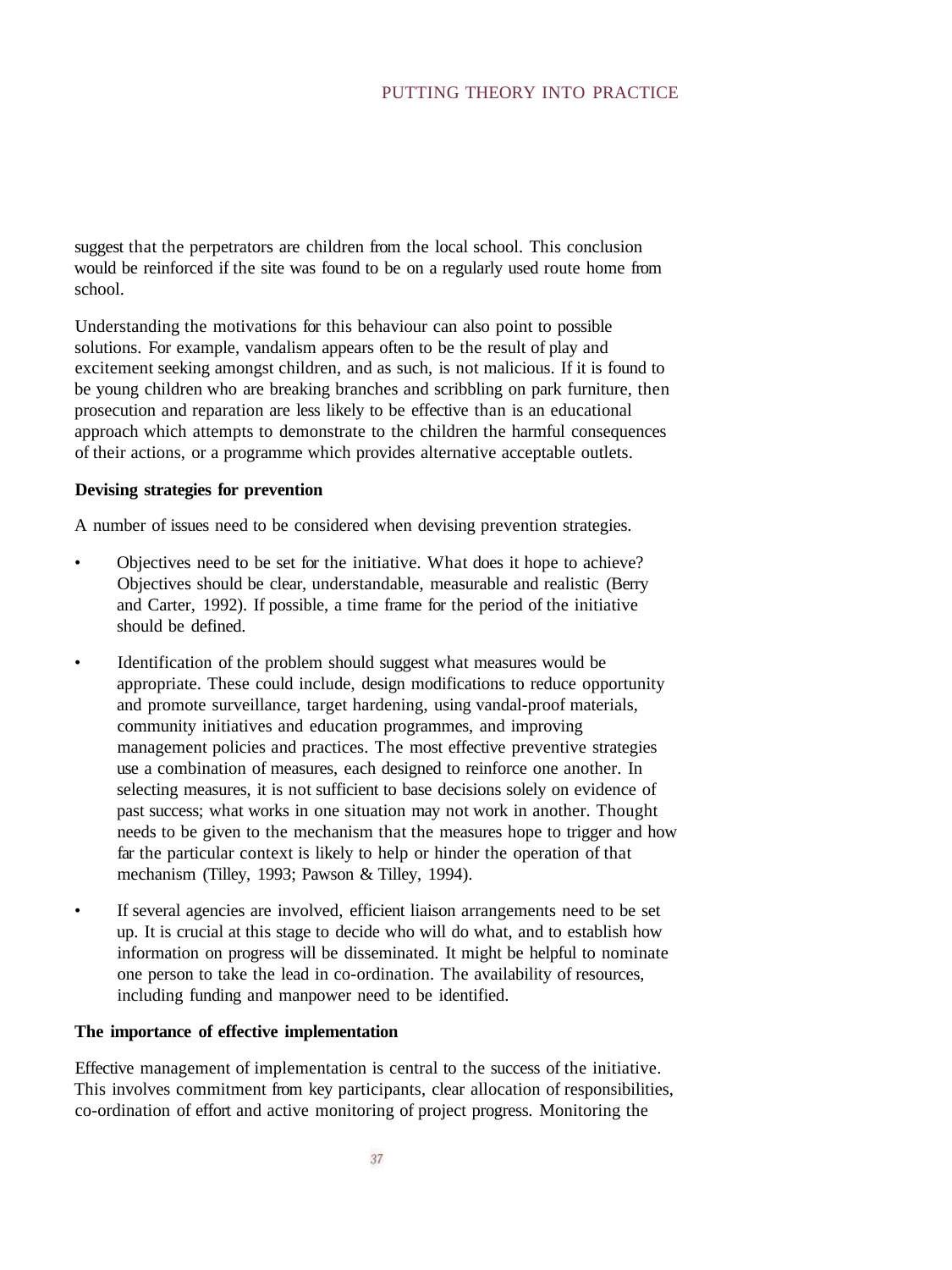#### PUTTING THEORY INTO PRACTICE

initiative will enable any necessary adjustments to be made and could help avoid costly mistakes.

#### **Evaluating the initiative**

"The history of preventive measures has been innovation without evaluation" (Coffield, 1991).

There is a large and authoritative literature on evaluation, part of which deals with the evaluation of crime prevention initiatives (see for example Ekblom, 1987 and 1988b). In essence, there are four parts to an evaluation:

(i) monitor changes in the rate of vandalism in the project site. Most important here is to distinguish real change from random or seasonal fluctuations;

(ii) determine what proportion of this change can be attributed to the antivandalism measures, as distinct from coincidental and independent events such as increased police patrolling in the area;

(iii) consider the cost-effectiveness of the initiative, based on an assessment of the extent of any reduction, compared to the financial and other costs of the initiative;

(iv) study any possible side effects of the initiative, in particular, whether or not it resulted in displacement.

As Ekblom points out, these four issues seem deceptively simple when presented in this way. Even in the most obvious cases, it is difficult to demonstrate more than an association between the measures taken and any reduction in the target crime. In many "real life" situations, however, an association may be all that is required in order to judge whether or not money and time were well spent.

#### **Sharing the lessons learnt**

People should not have to keep reinventing the wheel. Details of each project should be documented in a good practice guide, incorporating both the advantages and limitations of the approach, so future decision makers have a knowledge base to start from. At the local level, exploring ways of disseminating this information to organisations with similar problems could prove mutually advantageous.

This information could also be useful to a wider audience. For example, manufacturers could benefit from feedback on the effectiveness of current designs and materials and knowledge of requirements and specifications for the development of alternatives.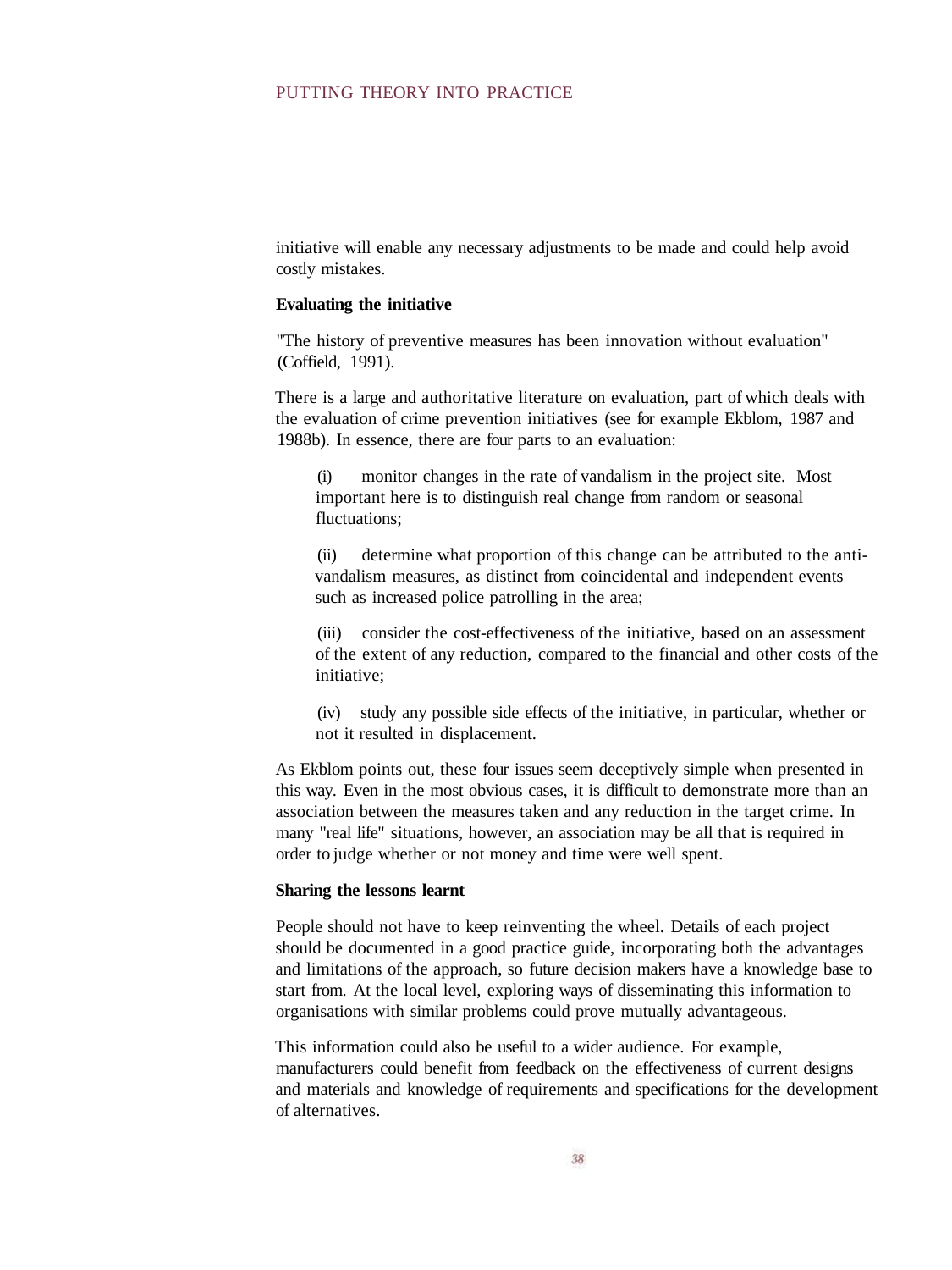#### REFERENCES AND BIBLIOGRAPHY

### References and bibliography

**Baldwin, J., Bottoms, A.E. and Walker, M.A.** (1976) *The Urban Criminal: a study* in *Sheffield.* London: Tavistock.

**Berry,** G. **and Carter,** M. (1992) *Assessing Crime Prevention* Initiatives: *The First Steps.* Crime Prevention Unit Paper 31. London: Home Office.

**Blagg, H.** (1988) "Social Crime Prevention and Policies for Youth in England" Ch.3 in *Home Office Research Bulletin No. 4.* Special European Edition pp. 16-19. London: HMSO.

**Bright, J. and Patterson, G.** (1984) *The Safe Neighbourhoods Unit: Community Based Improvement Projects on Twelve Inner London Estates.* London: NACRO.

**British Telecom** (1993 + 1994) Personal communication.

**British Transport Police** (1990, 1991,1992) Internal memoranda.

**Brown, D. and lies, S.** (1985) "Community Constables" Ch. 5 in K. Heal, R. Tarling and J. Burrows (eds.) Policing *Today.* London: HMSO.

**Building Use Studies** (1990) Strategic Guidance on Vandalism Prevention in *Schools.* prepared for the Department of Education and Science.

**Burquest, R., Farrell, G. and Pease, K.** (1992) "Lessons from Schools" in *Policing* vol 8. Summer 1992 pl48-155.

**Canter,** D. (1984) "Vandalism: overview and prospect" Ch. 20 in C. Levy-Leboyer (ed.) Vandalism: behaviour and motivations. Amsterdam: Elsevier Science.

**Casserley, M., Bass, S.A. and Garrett, J.R.** (1980) *School Vandalism: strategies for prevention.* Lexington.

**Challinger, D.** (1992) "Less Telephone Vandalism: How did it happen?" Ch. 4 in R.V. Clarke (ed.) Situational Crime Prevention. New York: Harrow and Heston.

**Cheetham,** D.W. (1994) *Dealing with vandalism - A guide to the control of vandalism.* CIRIA Special Publication 91. London: CIRIA in conjunction with Thomas Telford Services Ltd.

**Clarke, R.V.G.** (ed.) (1978) Tackling Vandalism. Home Office Research Study no. 47 London: HMSO.

**Clarke, R.V.G. and Mayhew, P.** (eds.) (1980) Designing Out Crime. London: HMSO.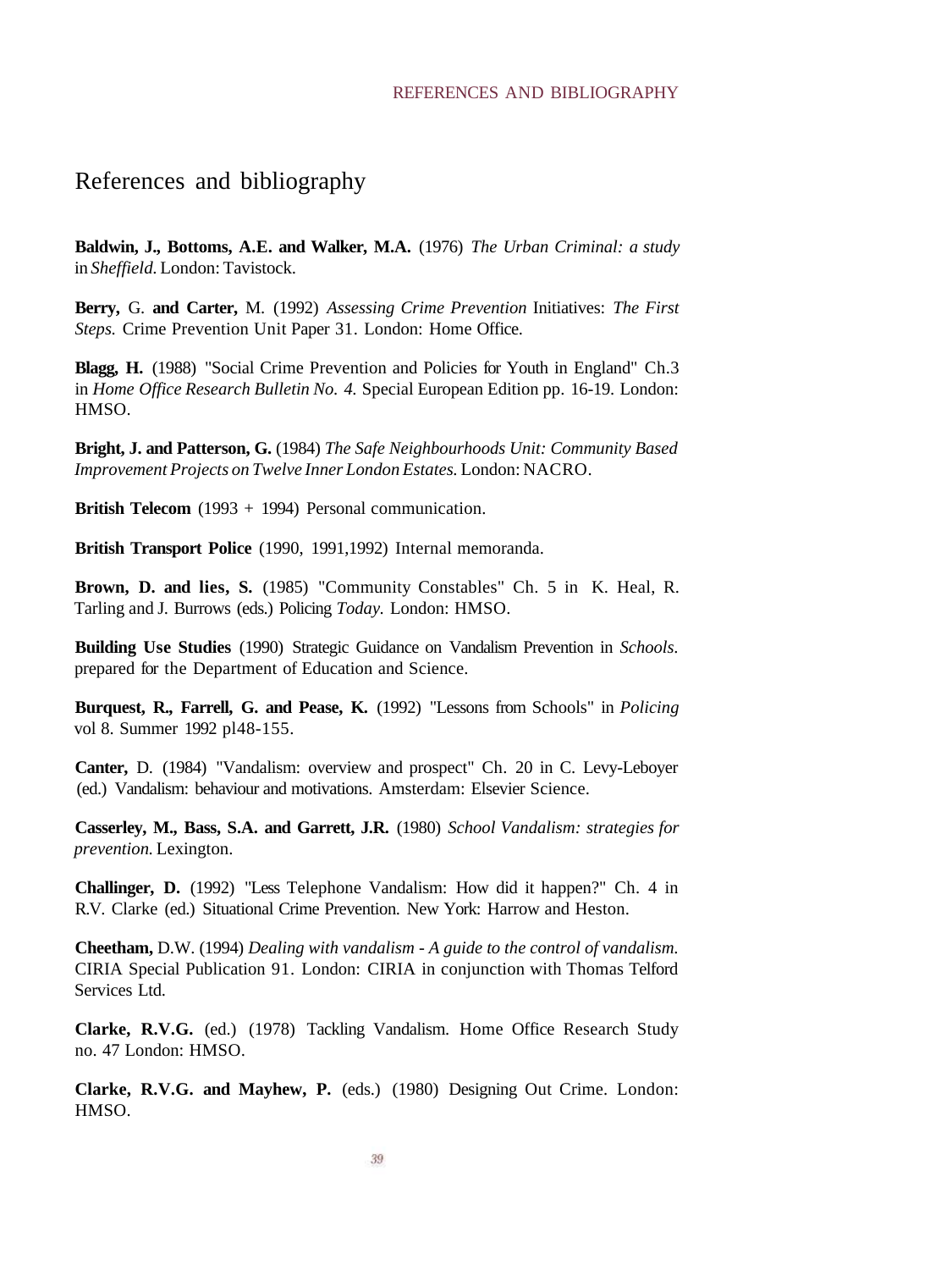#### REFERENCES AND BIBLIOGRAPHY

**Coffield, F.** (1991) *Vandalism* and *Graffiti. The state of the art.* London: Calouste Gulbenkian Foundation.

**Cohen,** S. (1973) "Property Destruction: motives and meaning" Ch. 1 in C. Ward (ed.) *Vandalism.* London: Architectural Press.

**Cohen,** S. (1973) "Campaigning Against Vandalism" Ch. 11 in C.Ward (ed.) *Vandalism.* London: Architectural Press.

Currie, E. (1988) "Two Visions of Community Crime Prevention" in T. Hope and M. Shaw (eds.) *Communities and Crime Reduction.* London: HMSO.

Department **of Education and** Science (1987) *Crime Prevention* in *Schools.* Building Bulletin No 67 London: HMSO.

Department **of Education and** Science (1989) Specification, *Installation* and Maintenance *of Intruder Alarm Systems.* Building Bulletin No 69 London: HMSO.

Department **of Education and** Science (1989) *Graffiti Removal* and *Control.* Design Note 48 London: DES.

Department **of Education and** Science (1991) Closed Circuit TV Surveillance *Systems* in Educational Buildings. Building Bulletin No 75 London: HMSO.

Department **of Education and** Science (1992) *School Glazing* and Vandalism. Broadsheet 28 London: DES.

Department For **Education** (1993) Security *Lighting.* Building Bulletin No 78 London: HMSO.

Department For **Education** (1993) Survey *of Security* in *Schools.* Statistical Bulletin 4/93 London: DFE.

Department For **Education** (1994) Survey of Security in *Schools.* Statistical Bulletin 12/94 London: DFE.

**Eastel, P.W. and Wilson, P.R.** (1991) Preventing *Crime on Transport.* Canberra: Australian Institute of Criminology.

**Ekblom, P.** (1987) Preventing Jobberies at *Sub-Post Offices:* an evaluation of a security initiative. Crime Prevention Unit Paper 9. London: Home Office.

**Ekblom, P.** (1988a) "Combatting Vandalism to Public Services: the case of graffiti on London Underground trains" from Report of TVS and British Telecom Conference, 1988 Combatting Vandalism to *Public Services,* pub. by British Telecom.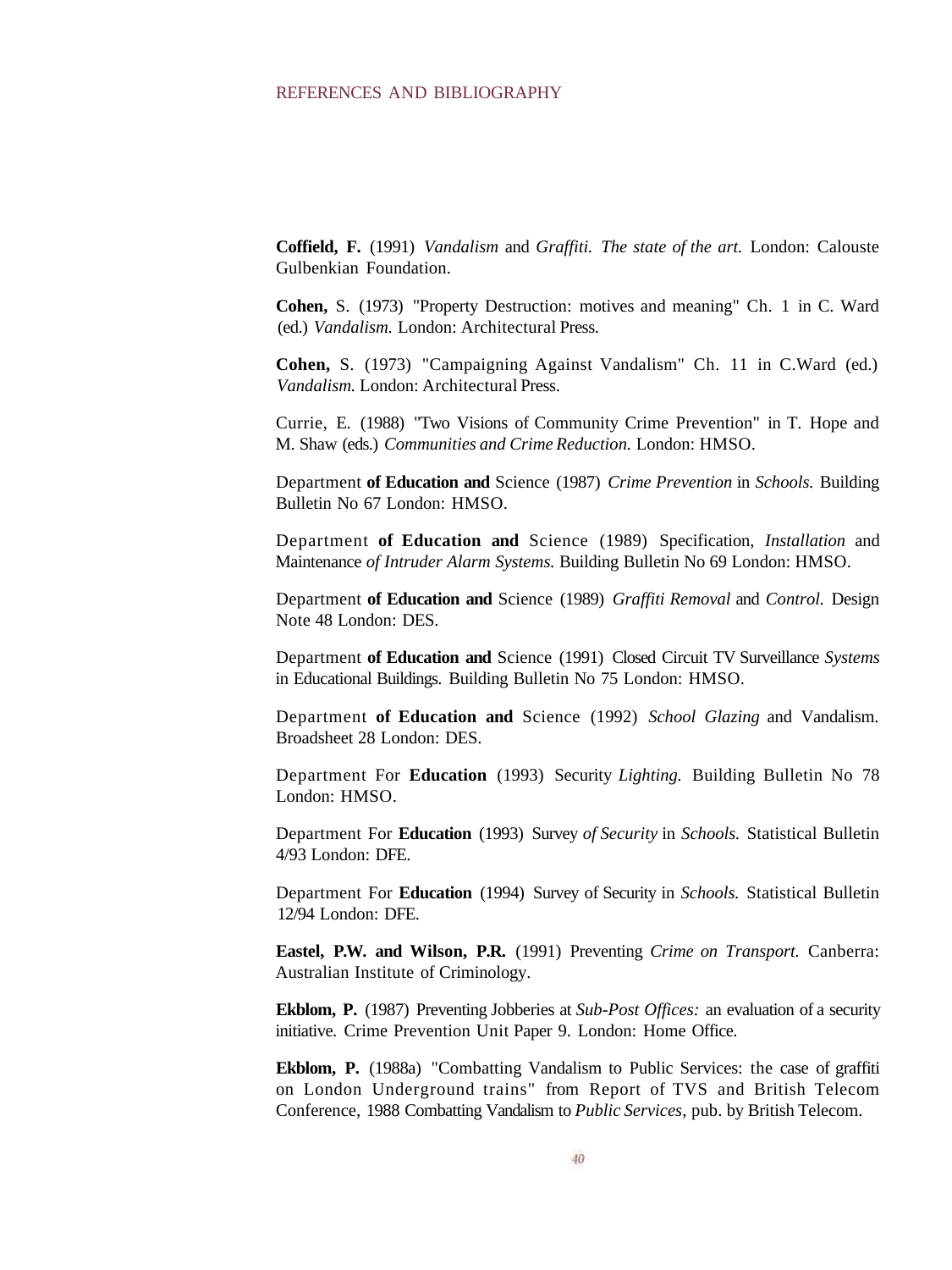**Ekblom, P.** (1988b) *Getting the Best Out of Crime Analysis.* Crime Prevention Unit Paper 10. London: Home Office.

**Feldman, M.P.** (1977) *Criminal Behaviour: a behavioural analysis.* London: John Wiley and Son.

Focas, C, Smith, L. and Chaudry, A. (1993) " WiJJ passengers please note..." a survey *of British Rail, London Underground* and *Docklands Light Railway stations* in London. London: London Research Centre.

**Geason, S. and Wilson, P.R.** (1990) *Preventing Graffiti* and Vandalism. Canberra: Australian Institute of Criminology.

**Giller, H.** (1988) "Combatting Vandalism to Public Services: a programme for the 1990s" from Report of TVS and British Telecom Conference, 1988 Combatting Vandalism to *Public Services,* pub. by British Telecom.

**Giller, H.** (1988) "Vandalism and Public Payphones: summary of a pilot evaluation" from Report of TVS and British Telecom Conference, 1988 Combatting Vandalism to *Public Services,* pub. by British Telecom.

**Gladstone, F.** (1978) "Vandalism Amongst Adolescent Schoolboys" Ch. 3 in R. Clarke (ed.) Tackling Vandalism. Home Office Research Study no. 47. London: HMSO.

**Gladstone, F.** (1980) Co-ordinating Crime Prevention *Efforts.* Home Office Research Study no. 62. London: HMSO.

**Harris Research Centre** (1989) *Network South East Customer Security* and Service, unpub. internal British Rail security report.

**Heal, K. and Laycock, G.** eds. (1986) SituationaJ Crime Prevention: *from theory into practice.* London: HMSO.

**Heal, K. and Laycock, G.** (1987) Preventing Juvenile Crime: *the Staffordshire experience.* Crime Prevention Unit Paper 8. London: Home Office.

**Home Office** (1988) *Report of the* Working *Group on the Prevention of Arson.* Home Office Standing Conference on Crime Prevention. London: HMSO.

**Home Office** (1992) *The Criminal Histories of Those* Cautioned in *1985* and *1988.* Statistical Bulletin 20/92 London: HMSO.

**Home Office** (1992) *Criminal Statistics, England and Wales, 1991.* London: HMSO.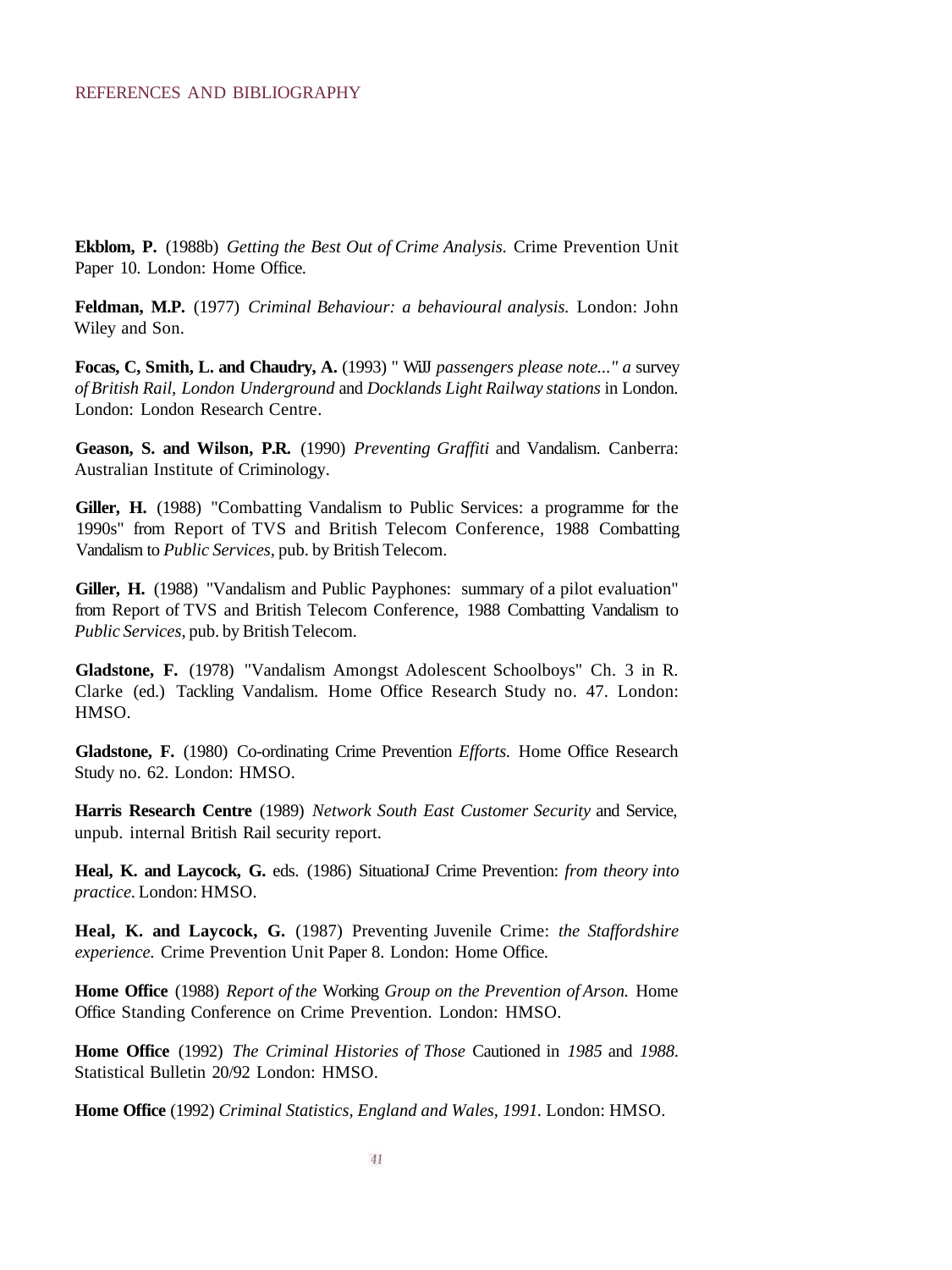**Home Office Standing Committee on Crime Prevention** (1975) Protection *Against Vandalism.* London: HMSO.

**Hope, T.** (1985) *Implementing Crime Prevention Measures.* Home Office Research Study no. 86. London: HMSO.

**Hough, M. and Mayhew, P.** (1984) *Taking Account of Crime: key findings from the 1984 British Crime Survey.* Home Office Research Study no. 85. London: HMSO.

**Hunter, J.** (1978) "Defensible Space in Practice" in *The Architects Journal.* 11th October pp. 675-7.

**Levine, N. and Wachs, M.** (1985) *Factors affecting the Incidence of Bus Crime* in *Los Angeles,* vol 1. Prepared for US Department of Transportation, January.

**London Transport** (1994) Personal Communication.

**Madison, A.** (1970) *Vandalism: the not-so-senseless crime.* New York: Seabury Press.

**Markus, C.L.** (1984) "British Telecom Experience In Payphone Management" Ch. 21 pp. 311-318 in C. Levy-Leboyer (ed.) *Vandalism: behaviour* and motivations. Amsterdam: Elsevier.

**Marshall, T.F. and Merry, S.** (1990) Crime and accountability: victim/offender mediation in practice. London: HMSO.

**Matthews, R.** (1988) *Informal justice.* London: Sage.

**Maxfield, M.** (1987) *Explaining Fear of Crime: evidence from the 1984 British Crime Survey.* Research and Planning Unit Paper no. 43. London: HMSO.

May, P. (1989) "Understanding the Graffiti Sub-culture" in Crime Prevention *News,* Summer.

**Mayhew,** P. (1979) "Defensible Space: the current status of a crime prevention theory" in *The Howard journal of Penology* and Crime Prevention *18,* pp. 150-159.

**Mayhew, P. and Clarke, R.V.G.** (1982) "Vandalism and its Prevention" Ch. 4 in P. Feldman (ed.) Developments in the Study *of Criminal Behaviour.* Vol. 2: "Violence" London: J. Wiley and Sons.

**Mayhew, P., Elliot, D. and Dowds, L.** (1988) *The 1988 British Crime Survey.* Home Office Research Study no. 111. London: HMSO.

**Mayhew, P., Aye Maung, N. and Mirrlees-Black, C.** (1993) *The 1992 British Crime* Survey. Home Office Research Study no. 132. London: HMSO.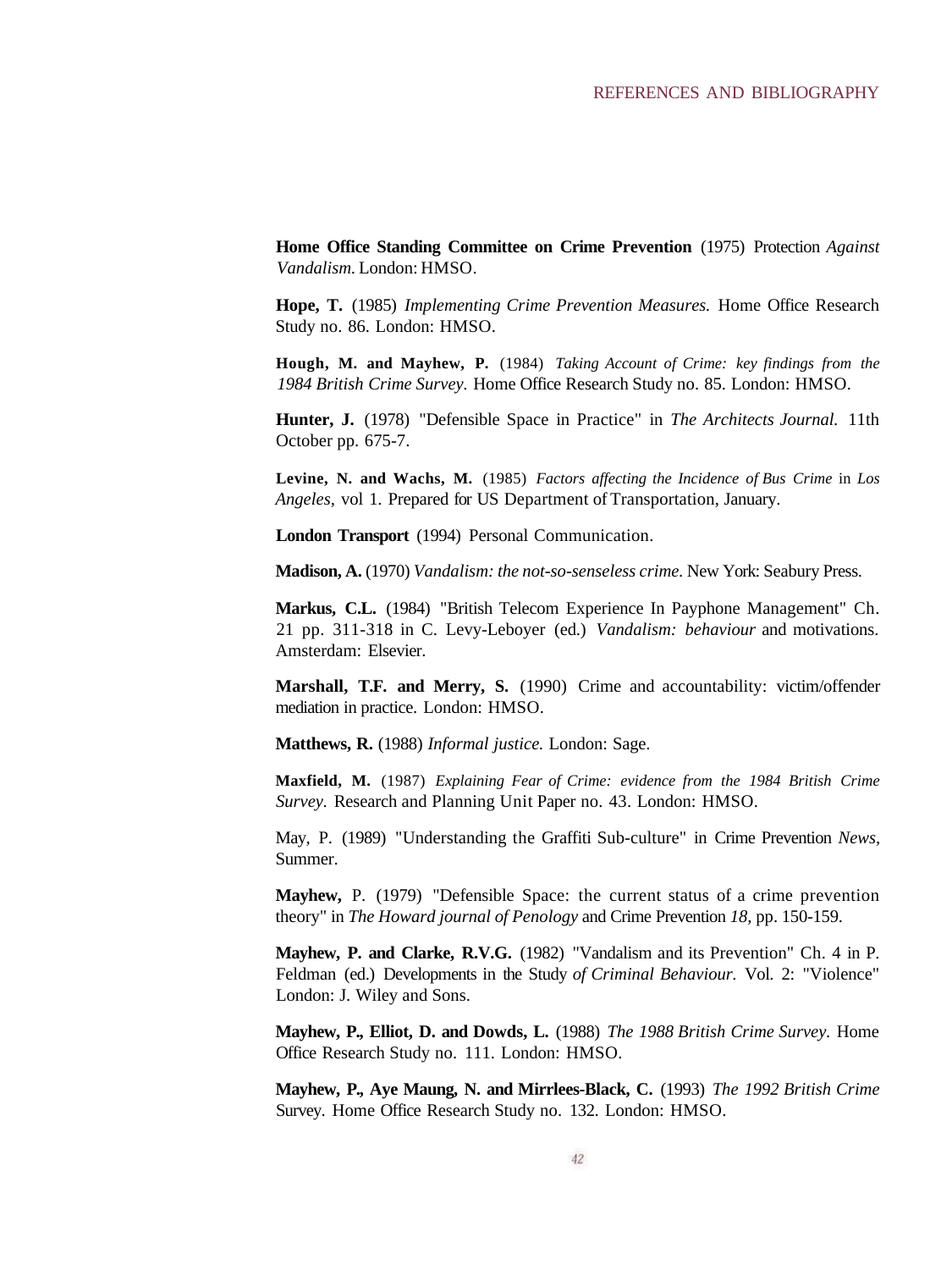**Mott, J.** (1983) "Police decisions for dealing with juvenile offenders" in British *Journal of Criminology,* 23, 249-262.

**Newburn, T.** (1988) *The Use* and *Enforcement of Compensation Orders* in Magistrates' Courts. Home Office Research Study no. 102. London: HMSO.

**Newman,** O. (1975) *Defensible Space: crime prevention through* urban design. London: Architectural Press.

**Nielson, A. and Gerber, D.** (1979) "Psychosocial aspects of truancy in early adolescence" Adolescence 14(54) pp.313-326.

**Painter, K.** (1988) *Lighting* and *Crime Prevention: the Edmonton Project.* London: Middlesex Polytechnic.

**Pawson, R. and Tilley, N.** (1994) "What Works in Evaluation Research?" in British *journal of Criminology,* vol. 34, no. 3. Summer 1994.

**Pease, K. and Barr, R.** (1990) "Crime and Displacement" published in Tonry, M. and Morris, N. (eds.) *Crime and justice,* vol. 7.

**Philips, S. and Cochrane, R.** (1988) Crime and Nuisance in *the Shopping Centre: a case study* in crime prevention. Crime Prevention Unit Paper 16. London: Home Office.

**Phillpotts, G.J.O. and Lancucki, L.B.** (1979) Previous convictions, sentence and reconviction: a statistical study *of a sample of 5000 offenders convicted* in January *1971.* Home Office Research Study no. 53. London: HMSO.

**Poyner, B.** (1988) "Video Cameras and Bus Vandalism" in *journal of Security* Administration, no. 11, vol 2 pp. 44-51. (also reproduced in R.V. Clarke (ed.) Situational *Crime Prevention.* 1992 New York: Harrow and Heston)

**Poyner, B. and Webb, B.** (1991) Crime Free Housing. Butterworth Architecture.

**Ramsay,** M. (1989) Downtown *Drinkers: perceptions* and fears *of the public* in a city centre. Crime Prevention Unit Paper 19. London: HMSO.

**Ramsay, M. with the assistance of Newton, R.** (1991) *The Effect of Better Street Lighting on Crime* and Fear: a .Review. Crime Prevention Unit Paper 29. London: Home Office.

**Report of the Ontario Task Force on Vandalism** (1981) Vandalism: *responses* and *responsibilities.* Ontario: Attorney General's Office.

**Riddell, P.** (1993) *Poll shows growing concern over crime,* in The Times. 1st July 1993.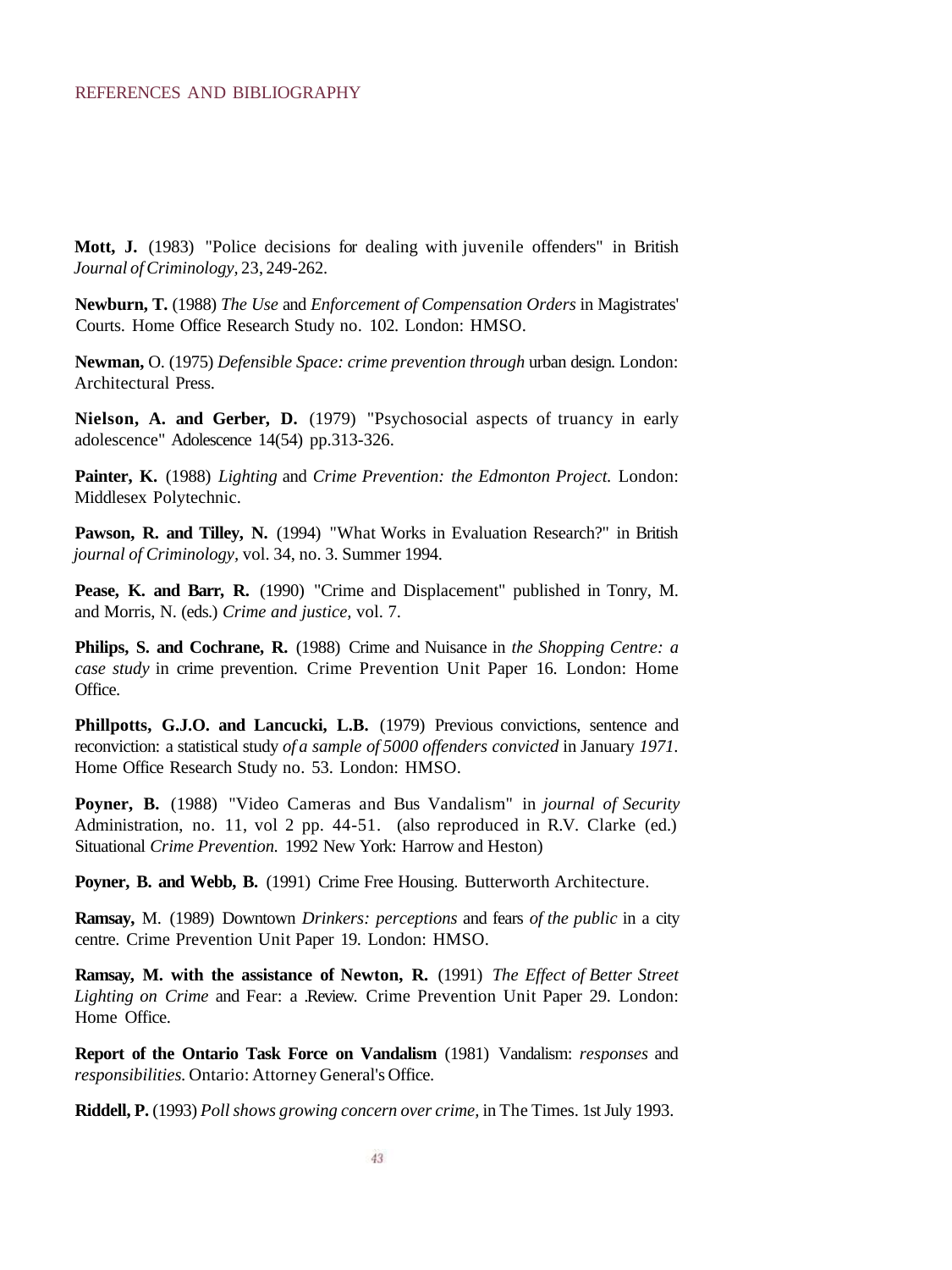**Riley, D. and Mayhew, P.** (1980) *Crime Prevention Publicity:* an assessment. Home Office Research Study no. 63. London: HMSO.

**Riley, D. and Shaw, M.** (1985) Parental Supervision and Juvenile Delinquency. Home Office Research Study no. 83. London: HMSO.

**Roberts, S.** (1990) Seminar .Report on Graffiti Art. London Union of Youth Clubs.

**Sampson, A.** (1991) *Lessons from* a Victim *Support Crime Prevention Project.* Crime Prevention Unit Paper 25. London: Home Office.

**Scott,** D. (1988) Southeastern Pennsylvania Transportation Authority Anti-Graffiti *Programme,* (unpublished term paper).

**Skogan, W.G.** (1990) *Disorder* and Decline: crime and the spiral *of decay* in American neighbourhoods. New York: Free Press.

**Sloan-Howitt, M. and Kelling, G.L.** (1990) "Subway Graffiti in New York City: "Gettin Up" vs. "Meanin It and Cleanin It" in Security Journal, 1990, vol. **1,** no. 3 pp. 131-136.

**Staub, E.** (1979) Positive social behaviour and *morality.* New York: Academic Press.

**Stone, J. and Taylor, F.** (1977) Vandalism in *Schools.* 'Save the Children' pamphlet no. 2 London: Save the Children.

**Sutton, M.** (1987) *Differential Rates of Vandalism* in a *New Town: towards a theory of relative place,* (unpublished PhD thesis). Lancashire Polytechnic.

**Sykes,** J. (1979) Vandal-resistant Equipment and Detail Design, in "Designing Against Vandalism" (ed.) J. Sykes. London: The Design Council.

**Tilley, N.** (1993) After *Kirkholt - Theory, Method* and Results of Replication Evaluations. Crime Prevention Unit Paper 47. London: Home Office.

**Tyson,** H.R. (1990) Staffordshire Police Activity and Community Enterprise: evaluations by police and *public.* Unpub. M.A. thesis, Centre for Criminology, University of Keele.

**Van Andel, H.** (1988) Crime Prevention that *Works: the case of public transport* in the Netherlands. Ministry of Justice Paper 1/88.

**Van Andel, H.** (1989) Crime Prevention that Works: the case of public transport in the Netherlands" in *British journal of Criminology vol.* 29, no. 1 Winter 1989.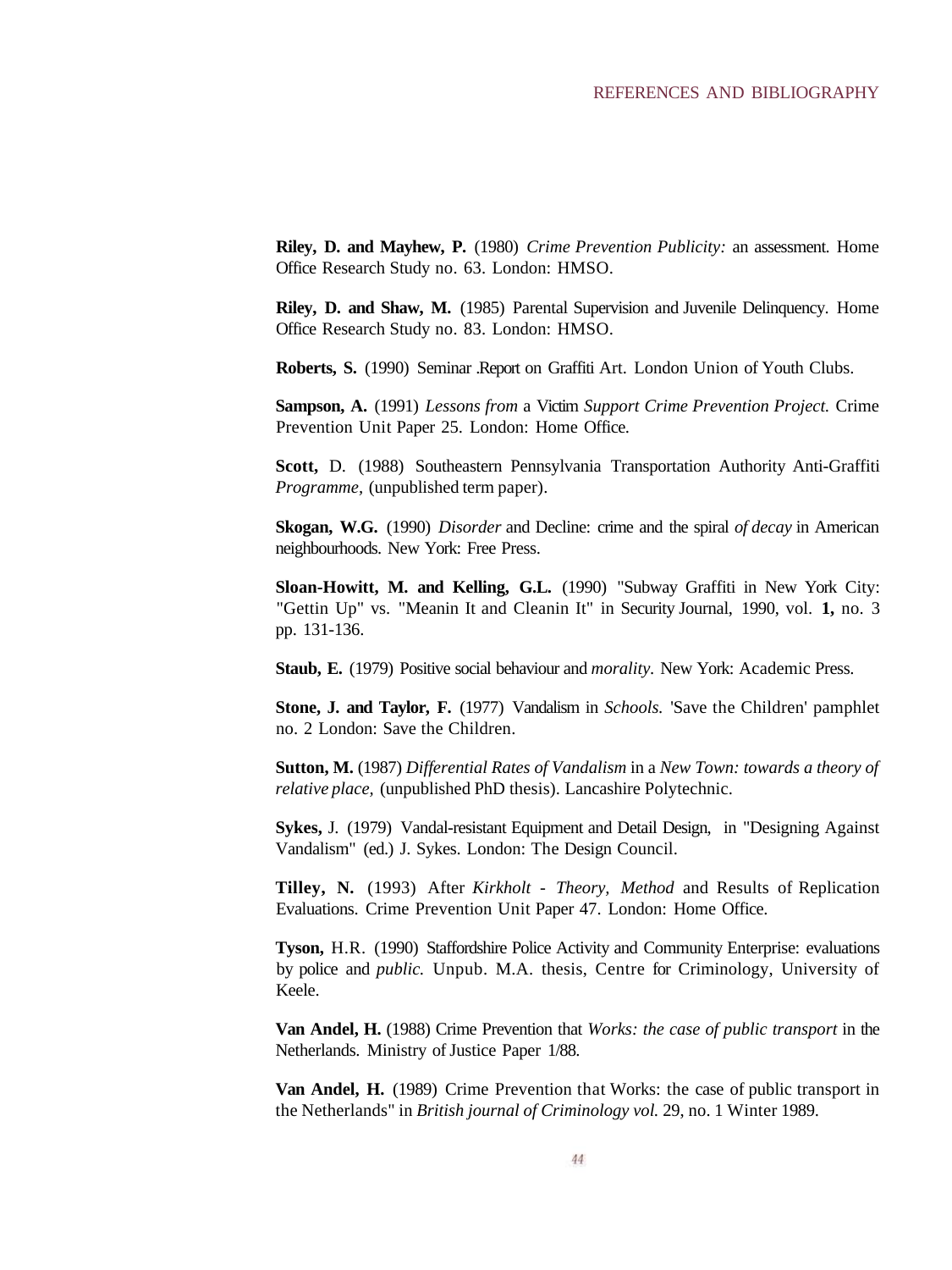**Van Dijk, J.J.M.** (1989) *Crime Prevention: practice* and *prospects* in *the Netherlands.* Paper presented to Conference on 'Crime Prevention in Europe: models for Britain?' 27th November 1989.

Vuchic, V.R. **and** Bata, A. (1989) "US cities lead fight against graffiti!" in *Railway* Gazette *International.* Jan.'89 pp. 39-41.

**Wallace, J. and Whitehead, C.** (1989) *Graffiti removal* and control. CIRIA Special Publication 71. London: CIRIA.

**Ward, C.** (ed.) (1973) Vandalism. London: Architectural Press.

**Ward, C.** (1990) Discussion paper for the Gulbenkian Foundation (unpub.)

**Webb, B.** (1984) "Is there a place for vandalism?" Ch. 11 pp. 175-188 in C. Levy-Leboyer (ed.) Vandalism: behaviour and motivations. Amsterdam: Elsevier Science.

**Weinstein, C. and David, T.** (1987) *Spaces for Children: the* built environment and *child development.* London: Plenum.

**Wilson, A.** (1980) "Parental Supervision: a neglected aspect of delinquency" in *British journal of Criminology,* vol. 20, no. 3, pp.203-235.

**Wilson, J.Q. and Kelling, G.L.** (1982) "Broken Windows" in Atlantic Monthly, 249 (March 1982), pp. 29-38.

**Wilson, P.R. and Healy, P.** (1986) *Graffiti* and Vandalism. A *report to the State Railway Authority of New South* Wales. Canberra: Australian Institute of Criminology.

**Wilson, P.** (1988) "Preventing Vandalism and Graffiti" in *journal of Security Administration.* 11(2) pp. 28-35.

**Wilson, S.** (1978) "Vandalism and Defensible Space on London Housing Estates" in R.V.G. Clarke (ed.) *Tackling* Vandalism. Home Office Research Study no. 37. London:HMSO.

**Wise,** J. (1982) "A Gentle Deterrent to Vandalism" in *Psychology Today* Sept.'82 pp. 31-38.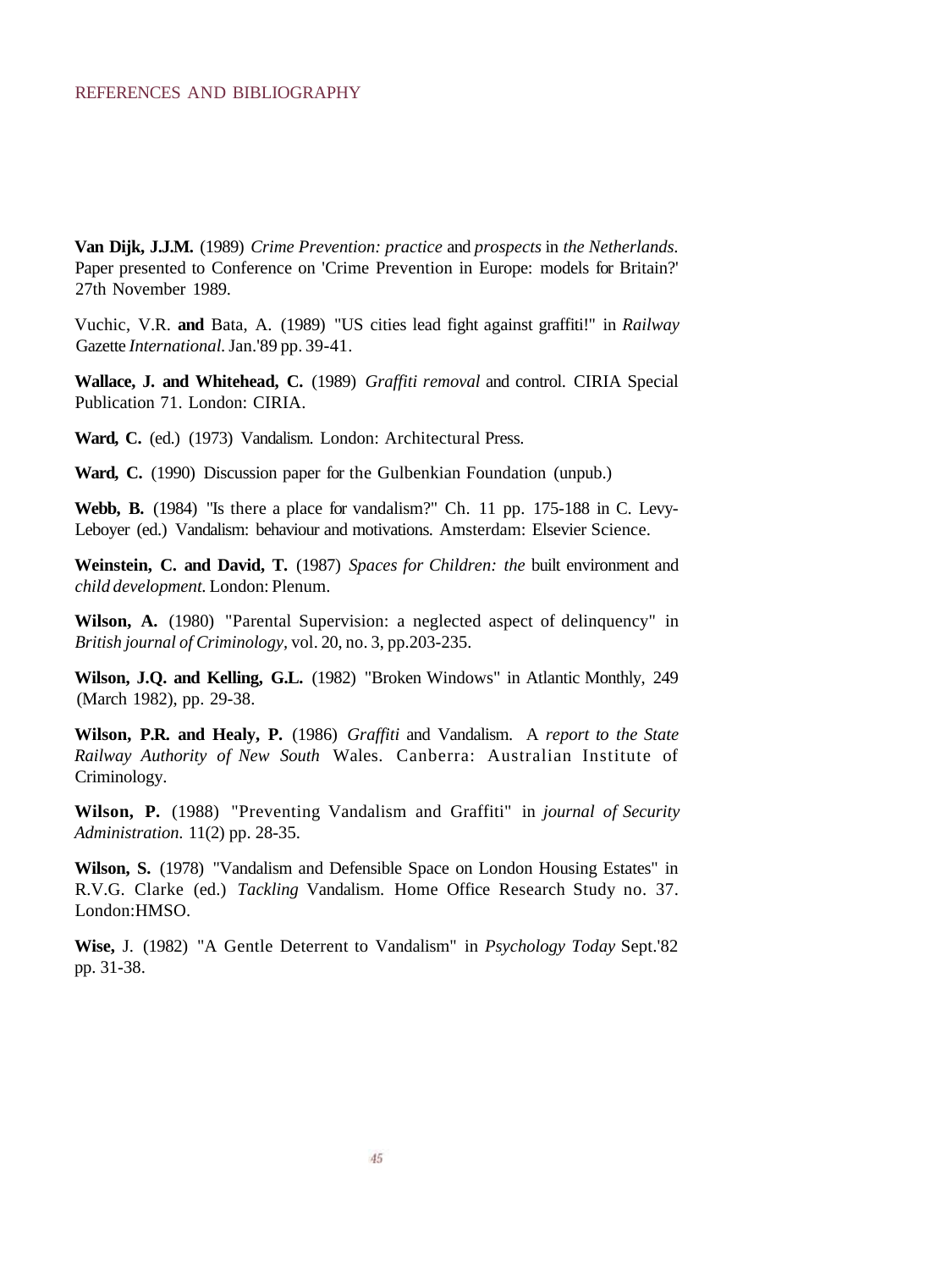### **CRIME PREVENTION UNIT SERIES PAPERS**

- **1. Reducing Burglary: a study of chemists' shops.** Gloria Laycock. 1985.
- 2. **Reducing Crime: developing the role of crime prevention panels.** Lorna J. F. Smith and Gloria Laycock. 1985.
- 3. **Property Marking: a deterrent to domestic burglary?** Gloria Laycock. 1985.
- **4. Designing for Car Security: towards a crime free car.** Dean Southall and Paul Ekblom. 1986.
- 5. **The Prevention of Shop Theft: an approach through crime analysis. Paul Ekblom. 1986.**
- **6. Prepayment Coin Meters: a target for burglary.** Nigel Hill. 1986.
- 7. **Crime in Hospitals: diagnosis and prevention.** Lorna J. F. Smith.
- 8. **Preventing Juvenile Crime: the Staffordshire Experience.** Kevin Heal and Gloria Laycock. 1987.
- 9. **Preventing Robberies at Sub-Post Offices: an evaluation of a security initiative.** Paul Ekblom. 1987.
- 10. **Getting the Best out of Crime Analysis. Paul Ekblom. 1988.**
- **11. Retail Crime: Prevention through Crime Analysis.** John Burrows. 1988.
- 12. **Neighbourhood Watch in England and Wales: a locational analysis.** Sohail Husain. 1988.
- 13. **The Kirkholt Burglary Prevention Project, Rochdale.** David Forrester, Mike Chatterton and Ken Pease with the assistance of Robin Brown. 1988.
- 14. **The Prevention of Robbery at Building Society Branches.** Claire Austin. 1988.
- 15. **Crime Prevention and Racial Harassment in Asian-run Small Shops: the scope for prevention.** Paul Ekblom and Frances Simon with the assistance of Sneh Birdi. 1988.
- 16. **Crime and Nuisance in the Shopping Centre: a case study in crime prevention.** Susan Phillips and Raymond Cochrane. 1988.
- 17. **The Prevention of Fraud.** Michael Levi. 1988.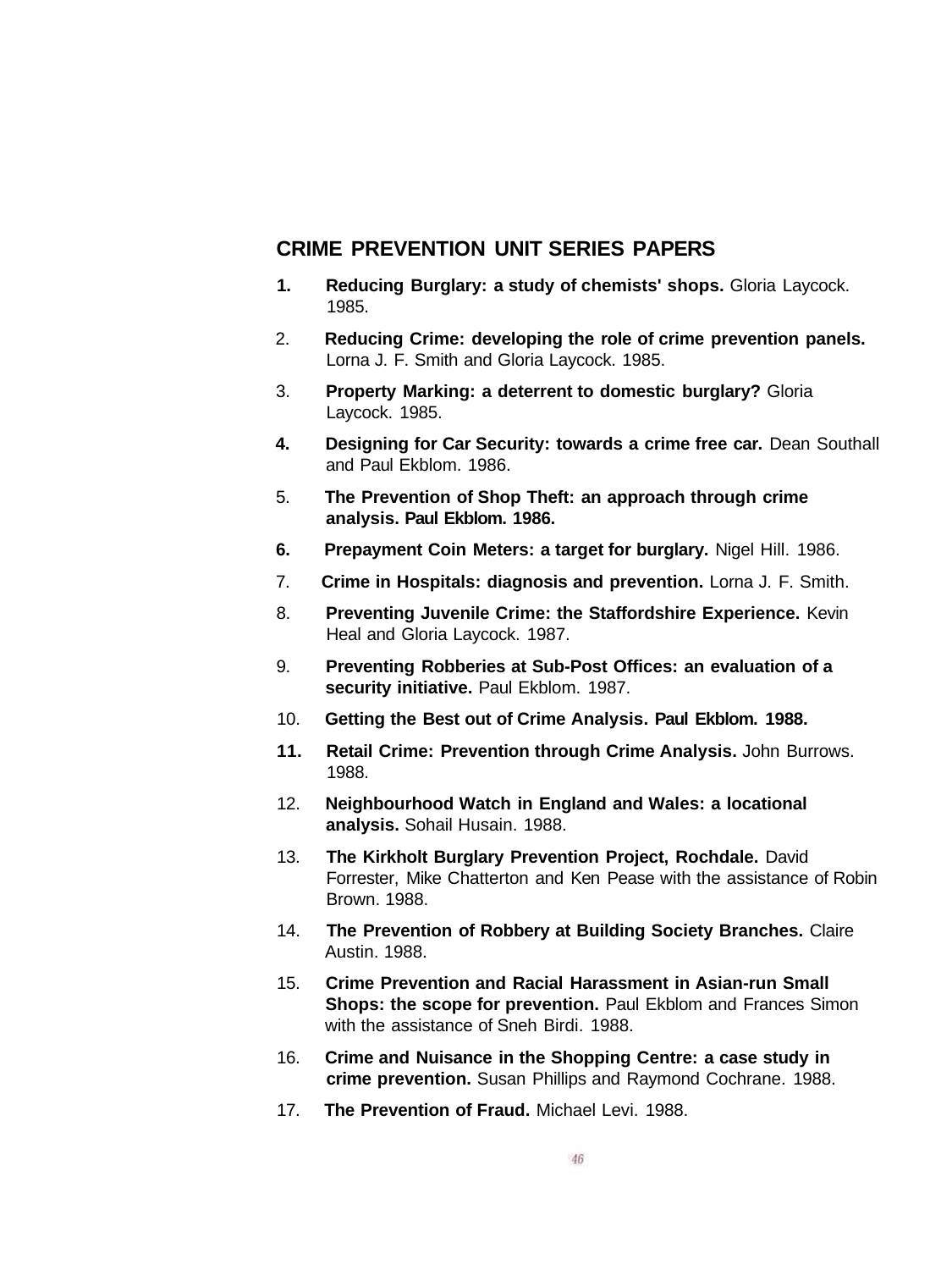- **18. An Evaluation of Domestic Security Surveys.** Gloria Laycock. 1989.
- 19. **Downtown Drinkers: the perceptions and fears of the public in a city centre.** Malcolm Ramsey. 1989.
- 20. **The Management and Prevention of Juvenile Crime Problems.** Barrymore Cooper. 1989.
- 21. **Victim Support and Crime Prevention in an Inner-City Setting.** Alice Sampson and Graham Farrell. 1990.
- 22. **Lagerland Lost? An experiment in keeping Drinkers off the street in central Coventry and elsewhere.** Malcolm Ramsey. 1990.
- 23. **The Kirkholt Burglary Prevention Project: Phase II.** David Forrester, Samantha Frenz, Martin O'Connell and Ken Pease. 1990.
- 24. **Probation Practice in Crime Prevention.** Jane Geraghty. 1991.
- 25. **Lessons from a Victim Support Crime Prevention Project.** Alice Sampson. 1991.
- 26. **The Prevention of Cheque and Credit Card Fraud.** Michael Levi, Paul Bissell and Tony Richardson. 1991.
- 27. **Making Crime Prevention Pay: initiatives from business.** John Burrows. 1991.
- 28. **The Influence of Street Lighting on Crime and Fear of Crime.** Stephen Atkins, Sohail Husain and Angele Storey. 1991.
- 29. **The Effect of Better Street Lighting on Crime and Fear: a Review.** Malcolm Ramsay with the assistance of Rosemary Newton. 1991.
- 30. **Reducing Crime on the London Underground.** Barry Webb and Gloria Laycock. 1992.
- 31. **Assessing Crime Prevention Initiatives: The First Steps.** Geoff Berry and Mike Carter. 1992.
- 32. **Tackling Car Crime.** Barry Webb and Gloria Laycock. 1992.
- 33. **Car Theft in England and Wales: The Home Office Car Theft Index.** George Houghton. 1992.
- 34. **Preventing Car Crime in Car Parks.** Barry Webb, Ben Brown and Katherine Bennett. 1992.
- 35. **Closed Circuit Television in Public Places.** Terry Honess and Elizabeth Charman. 1992.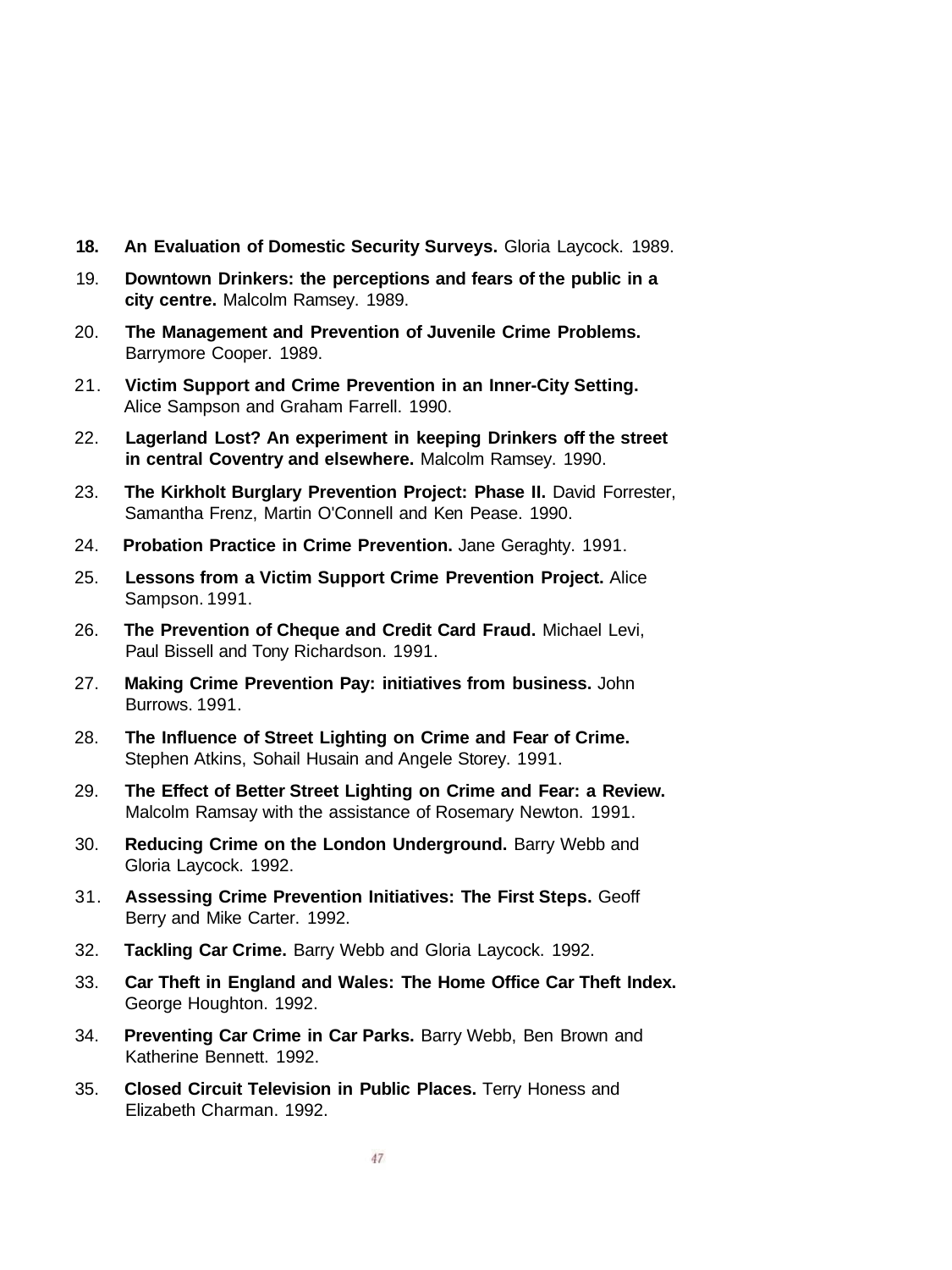- **36. Multiple Victimisation: Racial Attacks on an East London Estate.** Alice Sampson and Coretta Phillips. 1992.
- 37. **Theft and Loss from UK Libraries: A National Survey.** John Burrows and Diane Cooper. 1992.
- 38. **Safer Cities and Community Safety Strategies.** Nick Tilley. 1992.
- 39. **Community Service and Crime Prevention: the Cheadle Heath Project.** Mary Barker, Ken Pease and Barry Webb. 1992.
- 40. **Car Crime and Young People on a Sunderland Housing Estate.** Eileen Spencer. 1993.
- 41. **Developing Police Crime Prevention: Management and Organisational Change.** Valerie Johnston, Joanna Shapland and Paul Wiles. 1993.
- 42. **Understanding Car Parks, Crime and CCTV: Evaluation Lessons from Safer Cities.** Nick Tilley. 1993.
- 43. **Kerb-Crawling, Prostitution and Multi-Agency Policing.** Roger Matthews. 1993.
- 44. **The Prevention of Street Robbery.** Mary Barker, Jane Geraghty, Barry Webb and Tom Key. 1993.
- 45. **The Prevention of Crime Against Small Businesses: The Safer Cities Experience.** Nick Tilley. 1993.
- 46. **Once Bitten, Twice Bitten: Repeat Victimisation and its Implications for Crime Prevention.** Graham Farrell and Ken Pease. 1993.
- 47. **After Kirkholt Theory, Method and Results of Replication Evaluations.** Nick Tilley. 1993.
- 48. **Preventing Domestic Violence to Women.** Rebecca Morley and Audrey Mullender. 1994.
- 49. **Preventing Repeated Domestic Violence: A Demonstration Project on Merseyside.** Sam Lloyd, Graham Farrell and Ken Pease. 1994.
- 50. **Vehicle Watch and Car Theft: An Evaluation.** Terry Honess, Michael Maguire and Elizabeth Charman. 1994.
- 51. **Burglary Reduction: Findings from Safer Cities Schemes.** Nick Tilley and Janice Webb. 1994.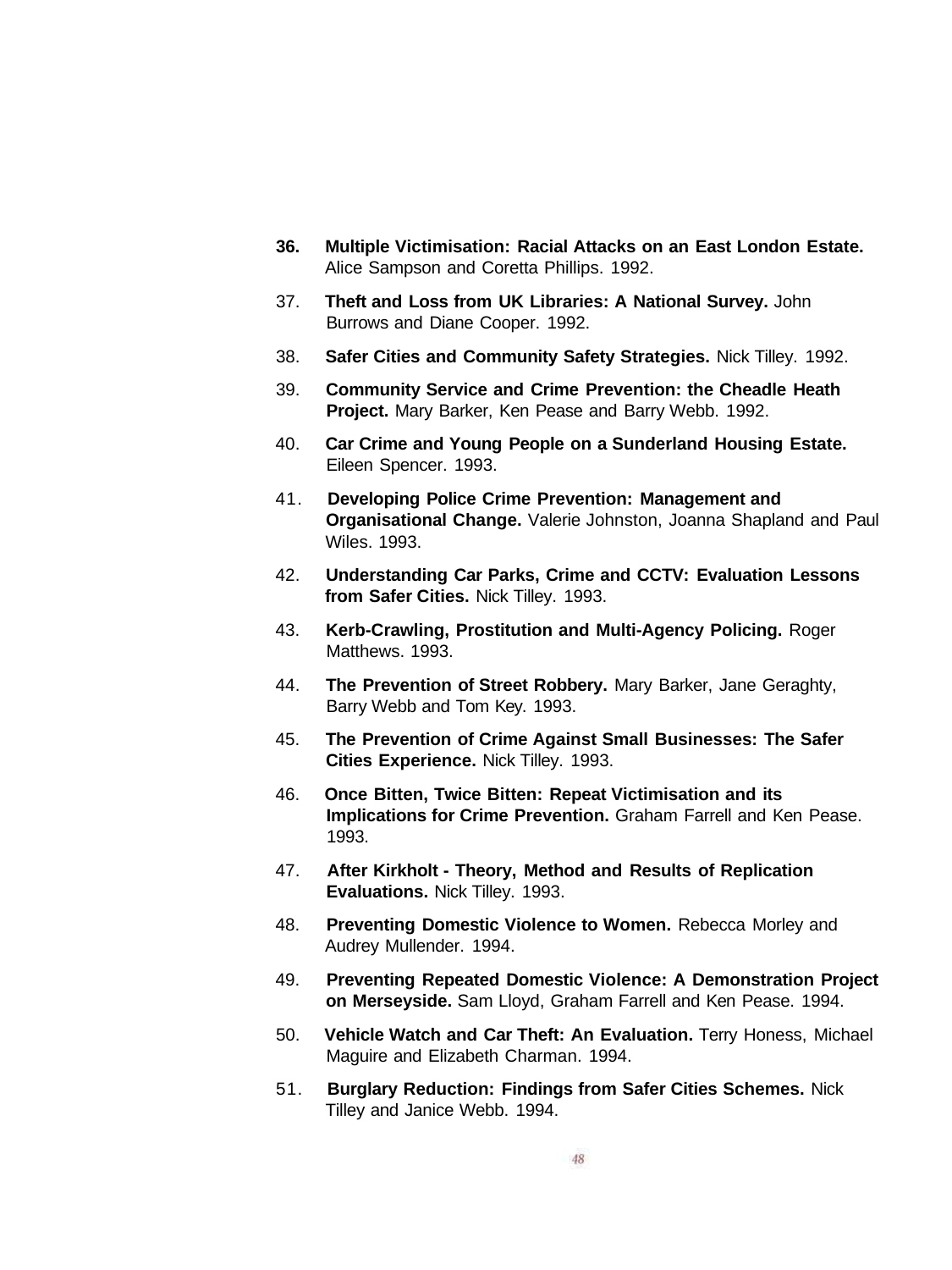- 52. **Inter-Agency Crime Prevention: Organising Local Delivery.** Mark Liddle and Loraine Gelsthorpe. 1994.
- 53. **Crime Prevention and Inter-Agency Cooperation.** Mark Liddle and Loraine Gelsthorpe. 1994

**Inter-Agency Crime Prevention: Further Issues** (Supplementary Paper to Crime Prevention Unit Papers 52 & 53).

54. **Crime on Industrial Estates.** Valerie Johnston, Maria Leitner, Joanna Shapland & Paul Wiles. 1994.

### **CRIME DETECTION AND PREVENTION SERIES PAPERS**

55 **Witness Intimidation: Strategies for Prevention.** Warwick Maynard. 1994

### **POLICE RESEARCH SERIES PAPERS**

- 1. **Video Taping Police Interviews with Suspects an Evaluation.** John **Baldwin. 1992.**
- **2. Effective Shift Systems for the Police Service.** Richard Stone, Tim Kemp, Bernard Rixand George Weldon. 1993.
- 3. **Opportunities for Reducing the Administrative Burdens on the Police.** Paul Cresswell, Graham Howarth, Mike Dolan and John Hedges. 1993.
- **4. Investigative Interviewing Courses for Police Officers: An Evaluation.** Barry McGurk, Michael Carrand Debra McGurk. 1993.
- 5. **Management and Supervision of Police Interviews.** Janet Stockdale. 1993.
- 6. **Royal Commission Research Papers. A Policing Perspective.** Jane Hirst. 1993.
- 7. **Part-Time Working and Job Sharing in the Police Service.** Richard Stone, Tim Kemp and George Weldon. 1994.
- 8. **Managing Demand on the Police: An Evaluation of a Crime Line.** Chloe Jolowicz and Tim Read. 1994. x + 43pp. (1-85893-231-9).
- 9. **Court Attendance by Police Officers.** Bob Eames, Andrew Hooke and David Portas. 1994. xiii + 68pp. (1-85893-283-1).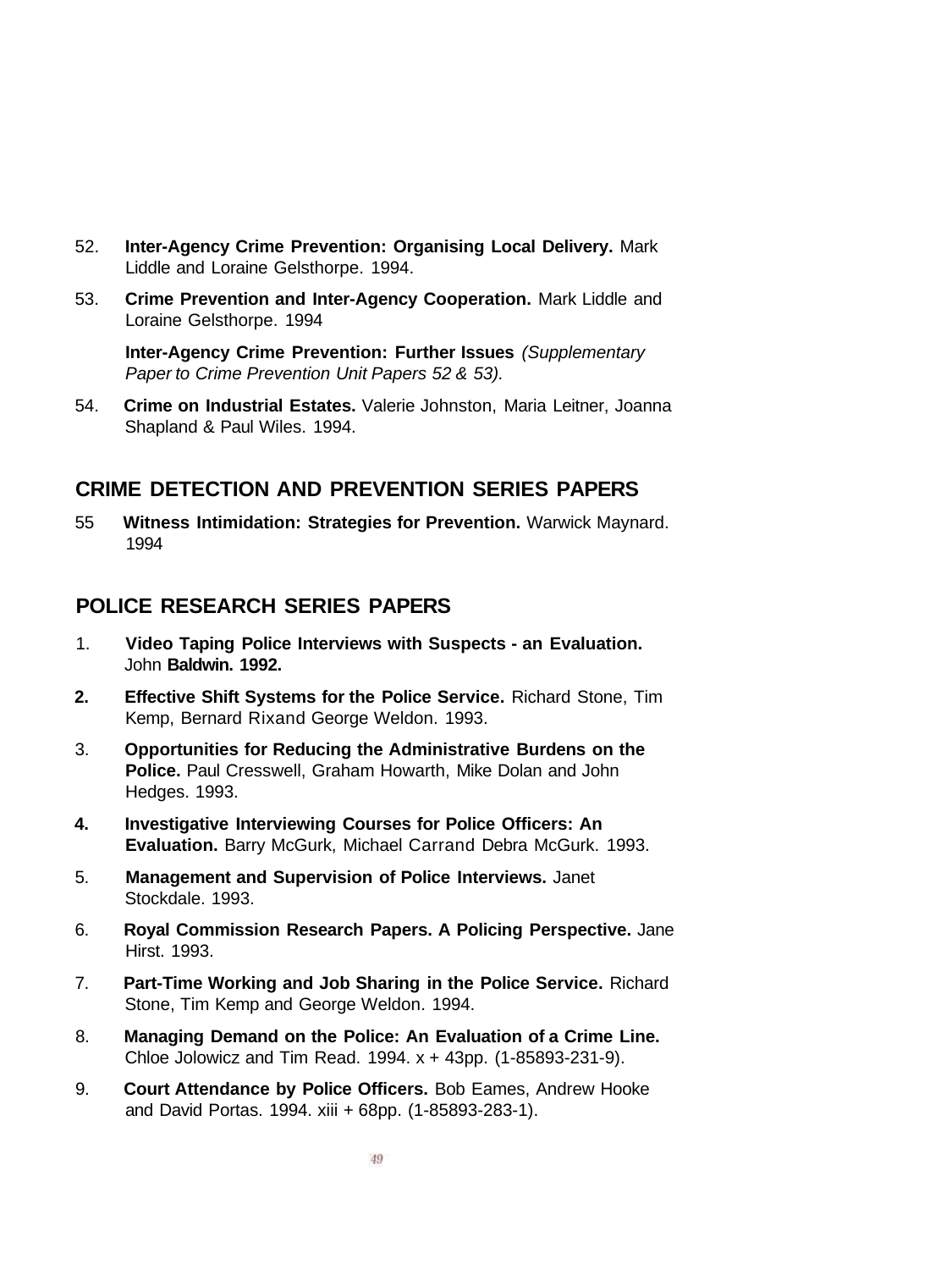- **10. Assaults on Police Officers: An examination of the circumstances in which such incidents occur.** Ben Brown. 1994. x+ 54pp. (1-85893-271-8).
- 11. **Assessing the Expandable Side-Handled Baton.** Egmont Kock, Tim Kemp and Bernard Rix. 1994. xi + 60pp. (1-85893-284-X).